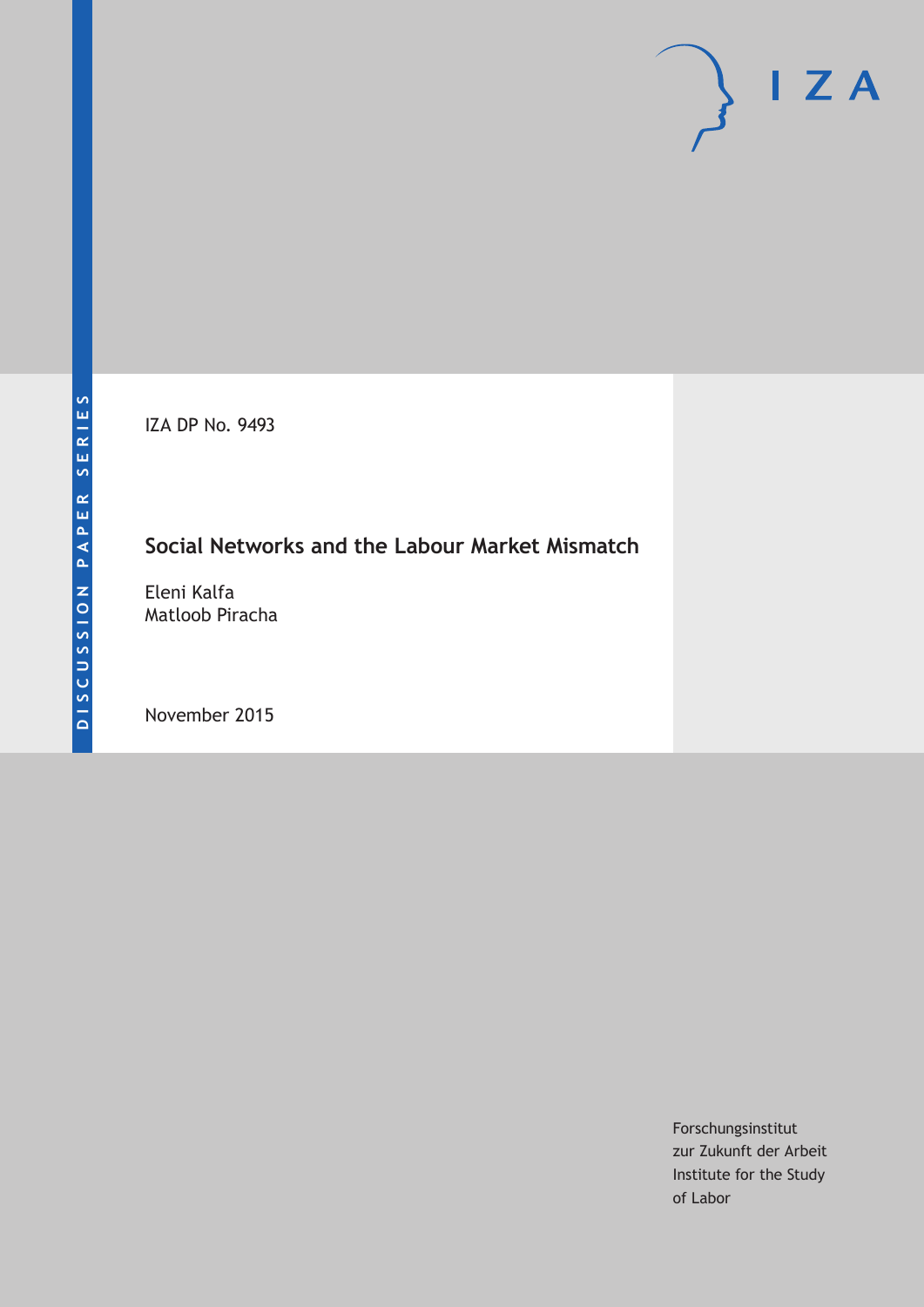# **Social Networks and the Labour Market Mismatch**

### **Eleni Kalfa**

*University of Kent* 

### **Matloob Piracha**

*University of Kent and IZA* 

Discussion Paper No. 9493 November 2015

IZA

P.O. Box 7240 53072 Bonn **Germany** 

Phone: +49-228-3894-0 Fax: +49-228-3894-180 E-mail: iza@iza.org

Any opinions expressed here are those of the author(s) and not those of IZA. Research published in this series may include views on policy, but the institute itself takes no institutional policy positions. The IZA research network is committed to the IZA Guiding Principles of Research Integrity.

The Institute for the Study of Labor (IZA) in Bonn is a local and virtual international research center and a place of communication between science, politics and business. IZA is an independent nonprofit organization supported by Deutsche Post Foundation. The center is associated with the University of Bonn and offers a stimulating research environment through its international network, workshops and conferences, data service, project support, research visits and doctoral program. IZA engages in (i) original and internationally competitive research in all fields of labor economics, (ii) development of policy concepts, and (iii) dissemination of research results and concepts to the interested public.

IZA Discussion Papers often represent preliminary work and are circulated to encourage discussion. Citation of such a paper should account for its provisional character. A revised version may be available directly from the author.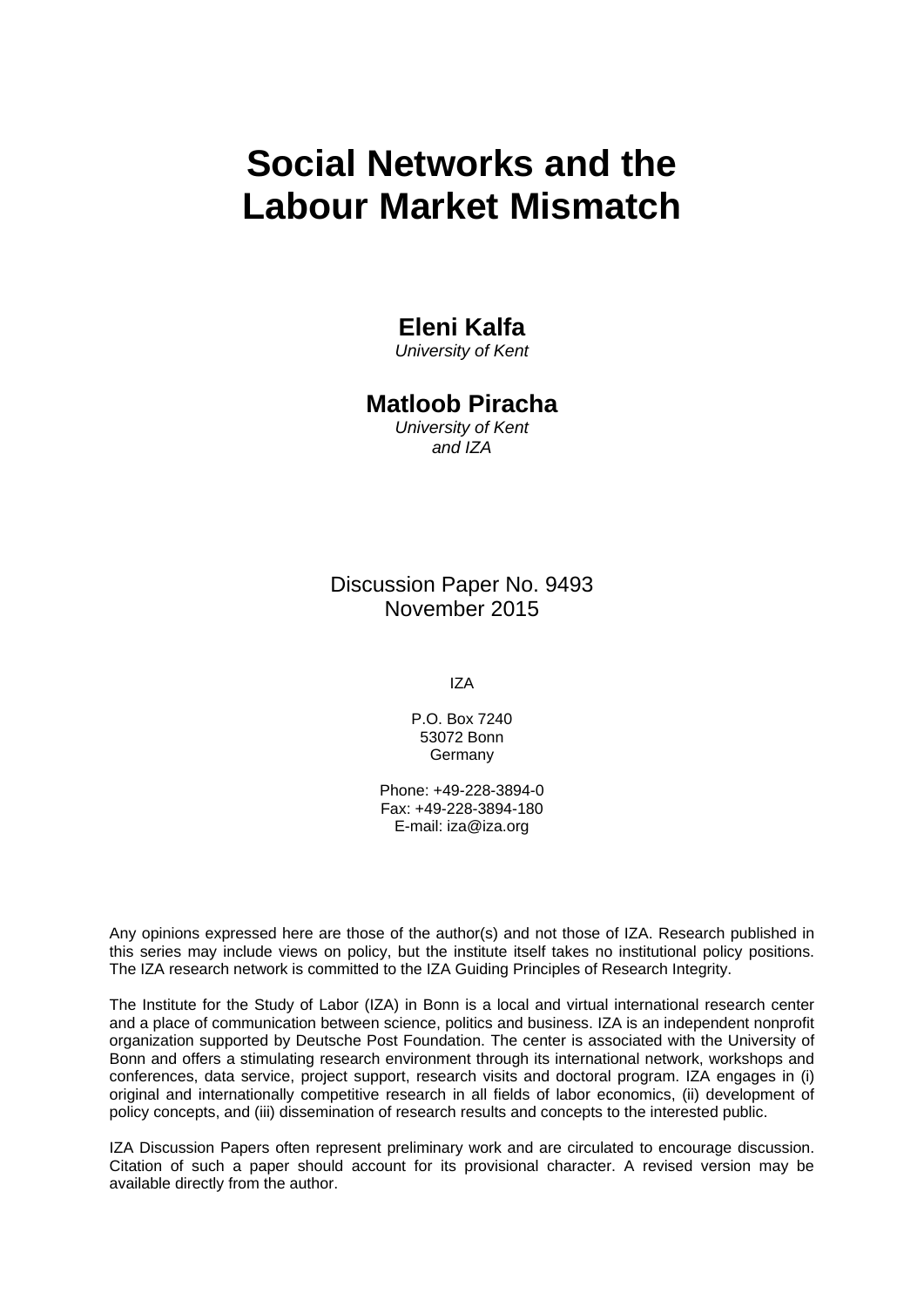IZA Discussion Paper No. 9493 November 2015

## **ABSTRACT**

## **Social Networks and the Labour Market Mismatch\***

This paper assesses the extent to which social contacts and ethnic concentration affect the education-occupation mismatch of natives and immigrants. Using Australian panel data and employing a dynamic random effects probit model, we show that social capital exacerbates the incidence of over-education, particularly for females. Furthermore, for the foreign-born, ethnic concentration significantly increases the incidence of over-education. Using an alternative index, we also show that social participation, friends and support and ethnic concentration are the main contributors in generating a mismatch, while reciprocity and trust does not seem to have any effect on over-education for both, immigrants and natives. Finally, we show that social networks are more beneficial for the relatively better educated.

JEL Classification: F22, J61, Z13

Keywords: social capital, ethnic concentration, over-education

Corresponding author:

 $\overline{a}$ 

Matloob Piracha School of Economics University of Kent Canterbury, Kent CT2 7NP United Kingdom E-mail: M.E.Piracha@kent.ac.uk

<sup>\*</sup> We would like to thank Massimiliano Tani and Guy Tchuente for their detailed comments on an earlier draft. This paper uses unit record data from the Household, Income and Labour Dynamics in Australia (HILDA) Survey. The HILDA Project was initiated and is funded by the Australian Government Department of Families, Housing, Community Services and Indigenous Affairs (FaHCSIA) and is managed by the Melbourne Institute of Applied Economic and Social Research (Melbourne Institute). The findings and views reported in this paper, however, are those of the authors and should not be attributed to either FaHCSIA or the Melbourne Institute.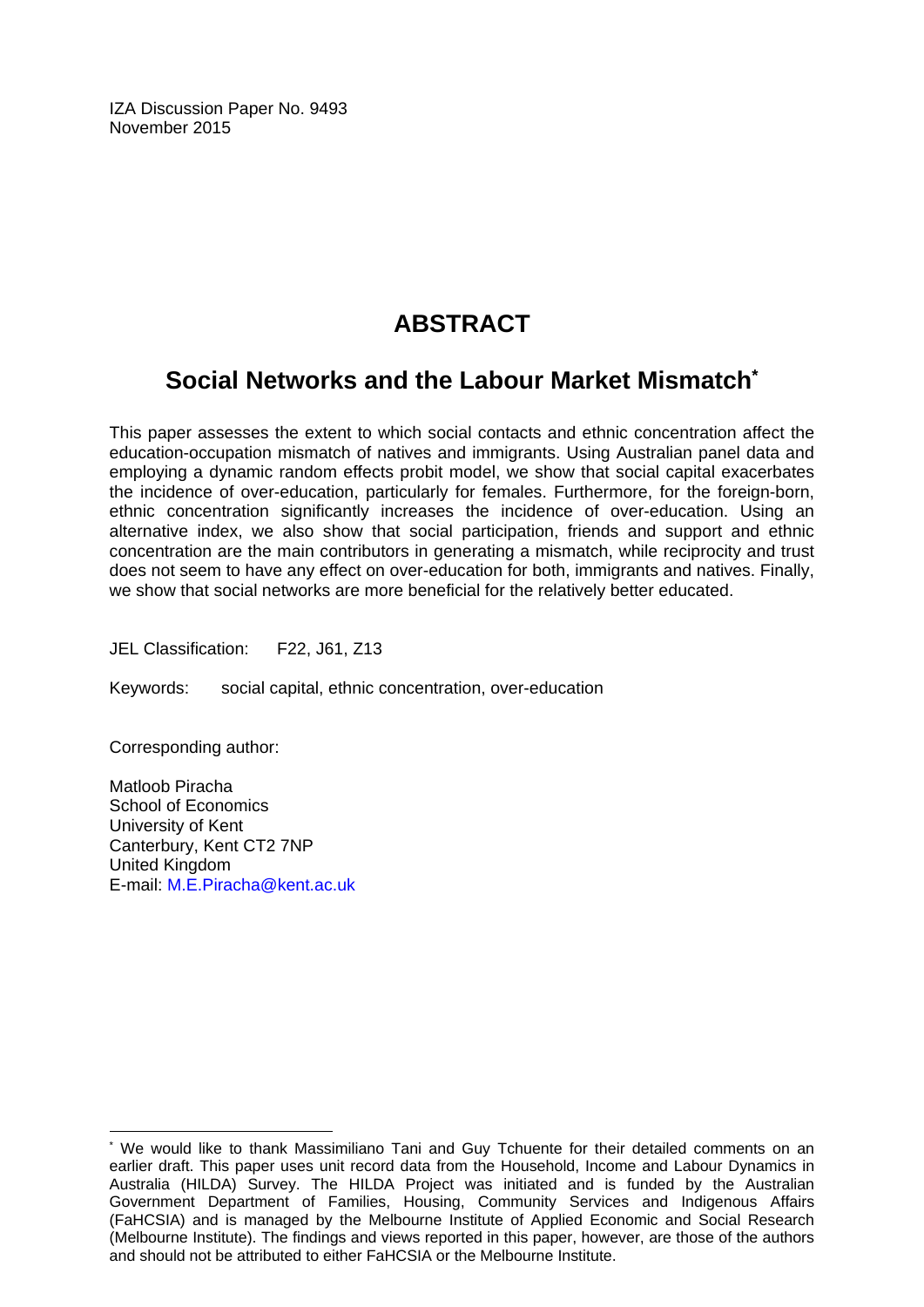### **1. Introduction**

Individuals seeking employment use a variety of different job search methods to enter the labour market. These include contacting employment agencies, searching through newspaper or website advertisements, approaching employers directly and, most importantly, using personal networks such as friends and relatives. Considerable research has been conducted on the significance of the role personal networks (or social capital) play on an individual's labour market outcome, as these networks provide them with useful information about the job market and improve their chances in finding employment.

Social capital is generally defined as the social relations and social networks of individuals, which can be characterised by norms of trust and reciprocity leading to outcomes of mutual benefit (Bourdieu 1993; Coleman 1988; Putnam 1993). Although a large body of theoretical and empirical work shows that social contacts could help individuals enter the labour market, $2$  there is limited research that focuses on what type of jobs individuals get. That is, friends and relatives may play a significant role in helping individuals to find employment, but it does not necessarily mean that the job found through social networks matches an individual's education level.

When analysing labour market performance of individuals, a common problem emphasised in the literature is the existence of education-occupation mismatch. This phenomenon has been widely studied in the literature emphasising on the determinants as well as the consequences of over-education and the importance of the potential wage loss individuals experience in the labour market (see Hartog, 2000; McGuinness, 2006; Leuven and Oosterbeek, 2011; Piracha and Vadean, 2013). However, limited research exists assessing the link between social capital and overeducation.

Social capital can either reduce the possibility of labour market mismatch or it could possibly accentuate the effect. On the one hand, social capital, much like human capital, plays an important role in the labour market and could help individuals obtain

 1 For a general discussion, see Winter (2000).

 $2^2$  See for instance, Calvo-Armengol and Jackson (2004, 2007), Calvo-Armengol and Zenou (2005), Wahba and Zenou (2005).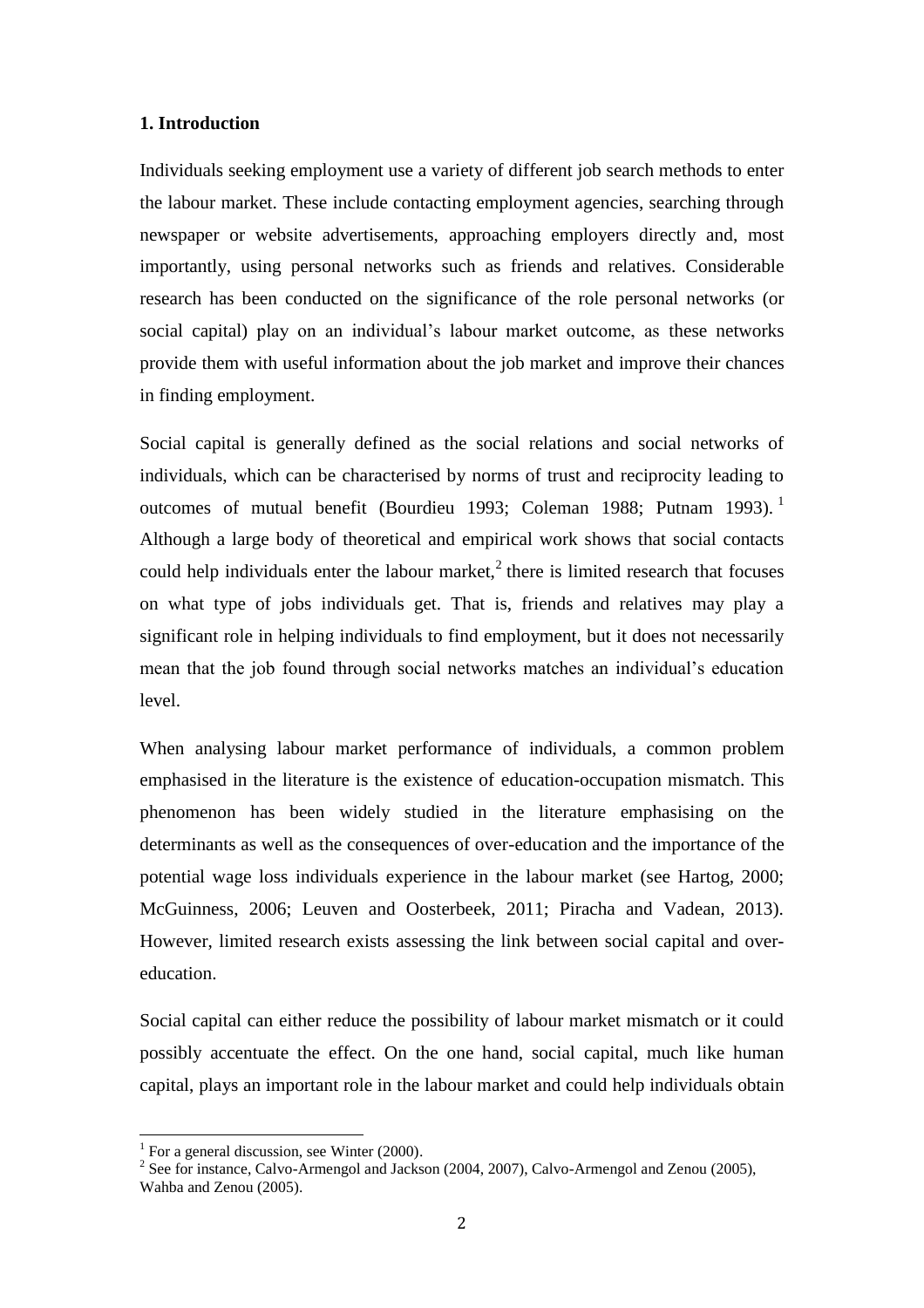employment that matches their qualifications. On the other hand, however, it may only provide an imperfect, and perhaps temporary, solution for job seekers to avoid the 'stigma' of unemployment. For instance, if individuals have remained unemployed for a long period of time and experience financial difficulties, they are likely to accept jobs that require a lower level of education than the one formally obtained. In that case, even if social capital makes a positive contribution in facilitating access to the labour market, it may in fact generate a mismatch.

Using data from the Households Income and Labour Dynamics in Australia (HILDA), we analyse whether social capital can help individuals – natives and immigrants – in finding a job that matches their level of education.<sup>3</sup> The HILDA survey provides rich information about individuals' dynamics of employment status and education level as well as questions related to social networks and social relations in Australia. We capture social capital by utilising two different methods. The first one is an index, constructed using principal component analysis (PCA), of several aspects of social capital including amount of support, frequency of contact with friends and family, feeling part of the community and social participation. The second, alternative measure uses three separate indices – 'social participation', 'reciprocity and trust' and 'friends and support'. The idea of the alternative measure is to assess the sensitivity among different 'types' of networks. Finally, for the immigrant sample only, we also consider the role of ethnic concentration.

Panel data estimation techniques are used to examine the dynamics of over-education as well as the causal effect of social capital on the incidence of a possible mismatch, controlling for state dependence, initial conditions problem and unobserved individual heterogeneity. The results indicate that social capital has a statistically significant and positive effect on the probability of being over-educated for the total sample, i.e., it exacerbates the incidence of over-education. In addition, immigrants experience worse labour market outcomes when residing in regions with higher proportions of ethnic concentration. Significant gender differences are also observed where social capital and ethnic concentration appear to worsen the mismatch for females, while no effect is observed for the male sample. When using alternative measures of social

 $\overline{a}$ 

<sup>3</sup> Using the same data set, Green *et al* (2007) show that immigrants in Australia are much more likely to be overeducated than the natives and the difference is more pronounced for those coming from non-English speaking backgrounds.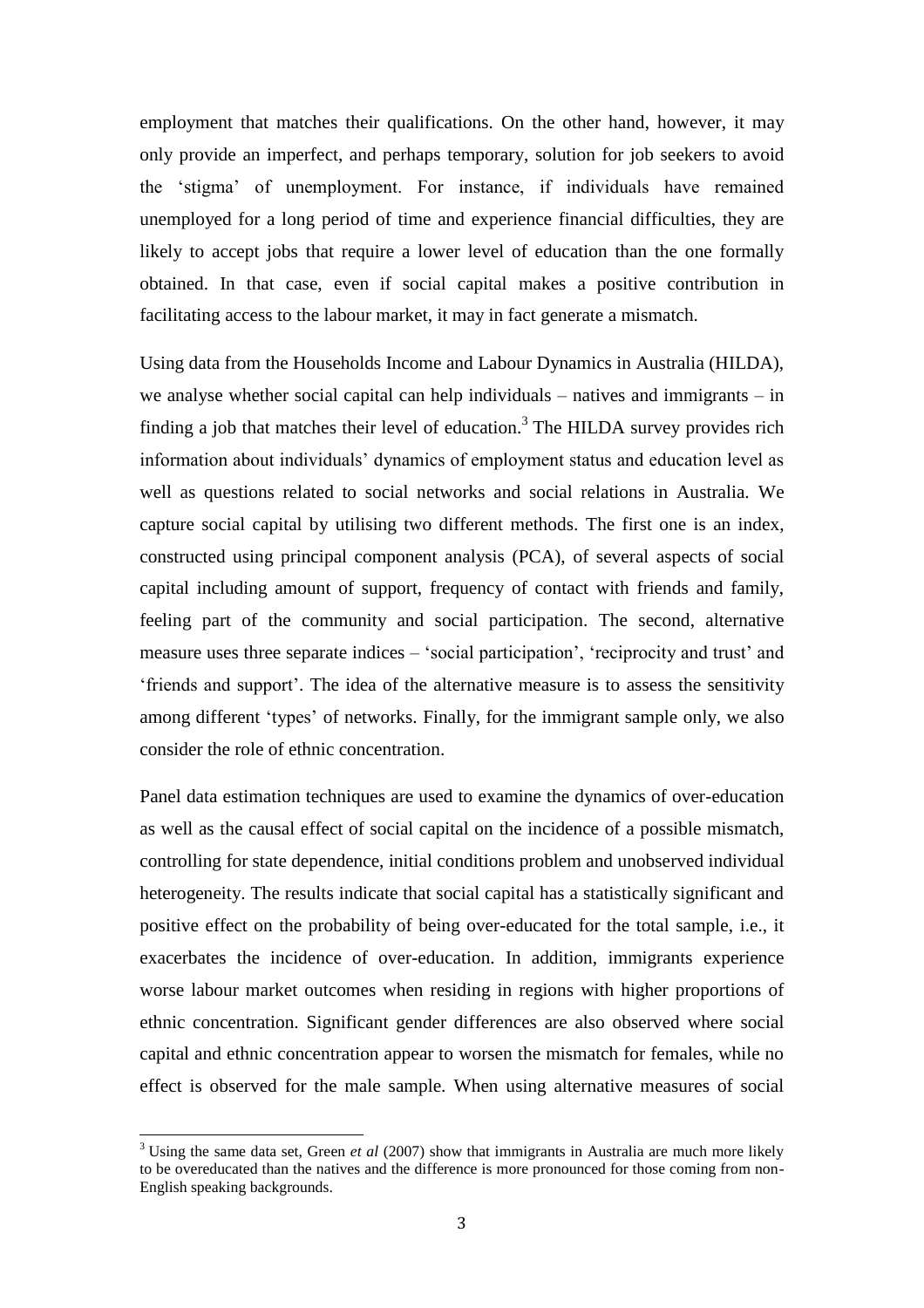capital and distinguishing between levels of education, the results suggest that social participation and friends and support are likely to act as important contributors in reducing over-education for the relatively more educated, while those with lower levels of education do not seem to benefit from their contacts.

### **2. Social capital and the labour market**

The quality and structure of social networks have been widely recognised to play a significant role for the achievement of specific economic outcomes in the labour market. A number of studies have found that social networks can lead to economic opportunities, efficient transactions and ultimately to economic growth as they allow people to 'leverage on resources' such as knowledge and information of members in the network (Lin, 1999; Mouw 2003; Ioannides and Loury, 2004). The positive role of social capital on individuals' labour market outcomes has been the subject of considerable research, with a growing interest by economists to study the impact of social networks on labour market outcomes in terms of employment entry and wages.<sup>4</sup> Several factors have been proposed in the literature that are linked to social capital such as social and civic participation, social networks and social support, reciprocity and trust as well as subjective views about the locale where one lives. The three main aspects of social capital commonly referred to in the literature are 'bonding' 'bridging' and 'linking' (Putnam, 2000). 'Bonding' refers to social contacts with close friends and relatives while 'bridging' refers to casual contacts such as colleagues and more distant friends. Finally, 'linking' refers to the interaction people have with others through social participation and memberships of a club or association, voluntary activities as well as the participation of political and educational organisations. One key finding in the literature is that 'weak' ties have a more significant impact on finding a better job than do 'strong' ties. Strong ties are associated with social contacts and resources within an individual's own network (Barbieri 2000; Lin 1999), while weak ties are classified as contacts individuals have in networks that are distant from the individual's own network (e.g., individuals living in rural areas having contacts with persons living in cities). The benefit from more distant network comes from the fact that one has access to information and resources

l

<sup>&</sup>lt;sup>4</sup> For a general literature review on the role of social networks in the labour market see Ioannides and Loury (2004).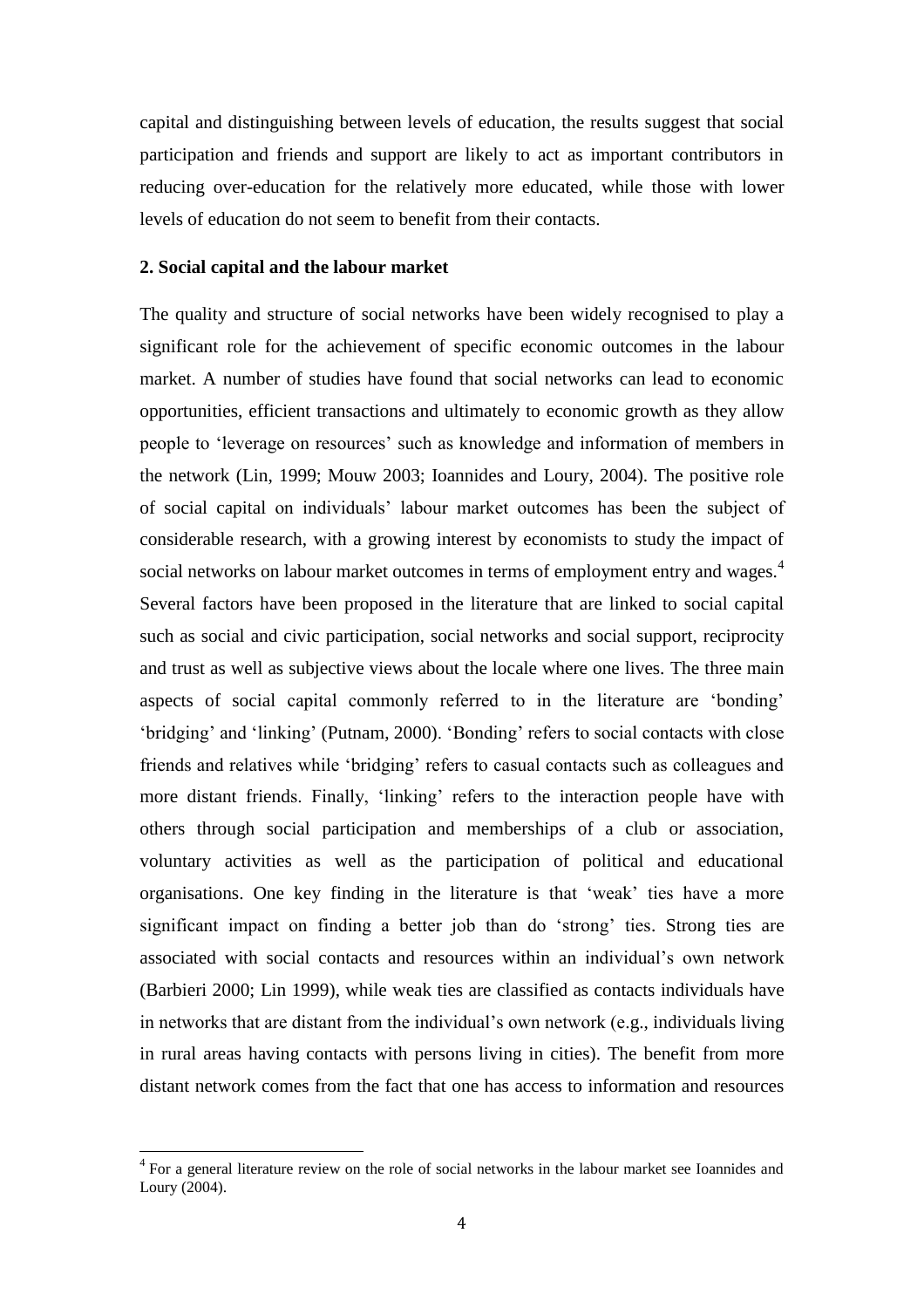not available within one's own network.<sup>5</sup> For instance, using a theoretical model, Granovetter (1973) argues that weak ties increase individuals' economic outcomes as they provide them with information and resources of the distant network.

The role social capital plays on individuals' employment prospects and wages has been studied in a number of settings. For instance, Bentolila *et al* (20010) argued that social capital may only help individuals in finding jobs in specific occupations rather than the ones in which they are more productive. Using data from the US and Europe, they found that although social contacts decrease unemployment duration by 1-3 months, they also reduce wages by at least 2.5%. The argument put forward by the authors is that higher status occupations are more difficult to find. Thus, individuals with social contacts are more willing to take up employment in a lower paid occupation which generates a mismatch in the labour market. Using the UK Quarterly Labour Force Survey, Kucel and Byrne (2008) estimated the effect of job search methods on over-education distinguishing between formal channels and social contacts. Their results reveal a lower probability of over-education when the job was found through formal channels (e.g., job advertisements), while personal contacts appear to increase the probability of over-education. However, Franzen and Hangartner (2006) get the opposite results. Using 2001 Swiss data they show that social networks and direct job application procedures lead to higher status occupations compared to formal channels.<sup>6</sup> Studies focusing on the effect of job search methods on graduates' over-education showed that finding a job through the universities' career office reduces the probability of over-education (see Blázquez and Mora, 2010; Carroll and Tani, 2014).

Regarding the role social capital plays on employment outcomes of immigrants, a number of studies have shown that having contacts with natives, who are more likely to have better information about the host country labour market and employment opportunities, has a stronger positive effect on immigrants' labour market outcomes compared to those with less/fewer contacts with natives (see Kanas et al, 2012; Hagan 1998 and Putnam 2000; Drever and Hoffmeister 2008; Kazemipur 2006). However, immigrants who have better contacts with co-ethnic groups may also have a positive

 5 See Granovetter (1973), Granovetter (1983) and Montgomery (1991).

 $6$  Similar results were found by Horváth (2014) and Griesshaber and Seibel (2015), who found that personal networks and social participation leads to lower levels of over-education.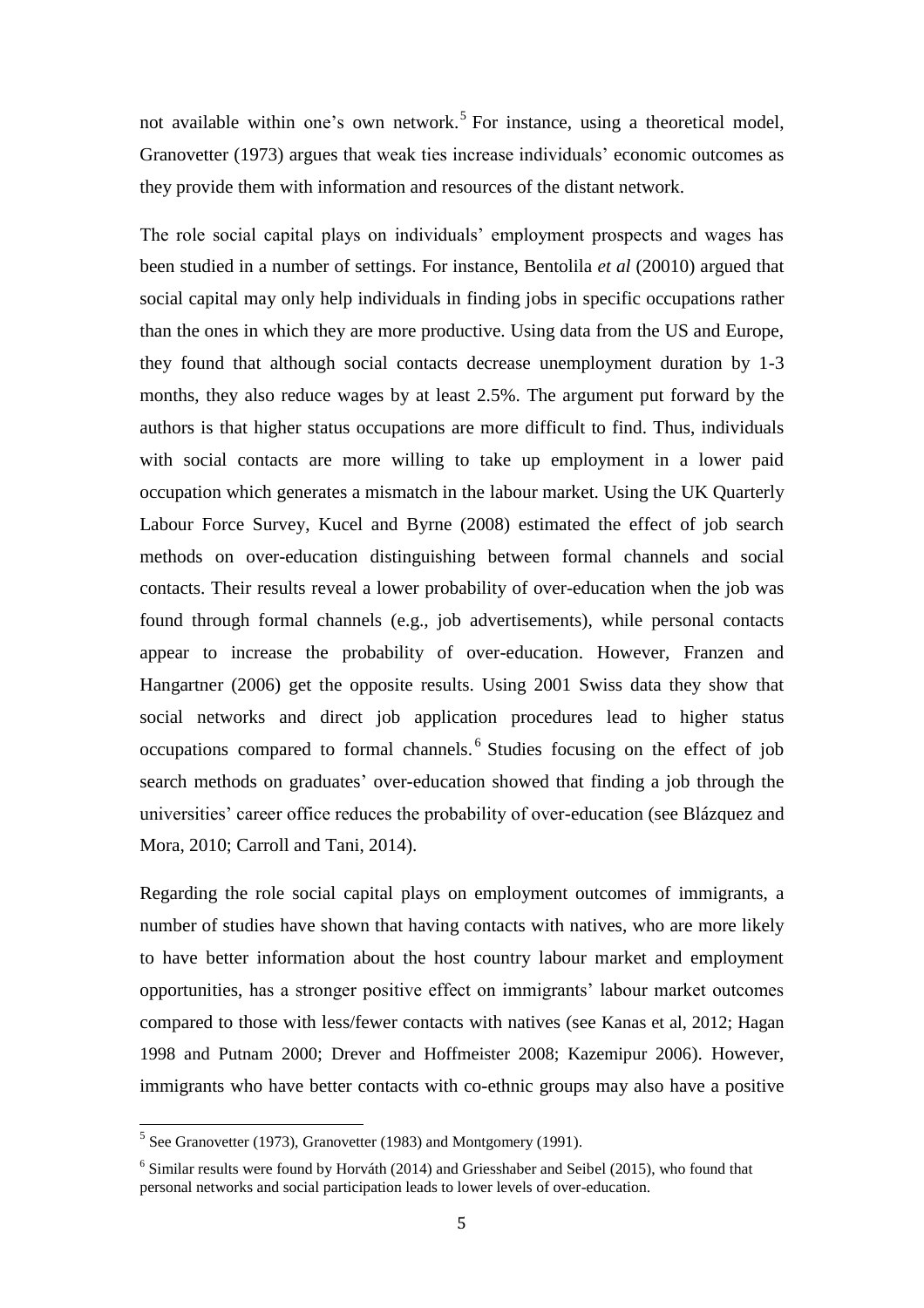effect on their employment outcomes, especially if they are hindered by low proficiency in the host country's language. Using data on Latino immigrants residing in the US, Chavez *et al* (2008) showed that ethnic concentration (contacts with coethnics) may help immigrants in getting access to information about the host country as they are able to communicate in their native language, thus finding better paid jobs. However, their results show that the positive effect of ethnic concentration on immigrants' wages seemed to be effective only in the short run, as in the long run immigrants did not seem to benefit much from their co-ethnic contacts. On the other hand Kanas *et al* (2012), using German Socio-Economic Panel data to study social contacts of immigrants in Germany, found no evidence that ethnic concentration can improve immigrants' occupational status and wages. Finally, Piracha *et al* (2014), using data from Australia, found that social capital increases immigrants' entry into the labour market, especially for women and those employed in white-collar occupations, though they found no effect on wages.<sup>7</sup>

Notwithstanding the vast literature on social networks as well as labour market mismatch, none of the existing studies have analysed the effect of social capital on immigrants' and natives' over-education, especially using panel data analysis. Crosssectional analyses do not allow one to examine the causal relationship between social capital and over-education while controlling for unobserved heterogeneity. For instance, individuals may have fewer contacts due to unobserved characteristics, or due to lack of employment over the years or a higher persistence of over-education, which is likely to limit their access to social networks (e.g., social interactions with co-workers). The contribution of this paper is therefore to analyse the extent to which social capital can, if at all, help immigrants and natives in finding a better matched job over time and hence attenuate the incidence of being over-educated.

#### **3. Data and construction of variables**

We use eleven waves (2001-2011) of the HILDA survey data to conduct the analysis. HILDA provides information about individuals' labour market activities, family formation, socio-economic status and their views and satisfaction with life and work. Each wave includes approximately 17,000 individuals who live in Australia and are 15 years of age or older. One of the key advantages of HILDA is that it provides

<sup>&</sup>lt;sup>7</sup> See also Catanzarite and Aguilera (2002) and Chiswick and Miller (2002, 2005).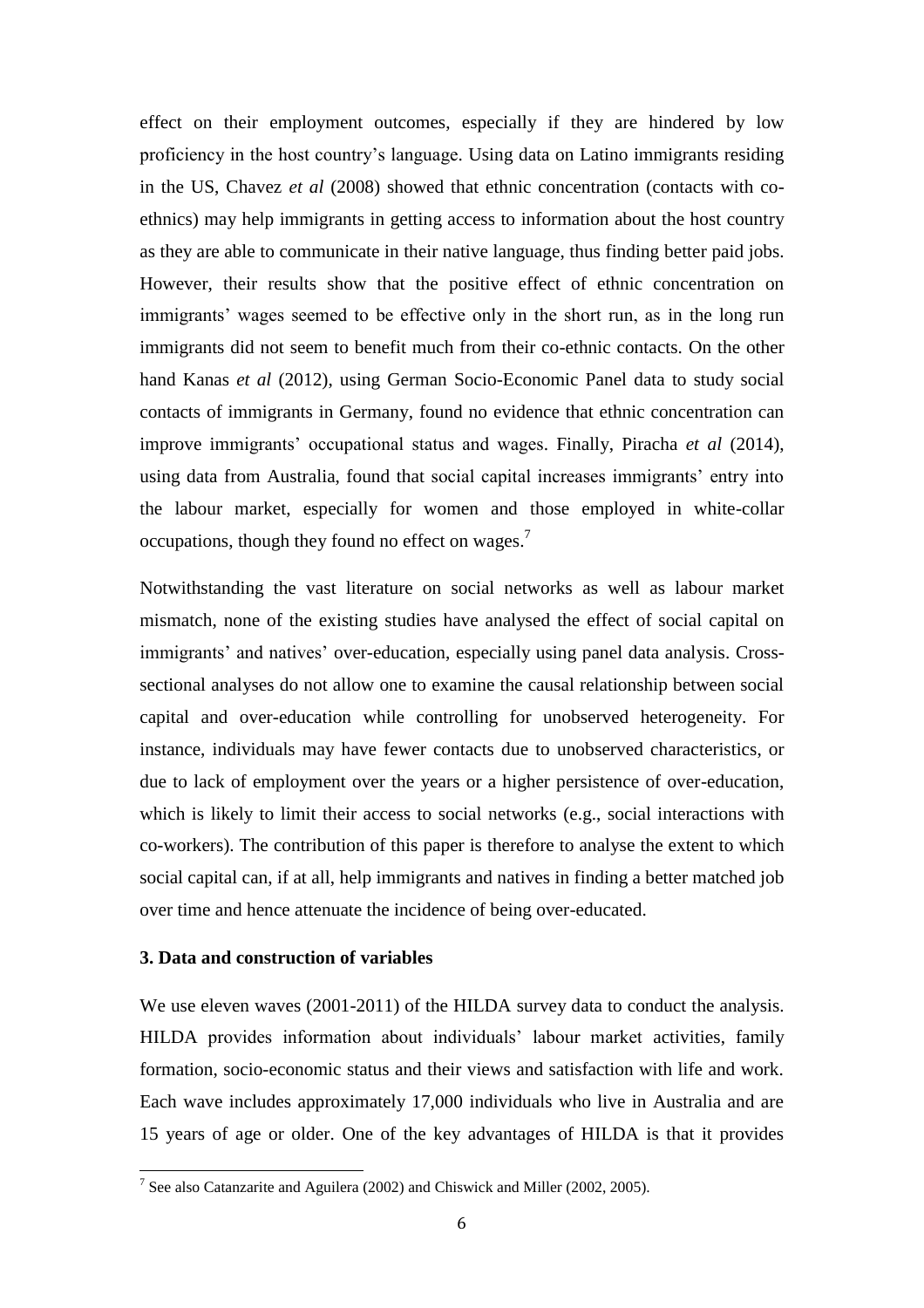information on an annual basis and enables the use of panel data estimations which help to reduce heterogeneity bias arising from single cross sectional data. One common problem with panel data is that individuals may drop out of the survey (e.g., emigration from Australia) as well as join the survey at a later wave (e.g., immigration to Australia) which leads to an unbalanced panel. In order to reduce the bias and skewness arising from such attrition, the HILDA provides longitudinal sample weights on a regular basis. $\frac{8}{3}$ 

In order to assess the importance of social capital on employment outcomes, the sample is restricted to the working age population (individuals aged between 15 and 64), who are in paid employment (excluding self-employed) and are not in full time education. Within the over-education literature, three main methods have been proposed to measure over-education: the job analysis method (JA), worker selfassessment (WA) and the realised matches method (RM). The job analysis method is seen as the objective measure that relies on documents and formal studies by countries and organisations, which is therefore often considered the preferred method to measure educational mismatch (Rumberger, 1987; Green et al, 2007; Hartog, 2000). For this study, the job analysis method is therefore used to estimate the dependent variable, the probability of being over-educated.

The HILDA survey covers a wide range of occupational categories based on a 2-digit scale taken from the Australian and New Zealand Standard Classification of Occupations (ANZSCO). Using these categories, each occupation is matched to the required level of education. There are 5 skill levels matched into a specific occupation category in the ANZSCO. The occupational breakdown available in the survey and their corresponding education level are shown in Table A1 in the Appendix.<sup>9</sup> In addition to the required level of education, having relevant work experience in the corresponding occupation may substitute formal education level. Since individuals are asked about the years of work experience they have obtained in their current occupation (tenure with the same occupation), besides the required level of education, those with relevant work experience have also been classified as being correctly matched. The 5 skill levels outlined in ANZSCO and the relevant work experience are

l

 $8$  For more details about the structure of HILDA see Summerfield et al. (2012).

<sup>&</sup>lt;sup>9</sup> For more details, see ANZSCO, First Edition, Australian Bureau of Statistics, Canberra, Cat No. 1220.0.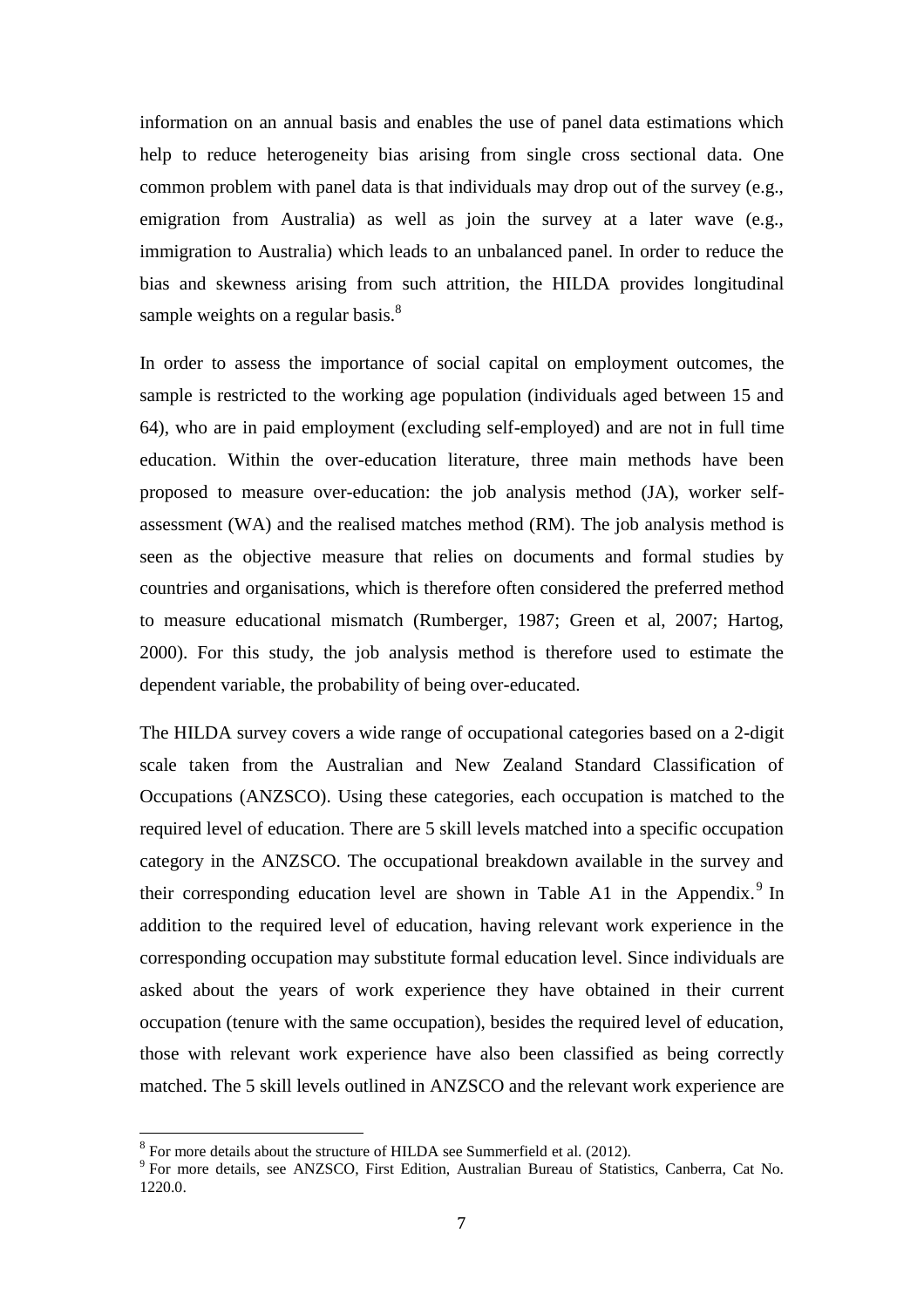shown in Table A2 in the Appendix. From the total sample, approximately 17 per cent of natives have been classified as over-educated, while a slightly higher proportion of immigrants (22 per cent) are over-educated. In addition, a relatively large proportion of both natives and immigrants are correctly-matched, as shown in Table 1.

Since our interest is in the probability of over-education compared to the correctly matched, individuals who have been classified as being under-educated have been omitted from the sample. Thus, the sample is restricted to 49,655 wage employees (39,527 natives and 10,128 immigrants).

The key interest for the analysis is the effect of different aspects that could be used as proxies for social capital. In order to assess the importance of social capital on individuals' educational mismatch, 8 variables have been chosen which represent individuals' social networks and contacts from a set of questions asked in the survey (summarised in Table A3). However, since these variables are likely to be highly correlated to each other, a social capital index has been constructed using the principal component analysis (PCA). The construction of the index, the explanation of the principal component used as well as the regression outcomes for the variables chosen are shown in section A4 in the Appendix. These variables cover individuals' satisfaction with life, their views about life as well as a number of activities. The following variables have been used:

*Amount of support:* The following questions were asked regarding the amount of support individuals get from other people.

- *'I often need help from other people but can't get it'*
- *'I have no one to lean on in times of trouble'*
- *'I often feel very lonely'*
- *'I seem to have a lot of friends'.*

The response ranges from 1 (strongly disagree) to 7 (strongly agree). Four dummy variables have been constructed that equal to one if the response was above average, and zero otherwise. This was mainly done since the PCA index is better estimated if all variables have the same scale of measurement (e.g. only dummy variables or only continuous variables).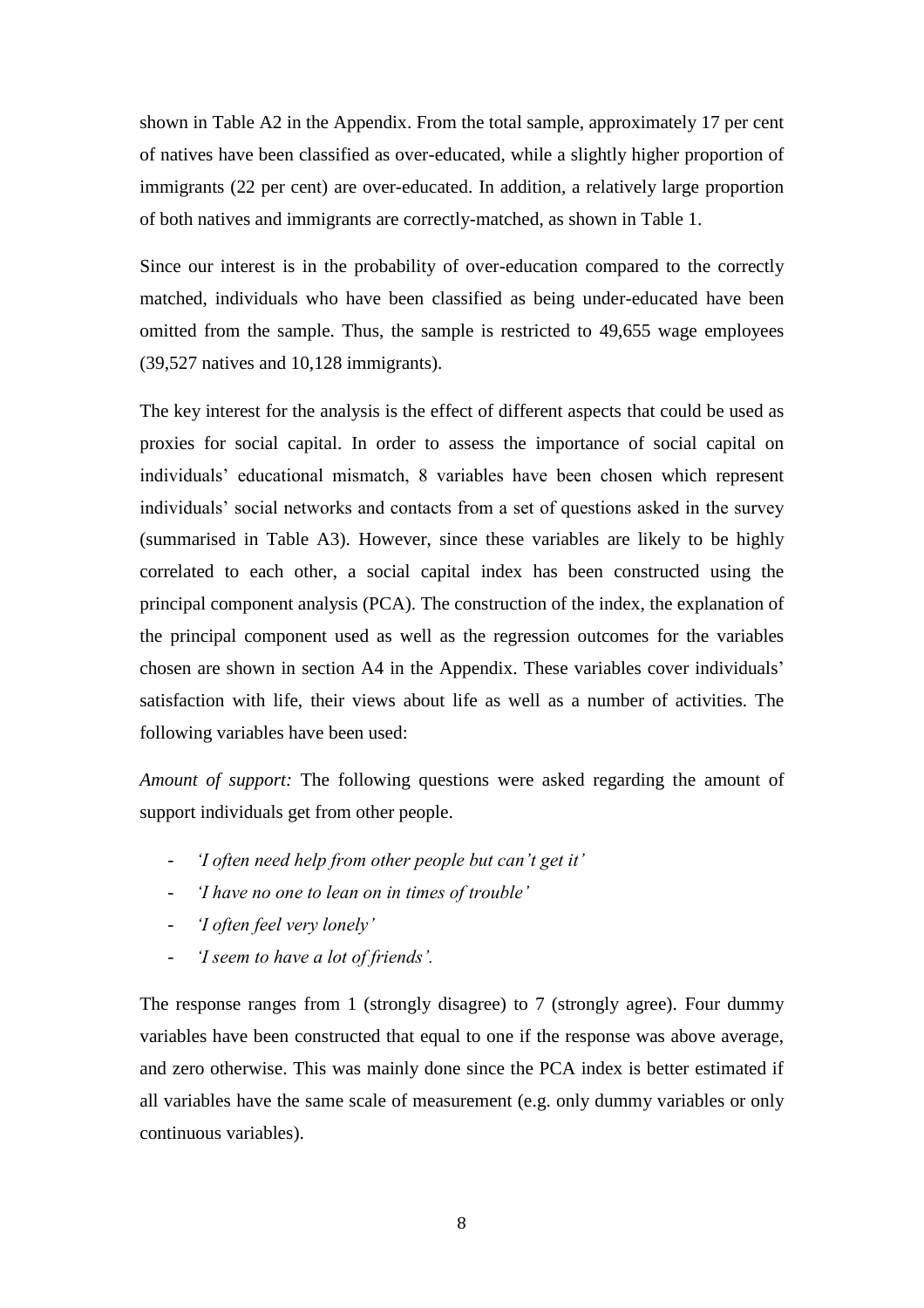### *Frequency of contacts*: The following question was asked in HILDA:

- *'In general, about how often do you get together socially with friends or relatives not living with you?'* 

The response ranges from 1 to 7 (every day, several times a week, about once a week, 2 or 3 times a month, about once a month, once or twice every 3 months). A dummy variable has been created equal to one if the individuals report to socially interact with friends and relatives at least twice a month, and zero if contact is less frequent than that. Another aspect used as a proxy for social capital is:

### *Feeling part of the local community:*

This was asked among a set of questions related to their satisfaction in life. It is measured from 0 to 10, where 0 represents totally dissatisfied, 5 represents moderate and 10 represents totally satisfied. A dummy equal to one has been constructed if the response was above average, and zero otherwise.

*Social Participation:* The following questions were asked as part of this measure.

- *'Are you currently an active member of a sporting, hobby or community-based association?'*
- *'Do you belong to a trade union or employee association?'*

Both of these questions were already constructed as dummy variables as the response could only be answered with either a 'yes' or a 'no'.

Furthermore, another 'type' of index has been created that allows the construction of three different social capital indices. That is, instead of using all 8 variables into one single index using principal components, three indices have been constructed which allow to measure different aspects of social capital as a combination.<sup>10</sup> The three indices created are: 'reciprocity and trust', 'friends and support' and 'social participation'. The index 'reciprocity and trust' includes three dummy variables: help from others (dhelp), having someone to lean on (dsupport) and not feeling lonely (dtrust). This index adds one point if respondents receive help from others, one point for those who have someone to lean on and one for those who do not feel lonely, and

l  $10$  A similar type of index was used by Aguilera et al (2003) to study the effect of social contacts on Mexican immigrants.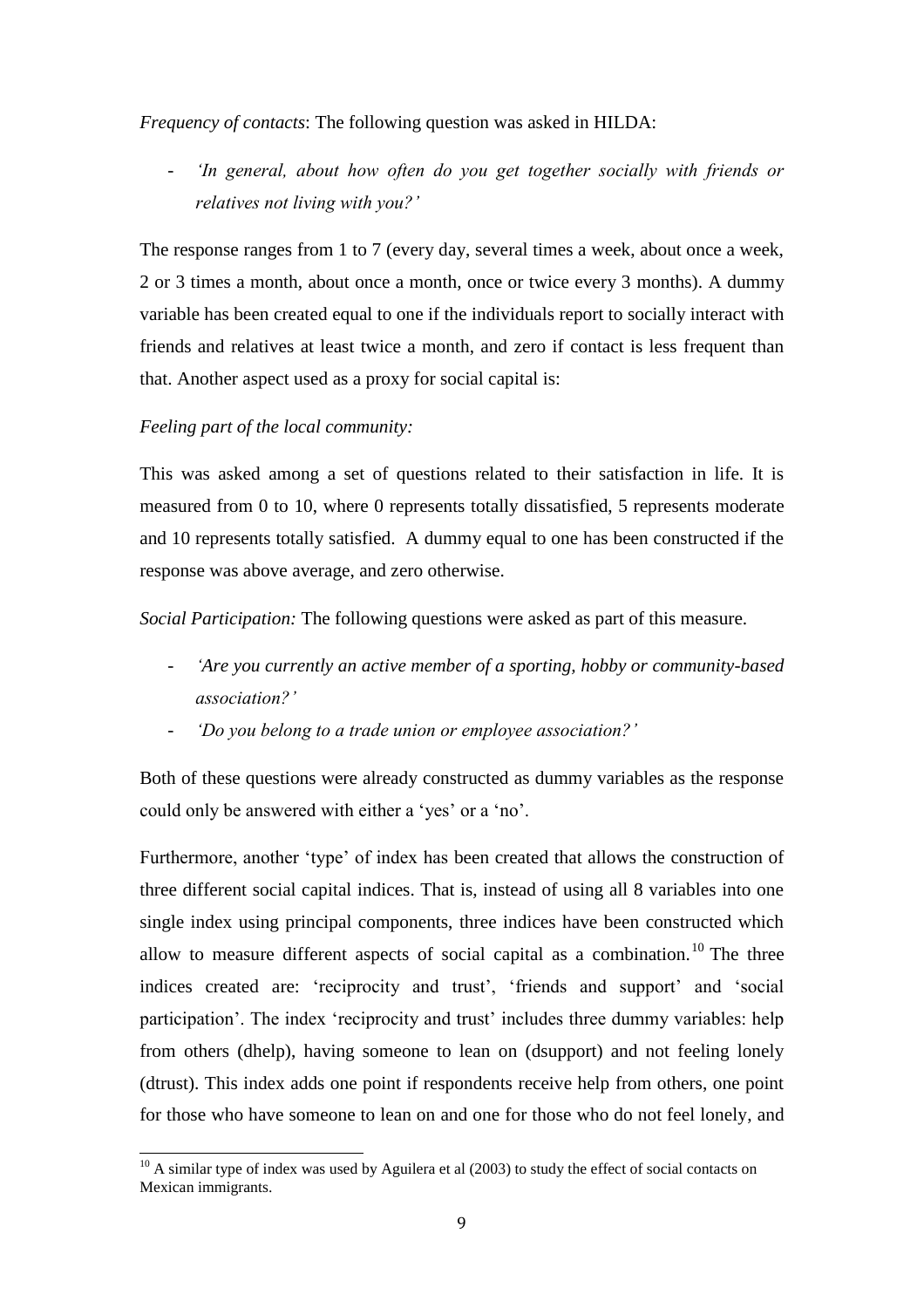ranges from 0 to 3. Similarly, 'friends and support' ranges from 0 to 3 and adds one point if the individuals states to have a lot of friends (dfriends), one additional point if they have frequent contacts (dfreq) and one point for feeling part of the local community (dcommunity). Finally, the 'social participation' index takes one point for those participating in clubs and associations (dclub) and one for union members (dunion) and ranges from 0 to  $2<sup>11</sup>$  Distinguishing among three indices allows us to analyse whether any particular one has a higher/lower impact on over-education.

Finally, an additional determinant, ethnic concentration, has been used to examine its effect on immigrants' incidence of being mismatched in the labour market. Since residing in a region with a high concentration of immigrants of the same ethnic group increases immigrants' chances of having contacts with co-ethnics such as neighbours or friends and relatives living nearby, ethnic concentration is considered to be one additional form of social capital. Ethnic concentration is defined as the population of a particular ethnic group residing in a specific area over the population of that region and can be written as:

*Ethnic\_Coneentration<sub>ijt</sub>* = 
$$
\frac{Immigrant_{ijt}}{Immigrant_{jt}} * 100,
$$
 (1)

where subscript *i* represents a particular ethnic group residing in a specific region *j* and *t* represents the corresponding time period. In order to construct this variable, information on the residence population by country of birth and the Australian Capital Territory has been used from the Australian Bureau of Statistics 2006 and 2011, which provides census data on the population across Australia. This variable allows us to examine whether contacts with co-ethnics may have a significant effect on overeducation.<sup>12</sup>

Table 2 reports the descriptive statistics of the explanatory variables for the employed natives and immigrants. It is noticeable that both groups have an average of 10 and 11 years work experience, respectively, in their current occupation and 7 years tenure with the current employer. In addition, 38 per cent of both natives and immigrants

 $\overline{a}$ 

<sup>11</sup> For instance, for the social participation index, if individuals respond to be both active members of clubs/associations and union members, the index takes the value of 2. If respondents report to be a member of only one of the two, the index takes the value of 1, and if individuals report to not being a member of any of the two, the index value is 0.

 $12$  The proportions of ethnic concentration for each ethnic group residing in a specific region have been merged into one single index.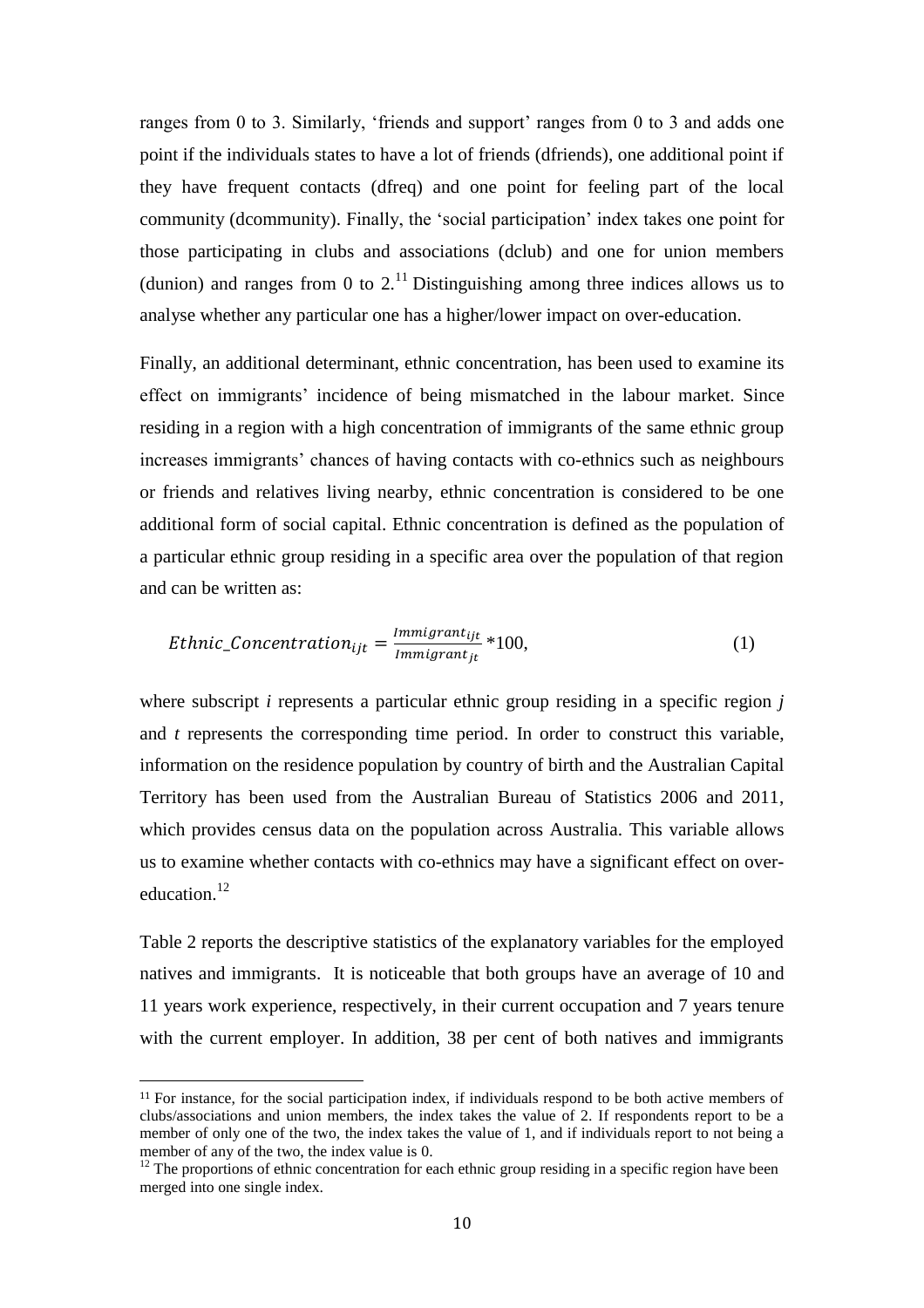have children below 15 years of age living in the household, while 8 per cent of the former and 7 per cent of the latter group report to suffer from health problems which may affect their work activities. Regarding the immigrant sample, 90 per cent report to be fluent in English and have spent an average of 24 years in Australia.<sup>13</sup>

As regards the countries of birth, 49 per cent originate from English-speaking countries<sup>14</sup>, 16 per cent were born in Europe while 29 per cent originate from Asia. Immigrants are slightly more educated than natives with 43 per cent having completed at least a Bachelor's degree, while only 32 per cent of natives have the same level of education. For both groups, the majority lives in the Australian state of New South Wales followed by Victoria. As regards the dummy variables used for social capital, a relatively large percentage of both groups have reciprocity and trust (receive help from others, have someone to lean on in times of trouble and do not feel lonely). Regarding 'friends and support', a relatively large percentage of both groups report to have regular contacts with friends and relatives not living in the same household as well as feeling part of the local community. Approximately half of the population states to have a lot of friends. Looking at the social participation variables, 39 per cent of natives and 33 per cent of immigrants report to be active members of a sporting/hobby or community based club or association, while 31 per cent of natives and 28 per cent of immigrants report to be union members of employee associations. While in most cases immigrants are similar to natives, the latter group has a slightly higher percentage of social contacts than the former. In addition, the average proportion of ethnic concentration is 5 per cent.

### **4. Empirical methodology**

 $\overline{a}$ 

The main objective of this paper is to examine the effect of social capital on the incidence of over-education for immigrants and natives. When conducting a panel data analysis, it is of crucial importance to decide whether the estimation will be conducted using random effects or fixed effects. If time-variant control variables have little variation over time, the fixed effects estimator would lead to imprecise estimation coefficients (Cameron and Trivedi, 2009). Additionally, in the case of a

<sup>&</sup>lt;sup>13</sup> English proficiency includes those who state that English is the only language spoken at home or those who report to speak English very well. Approximately 67 per cent report to speak only English at home, while 23 per cent of those who do not speak only English report to know the language very well. <sup>14</sup> English-speaking countries include New Zealand, United Kingdom, Ireland, Canada, USA and South Africa.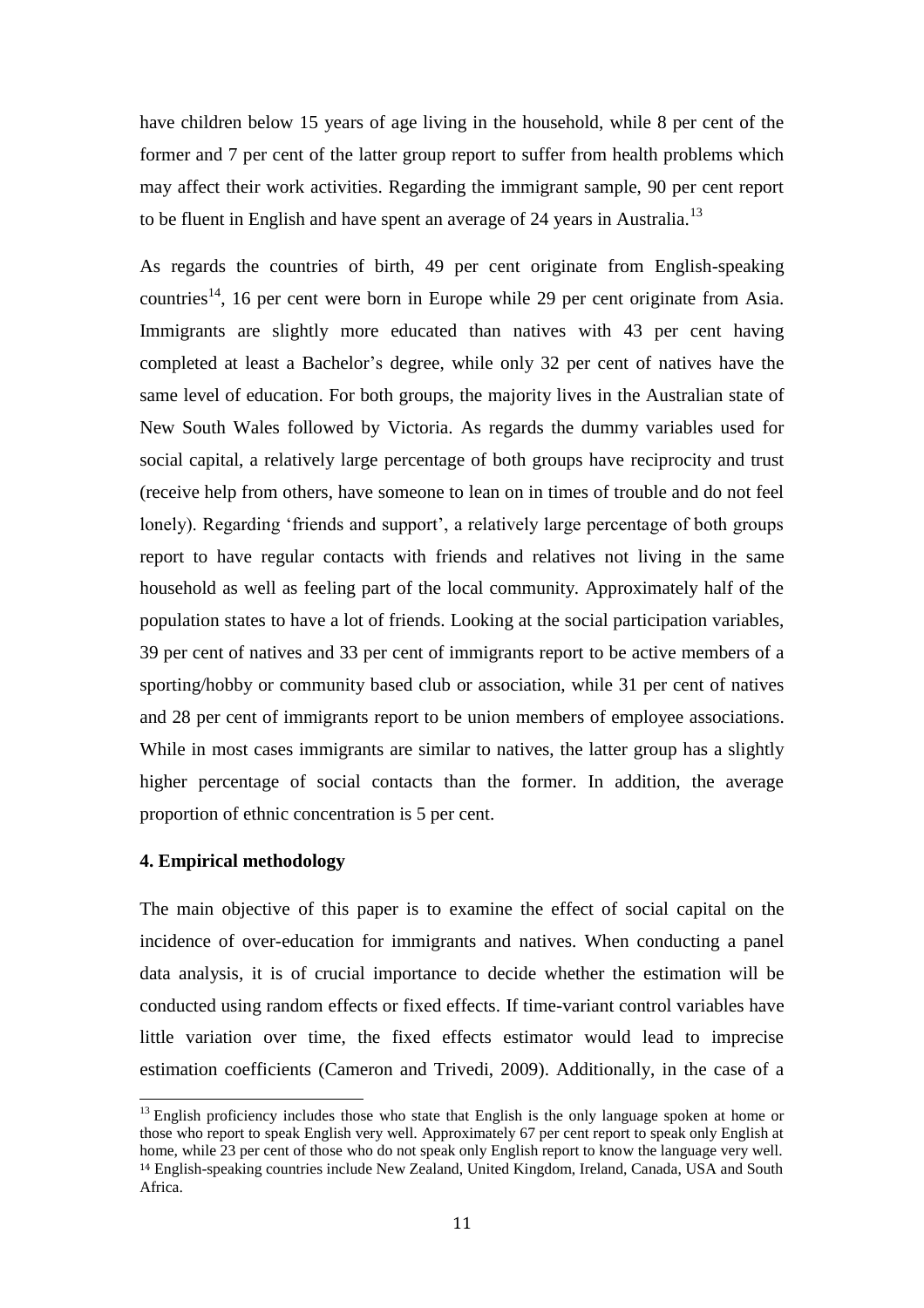limited dependent variable in short panels like in the HILDA survey (e.g. large crosssectional units but few time periods), the fixed effects estimator can lead to problems with the degrees of freedom leading to inconsistent estimates of parameters (Maddala, 1987).

Besides modelling the extent to which social capital could contribute in the reduction of or accentuate the incidence of over-education, we also want to estimate the dynamics of over-education − the effect of over-education in *t-1* on the mismatch at time *t*. We therefore introduce a lagged dependent variable as an additional regressor in the model that directly captures the effect of past over-education status on current over-education. Given the above discussion, the best way to capture the effect of social capital on over-education is to employ a dynamic random effects probit model.

The variable of interest is the probability of being over-educated which is observed by a dummy latent dependent variable  $y_{it}^*$  for any time period  $t$  such that

$$
y_{it} = 1 \text{ if } y_{it}^* > 0
$$
  

$$
y_{it} = 0 \text{ otherwise}
$$
 (2)

In order to model the dynamics of over-education, the latent dependent variable equation can be written in the following form:

$$
y_{it}^* = \gamma y_{it-1} + \beta x_{it}^{\prime} + \alpha_i + \varepsilon_{it}, \quad (i = 1, ..., N; t = 2, ..., T)
$$
 (3)

where the model is estimated for the time period  $t \ge 2$ .  $y_{it}^*$  denotes the latent variable for each individual *i* at time *t*,  $y_{it-1}$  represents the lagged dependent variable,  $x'_{it}$ includes a set of explanatory variables,  $\alpha_i$  is the time invariant unobserved individualspecific random effects and  $\varepsilon_{it}$  is the error term, where the individual specific component of the error term  $\varepsilon_{it}$  is uncorrelated with the independent explanatory variables  $x_{it}$  such that  $\varepsilon_{it} \sim N(0, \sigma_u^2)$ , and the composite error term is  $v_{it} = \alpha_i + \varepsilon_{it}$ . However, the random effects model makes the assumption that the explanatory variables  $x'_{it}$  are uncorrelated with  $\alpha_i$ . If this assumption is violated, it will lead to biased and inconsistent parameters. A common solution to this unrealistic assumption is to use the Mundlak (1978) and Chamberlain (1984) approach which proposes a solution to control for any unobserved fixed component of each time variant variable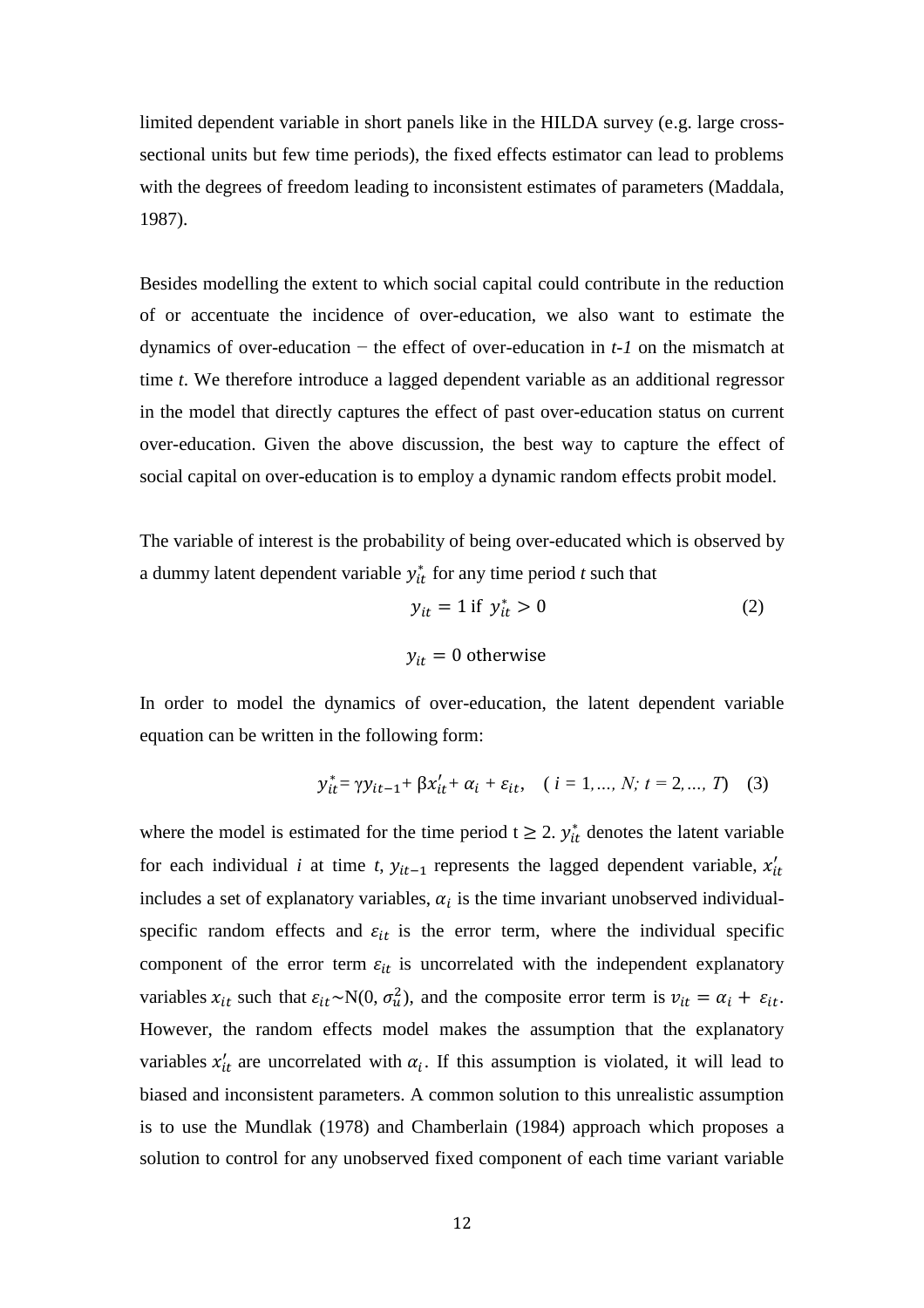in the estimation. Therefore,  $\alpha_i$  and  $x'_{it}$  are specified parametrically and can be incorporated directly in the random effects model such that:

$$
\alpha_i = \bar{X}_i a + u_i,\tag{4}
$$

where  $\bar{X}_i$  is a vector capturing the time averaged mean values for every time-varying covariates and assumes  $u_i \sim N(0, \sigma_u^2)$  where  $u_i$  is the residual time-invariant unobserved heterogeneity which is independent of  $x'_{it}$  and  $\varepsilon_{it}$ . Thus, the random effects specification can be used which gives equivalent fixed-effects estimates as the means of the time-varying variables are included in the model which capture any unobserved time-invariant effects of the explanatory variables. Furthermore, one concern regarding the social capital variable could be the non-random distribution of social capital amongst those finding a job through it (for instance, endogeneity linked to unobserved non-cognitive skills such as social or introvert behaviour). However, since this social/introvert personality is likely to be an unobserved fixed component of an individual, the Mundlak corrections are likely to capture those unobservables (if present).

Another problem in the dynamic random effects specification arises with the inclusion of the lagged dependent variable in the equation. This might be spurious due to endogeneity of the initial conditions problem, since the standard random effects model assumes the initial condition of the dependent variable to be exogenous (Heckman, 1981). However, if the initial condition is correlated with  $\alpha_i$ , the standard random effects probit model would be inconsistent as it would overestimate state dependence (Heckman, 1981). Thus,  $y_{it-1}$  would be correlated with the composite error term  $v_{it}$ . Three main methods have been developed to account for the initial condition problem (Heckman, 1981; Orme, 2001 and Wooldridge, 2005). Since all three estimators have been proven to give similar (if not identical) results, we choose the Wooldridge (2005) estimator to conduct the analysis.

Wooldridge (2005) proposed a Conditional Maximum Likelihood (CML) estimator where the distribution is conditional on the initial value of the dependent variable  $y_{i1}$ and a set of exogenous regressors such that

$$
c_i|y_{i\text{ initial}}, z_i \sim \text{Normal}(\alpha_0 + \alpha_{\text{initial}} + z_i \alpha_2, \sigma_\alpha^2), \tag{5}
$$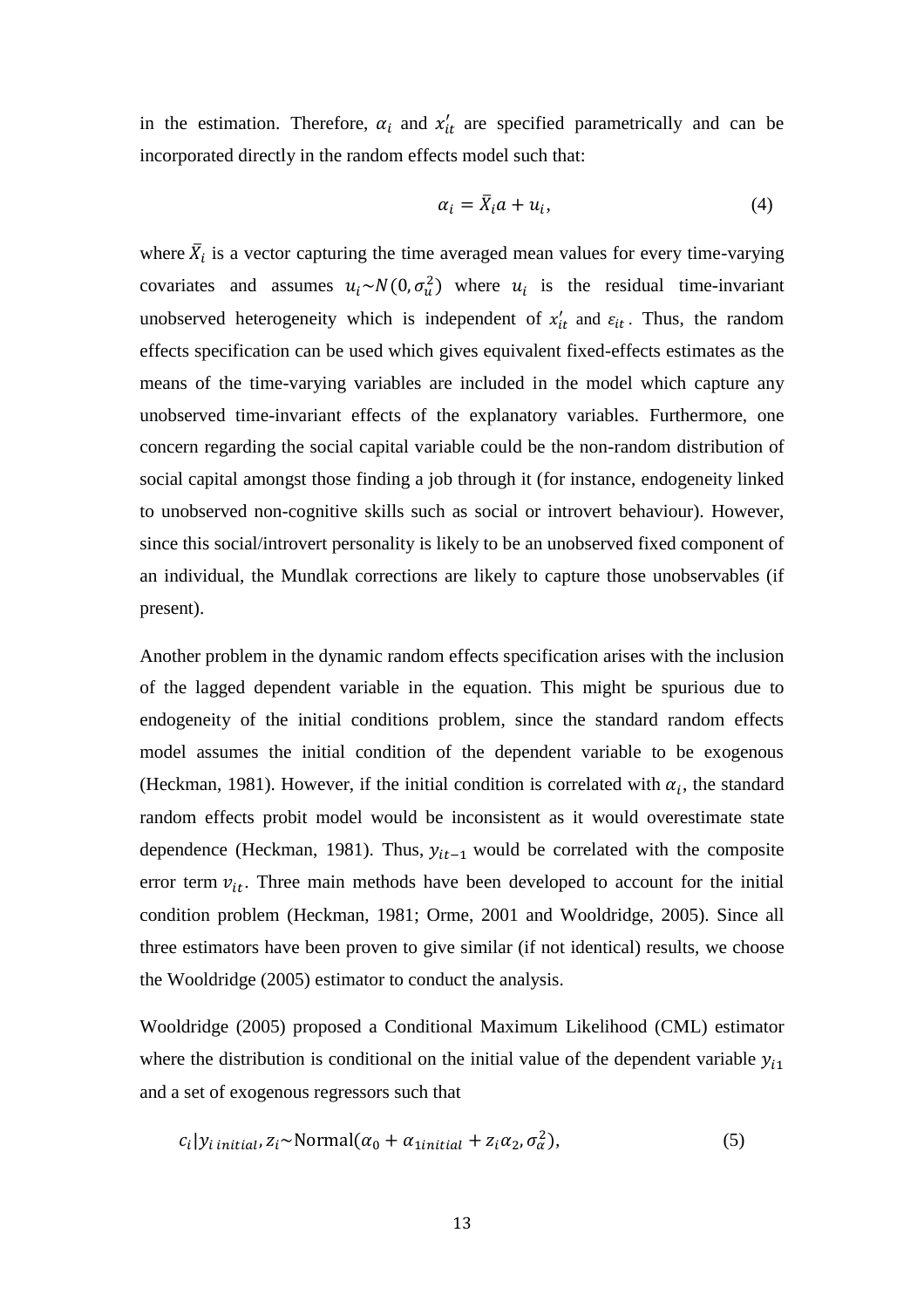where

$$
c_i = \alpha_0 + \alpha_1 y_{initial} + z_i \alpha_2 + \alpha_i. \tag{6}
$$

Thus, the model can be specified as follows,

$$
y_{it}^* = \gamma y_{it-1} + x_{it} \beta + \delta y_{i1} + \zeta \overline{X}_i + v_{it}, \qquad (i = 1, ..., N; t = 2, ..., T)
$$
 (7)

where  $v_{it} = \eta_i + \varepsilon_i$ ,  $y_{i1}$  is the initial value of the dependent variable,  $\overline{X}_i$  are the mean values for all time-variant variables that capture any unobserved time-invariant characteristics of the time-variant covariates and the rest are as explained above.

In addition to this, since educational mismatch is only observed for the employed individuals, a potential selection bias may occur if the individuals are non-randomly selected from the population. However, in the HILDA survey, only 4 per cent of the sample is unemployed. Since the percentage of unemployed individuals is relatively low, a selection issue would typically not be a major concern. However, in order to control for possible selection into employment, the level of education has been included as an additional regressor in the over-education equation.

### **5. Results and discussion**

Table 3 presents the results obtained from the dynamic random effects probit model (Wooldridge, 2005) with Mundlak corrections controlling for the initial conditions problem and unobserved heterogeneity. Separate estimates are reported for males and females where the effect of social capital on individuals' over-education is captured using the PCA index. Column 1 presents the results of the total sample, while columns 2 and 3 report separate results for males and females, respectively. All models include a lagged dependent variable  $y_{t-1}$  and the PCA index. Table 4 presents separate estimates for natives and immigrants where columns 1-3 report the results obtained from the native population while columns 4-6 report the results for the immigrant sample where, in addition to PCA, ethnic capital (ethnic concentration) is also included. Tables 5 and 6 report the results obtained using the alternative measure of social capital, namely 'social participation', 'reciprocity and trust' and 'friends and support'. Finally, Tables 7 and 8 report the results obtained when distinguishing between those who have completed at least a Bachelor's degree and those whose education is below that level. Since different skill levels are likely to be affected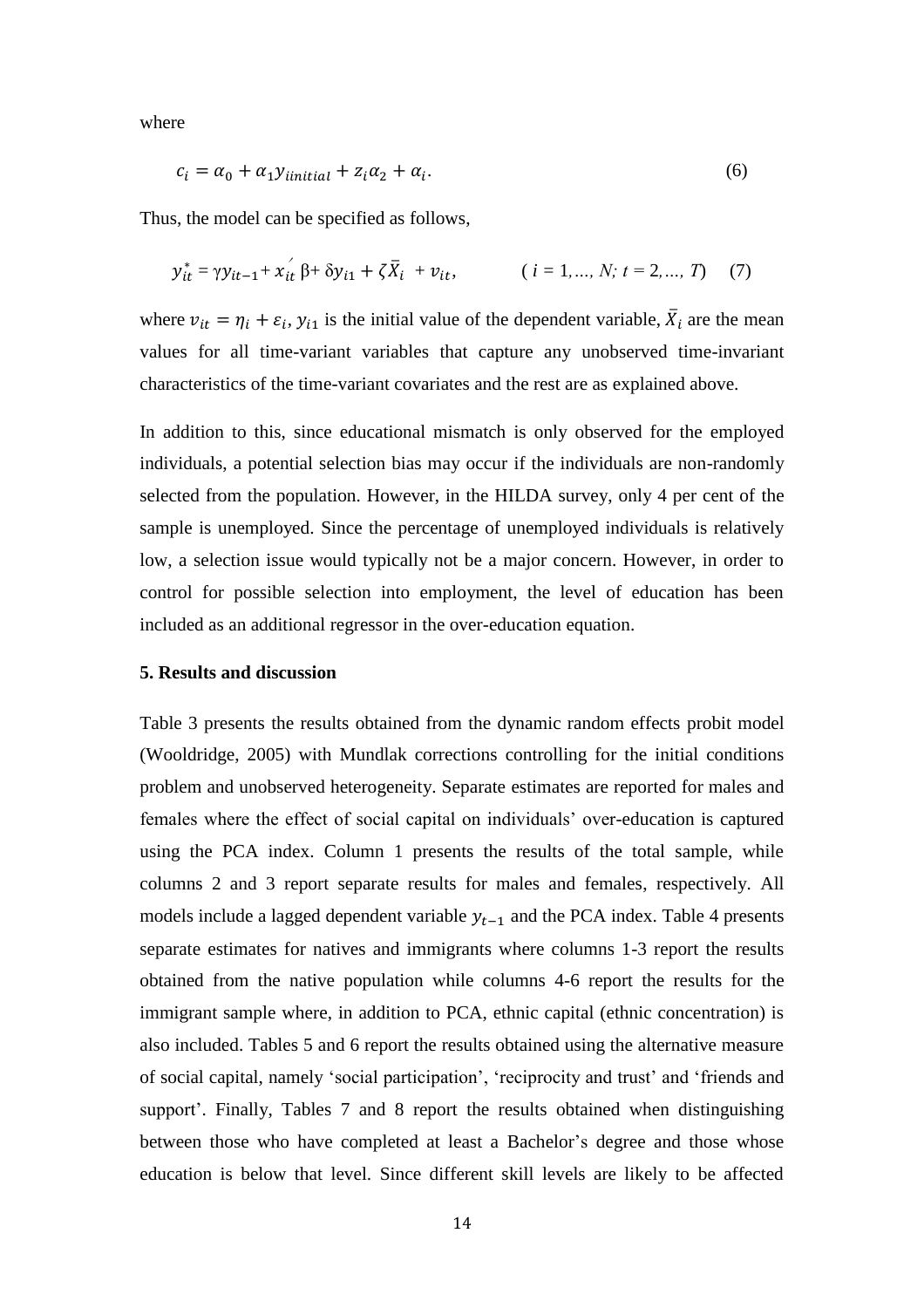differently in the labour market, social capital may have different effects on overeducation for the higher skilled and the lower skilled group.<sup>15</sup>

### *5.1 Dynamics of over-education*

 $\overline{a}$ 

Before discussing the role of social capital in determining the incidence of overeducation, we first discuss the dynamics of over-education for both natives and immigrants with a particular focus on state dependence. As Mavromaras *et al* (2012) pointed out, there is a difference between simple persistence and state dependence. While simple persistence refers to the duration of an individual being over-educated, state dependence is associated with the causal effect of the lagged dependent variable of over-education at *t-1* on over-education at period *t*. The nature of the HILDA data allows us to control for actual state dependence which arises when the state of being over-educated in the previous period has a causal effect on the state of being overeducated in some future period.

In all models (Tables 3-6), a highly statistically significant effect of over-education in period *t-1* on current over-education is observed, confirming the existence of state dependence in the Australian labour market. As expected, the coefficient of the lagged dependent variable is larger for immigrants compared to the native sample as shown in Table 4. The exogeneity of the initial conditions in the dynamic random effects model is rejected by the highly statistically significant coefficient of the initial state of over-education. This gives support to the use of Wooldridge (2005) estimator. In addition, the average mean values for time variant variables are also included to capture any correlation of the individual-specific component of the error term with the explanatory variables.

Once unobserved heterogeneity and initial conditions have been accounted for, the results show that those who had been over-educated in the previous period are 12 per cent more likely to be over-educated in the future (see Table 3).<sup>16</sup> However, no distinction emerges in the pattern of over-education dynamics along the gender lines. Furthermore, results presented in Table 4 show that immigrants experience a higher

<sup>&</sup>lt;sup>15</sup> In fact, individuals are likely to self-select themselves into specific types of networks according to their education level as well as according to gender and ethnicity (Rosenbaum et al., 1999; Smith, 2000).

<sup>&</sup>lt;sup>16</sup> The existence of state dependence in over-education has been supported by a number of studies (see Mavromaras *et al,* 2012 for Australia; Cuesta and Budria, 2012 for Germany and Joona *et al*, 2012 for Sweden).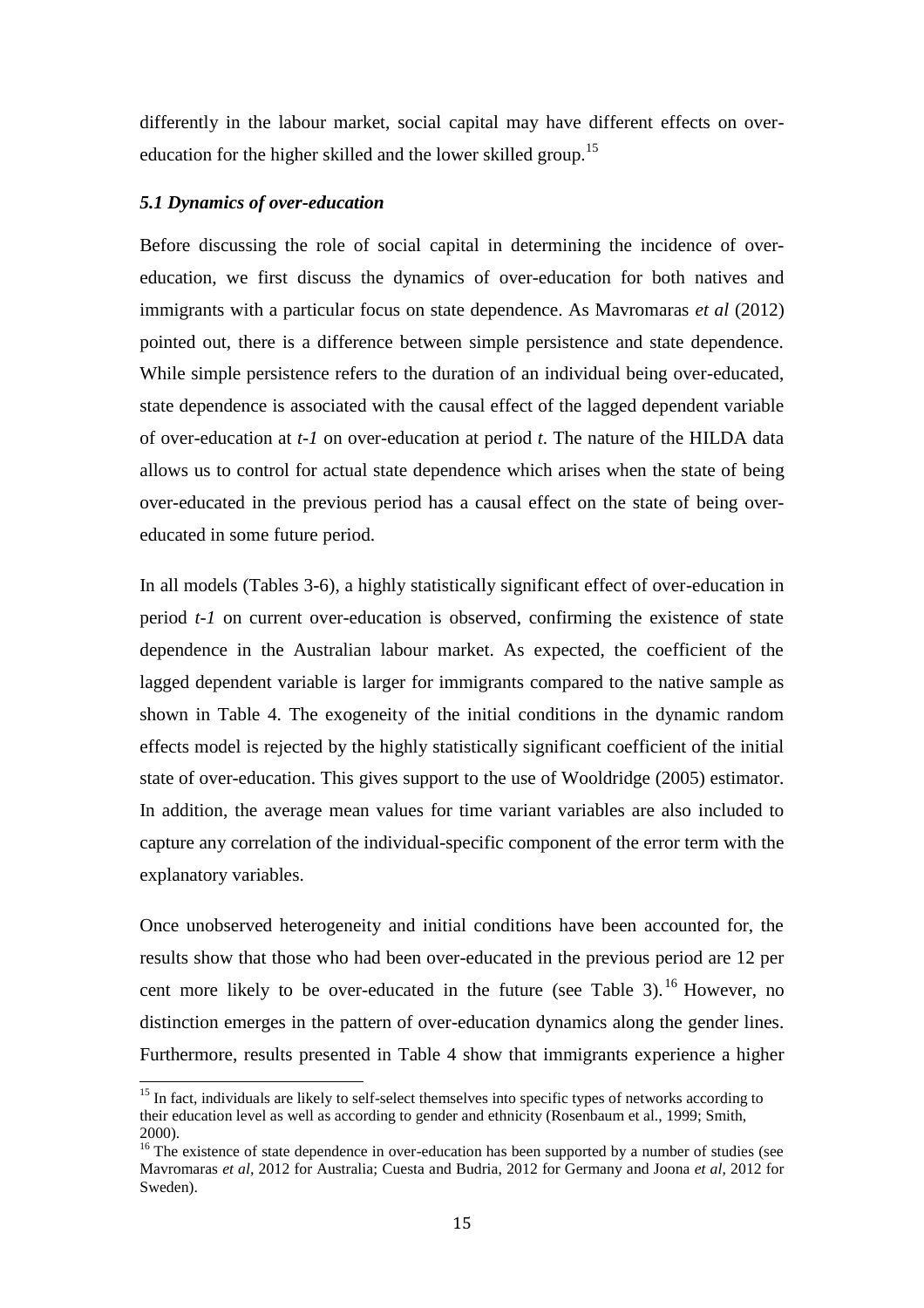degree of state dependence compared to natives. That is, 18 per cent of immigrants' over-education at time *t* can be explained by the previous state of over-education, while only 11 per cent of natives who have experienced over-education in the previous period are still over-educated at time *t*.

### *5.2 Social capital and over-education*

### *5.2.1 The PCA index*

l

When using the PCA index, the marginal effects for the total sample show that social capital leads to an increased probability of being over-educated (especially for females), thus generating a mismatch in the Australian labour market for natives and immigrants (see Table 3).

Table 4 reports the results obtained for natives (columns 1-3) and immigrants (columns 4-6) separately for males and females. The immigrant sample includes years since the date of arrival in Australia, its square, English language proficiency as well as ethnic networks (percentage of immigrants living in a region with a high ethnic concentration). It is clear that while social capital (PCA index) results in a higher incidence of over-education for natives, no significant effect is observed for the immigrant sample. Since social capital may have a different impact on over-education for different ethnic groups, separate regression estimates have been conducted distinguishing between different groups of migrants.<sup>17</sup> However, ethnic concentration appears to have a significant and positive effect on immigrants' over-education. In particular, for each percentage point increase in ethnic concentration, the incidence of over-education increases by 2 percentage points, indicating that interactions with coethnics are likely to worsen immigrants' labour market outcomes in terms of finding a matched job over time.

Significant gender differences are observed where ethnic concentration appears to worsen females' over-education by 4 per cent, while no effect is observed for males. These results suggest that females, compared to males, tend to rely more on their social contacts and in particular contacts with co-ethnics in order to find employment. Perhaps females look for more flexible employment opportunities (e.g., because of

 $17$  The results of the robustness checks for different groups of migrants are not reported but are available upon request.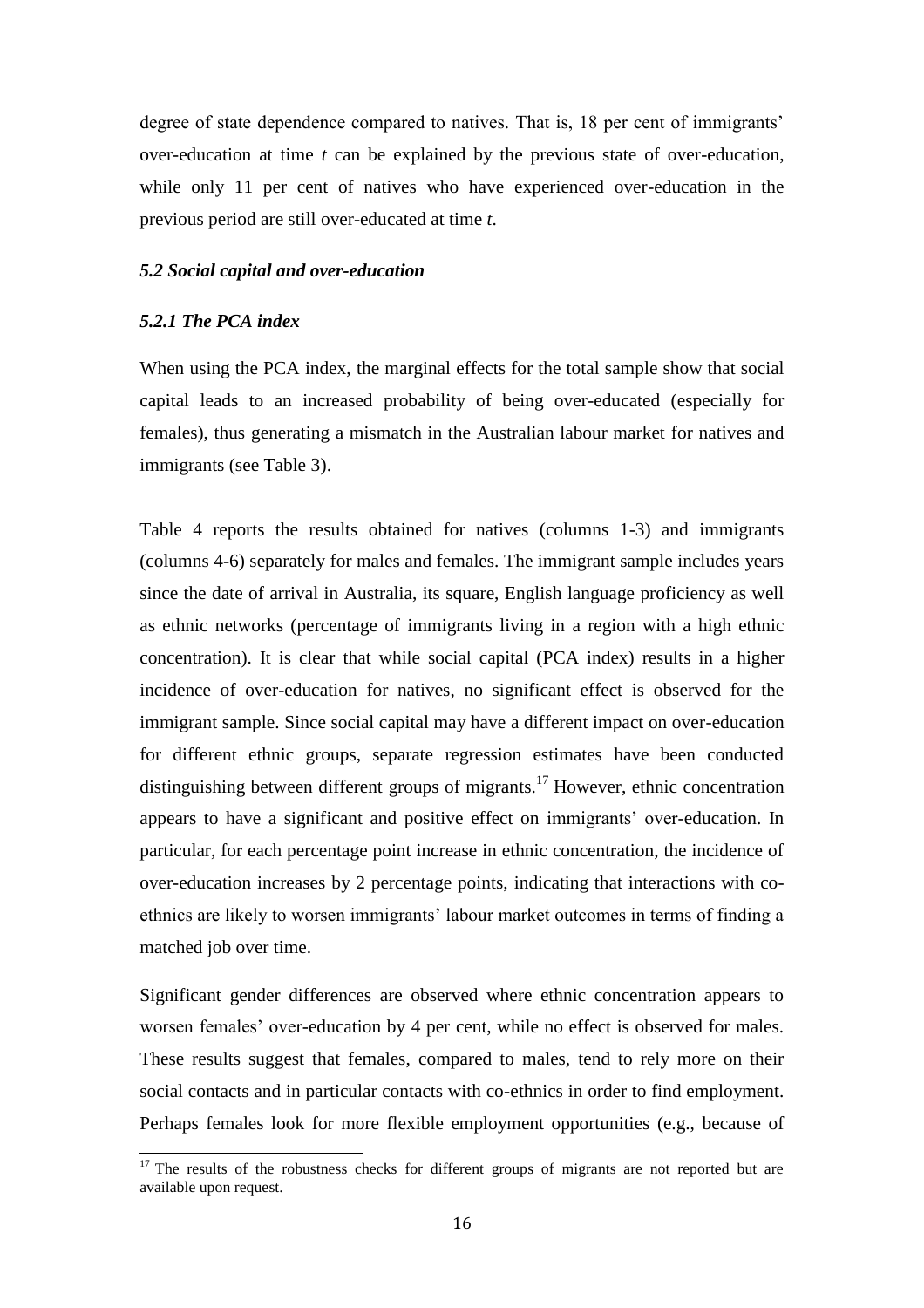childcare constraints) and use contacts with other similar females to get similar kind of jobs. This is especially so if females are tied migrants, i.e., they followed their husbands to the host country, in which case they might be willing to take up part-time jobs as it could be that they prefer to spend more time at home with their children. Therefore, they are likely to meet more co-ethnics, for instance by participating in organisations dedicated to their own ethnic group, who could perhaps help them in finding any part-time or casual job which does not necessarily match their education level.

One explanation for the insignificant effect of the PCA index on the immigrant sample could be that it captures mainly social interactions with individuals in the host country regardless of ethnicity and region of residence. As outlined by previous studies, immigrants are likely to create more contacts with co-ethnics rather than with natives as they tend to trust their co-ethnics more than the natives (Glaeser *et al*., 2000; Buchan *et al*., 2002). It could also be that immigrants (especially recent arrivals) may not have had the chance yet to form networks with the natives and may therefore only rely on social contacts with co-ethnics who are more easily accessible upon arrival (e.g., self-selecting themselves into areas with a high percentage of coethnics, or participating in social activities dedicated specifically to their own ethnic group). However, no significant effect was found when analysing the results by years spent in Australia, indicating that time spent has no impact on network formation as the PCA index remains insignificant.

### *5.2.2 Alternative index*

Although the PCA index reduces collinerarity and provides a relatively stable proxy for social capital, one drawback is that it does not capture the effect of different 'types' of social capital as outlined in the literature. It is possible that a particular type of social capital may have a stronger or weaker effect on educational mismatch than others, which are not captured if it is measured as one single index. Thus, in order to analyse the sensitivity of the measurement of social capital on labour market outcomes, the models have been re-estimated by constructing an alternative measure, which consists of three indices: 'social participation', 'reciprocity and trust' and 'friends and support'. The results indicate that social participation (defined as active participation in clubs, associations or trade unions) has a statistically significant effect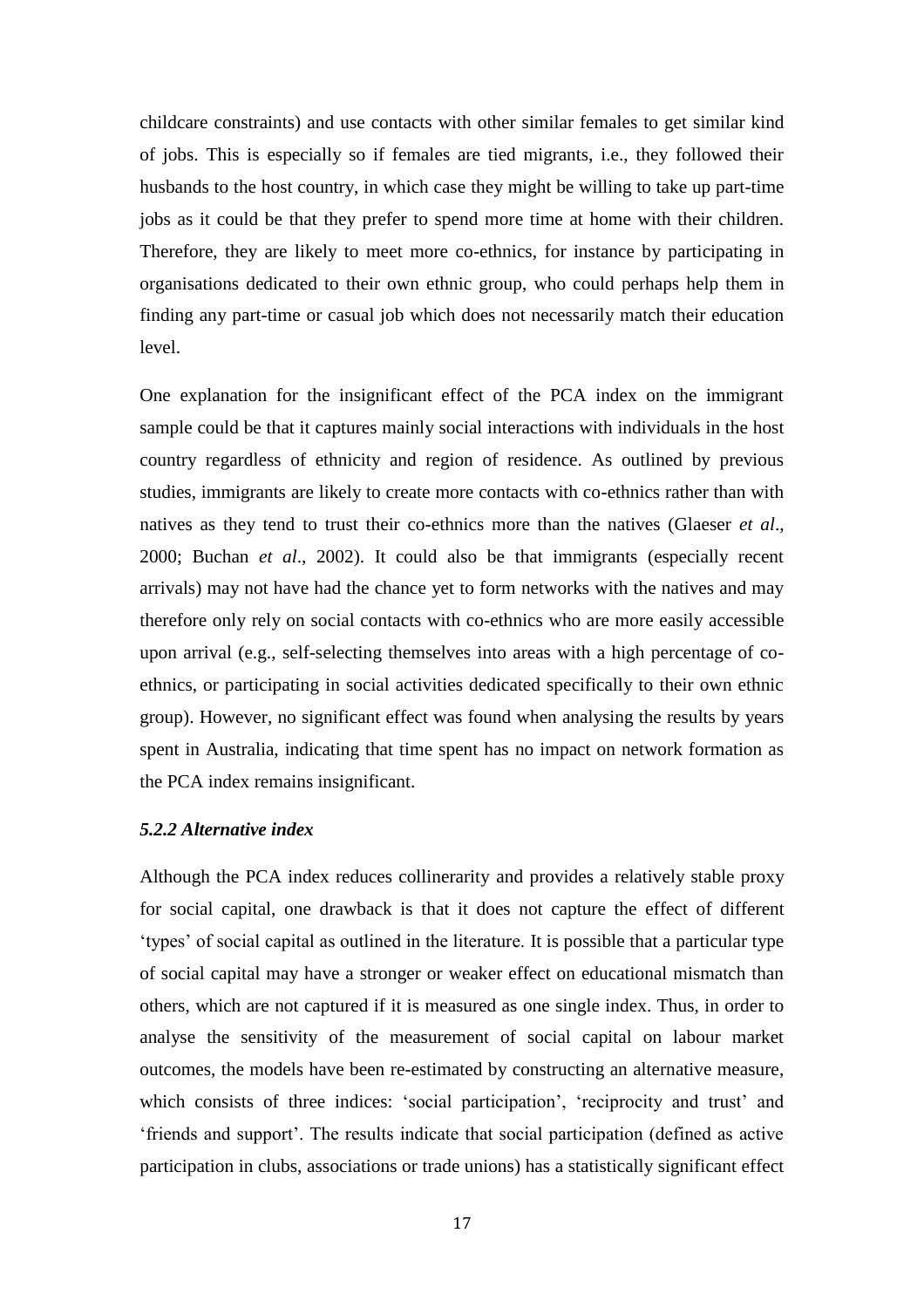on the incidence of over-education for males when considering the total sample as shown in Table 5. In particular, social capital acquired through active participation in clubs, associations and union membership worsens educational mismatch for males, while friends and support accentuates over-education for the female population in the total sample.

Furthermore, Table 6 shows results separately for natives and immigrants. Social participation worsens the mismatch for native males, but for immigrants the negative impact is experienced when considering the total sample. Although previous studies have found that socialising with friends may play an important role in finding employment, the results suggest that they are not very effective in finding a correctly matched job. Reciprocity and trust does not seem to affect over-education for any group.

Regarding other human capital indicators, as expected, those with at least a Bachelor's degree are more likely to be over-educated compared to those with lower levels of education. Knowledge of the host country's language does not show to have any effect on immigrants' incidence of over-education.<sup>18</sup> However, years spent since migration does reduce the incidence of over-education, with a stronger effect on female immigrants. These results are in line with previous research, which found that years spent in the host country improves immigrants' economic assimilation in the host country.  $19$  In addition, tenure with the current occupation reduces the incidence of over-education for all groups, with a relatively higher impact on immigrants. Perhaps networks could be more effective in reducing educational mismatch once immigrants have acquired the relevant experience in that particular occupation.

### *5.3 Effect of social capital by education level*

Tables 7 and 8 report results by levels of education. Tables 7a (using PCA) and 7b (using Alternative Index) report results for natives and immigrants who have completed at least a Bachelor's degree, while Tables 8a and 8b report the results obtained for those with a lower level of education (e.g. diploma or less).

 $\overline{a}$ 

<sup>&</sup>lt;sup>18</sup> A possible explanation for the insignificant effect of host country language skills might be that 90 per cent of the immigrant group have been classified as fluent English speakers.

<sup>19</sup> See Chiswick and Miller, 2009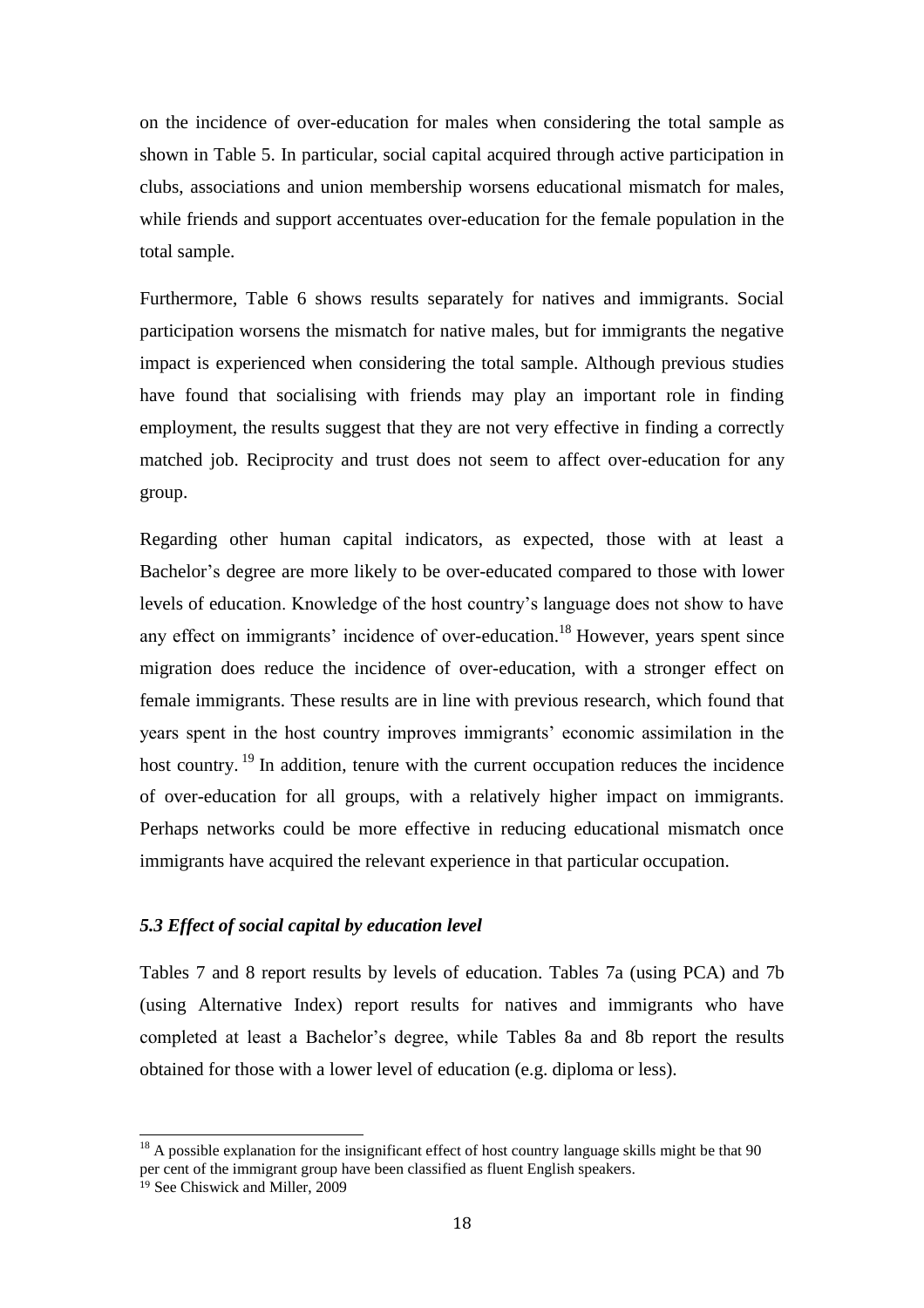While the PCA index including all social capital variables becomes insignificant for both the higher educated natives and immigrants, interesting results are obtained when distinguishing between social participation, friends and support and reciprocity and trust. The results indicate that friends and support decrease the incidence of overeducation for male immigrants. In particular, the incidence of over-education for higher educated male immigrants decreases by 3 per cent with friends and support. Higher educated are likely to have formed better 'quality' contacts in the host country by creating networks with similarly higher educated individuals. Thus, more years in education may provide graduates with a wider network, especially with other graduates who are likely to be more informed about (better) job opportunities.

For the case of natives, however, while friends and support remains insignificant, social participation decreases the incidence of over-education for higher educated females, indicating the importance of 'weak' ties for female natives with a Bachelor's degree or higher (Granovetter, 1973; Granovetter, 1983; Montgomery 1991). This in turn could provide them with information about the labour market and effectively link them with employers outside their own network. However, the magnitude of this correction is approximately half compared to that for male immigrants. A possible explanation could be that if migrants moved to the host country for employment reasons, they might put more effort in finding a better matched job in the host country.

Higher educated female immigrants on the other hand do not seem to benefit much from their social capital, while ethnic concentration remains significant and positively correlated with the incidence of over-education even for the higher educated group. Although the significance has reduced to a 0.5 per cent significance level, the magnitude has increased compared to the total sample (including all levels of education). In other words, higher educated females experience higher levels of overeducation which is generated by their contacts with co-ethnics, increasing the incidence of educational mismatch by nearly 7 per cent. Regarding the lower educated group shown in Tables 8a and 8b, social participation and friends and support are both statistically significant and positively affect the incidence of over-education for the native sample for males and females respectively, while no effect is observed for immigrants. The lower educated are likely to rely more on their social contacts in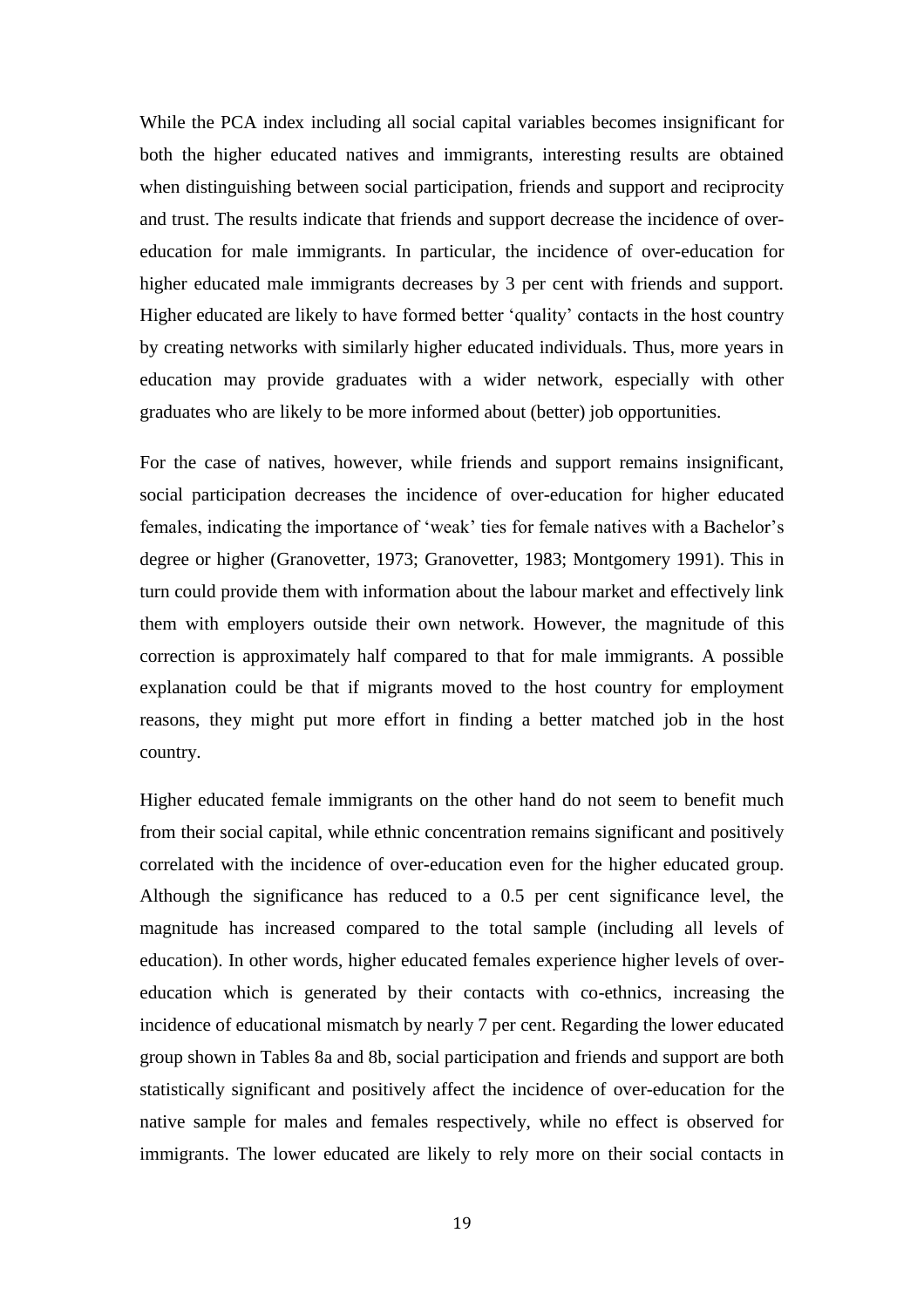order to find employment leading to a mismatch in the labour market. Perhaps the lower educated group might have limited access to ('better') networks than those with a university degree. Furthermore, if lower educated are not looking to follow a specific occupation pathway then they are likely to end up in 'lower status' jobs which may not necessarily match their education level.

### **6. Conclusions**

The aim of this paper was to analyse the extent to which social and ethnic capital can reduce the problem of over-education for natives and immigrants in the Australian labour market. Previous studies have mainly focused on the importance of social capital on labour market outcomes in terms of employment entry and wages, but not much on the types of jobs individuals enter. Particularly, they do not take into consideration whether the jobs individuals find through social capital matches ones education qualification. Using longitudinal data from HILDA, this paper examined to what extent social capital contributed to reduce or enhance the incidence of educational mismatch in the Australian labour market taking into consideration the causal effect of social capital. The findings suggest that social capital exacerbates the incidence of over-education, particularly for females. In particular, social capital worsens the incidence of over-education for natives, while ethnic capital (defined as ethnic concentration) is the main contributor in increasing the probability of overeducation for immigrants. These results are in line with a number of studies which argue that contacts with co-ethnics might help immigrants in finding employment and in some cases increased wages, but are less effective in providing them with higherstatus jobs (Wiley, 1967; Catanzarite and Aguilera, 2002). Males' co-ethnic networks on the other hand do not seem to have any impact on over-education.

Finally, higher educated male immigrants are likely to benefit more from their contacts compared to the lower educated group. The results suggest that male immigrants with higher education are likely to put more effort in finding a matched job, especially since many of them come to Australia with a job offer. In addition, years spent in education may have contributed in creating 'better quality' networks with other individuals who might be employed in higher status jobs, enabling them to access necessary resources leading to improved labour market conditions.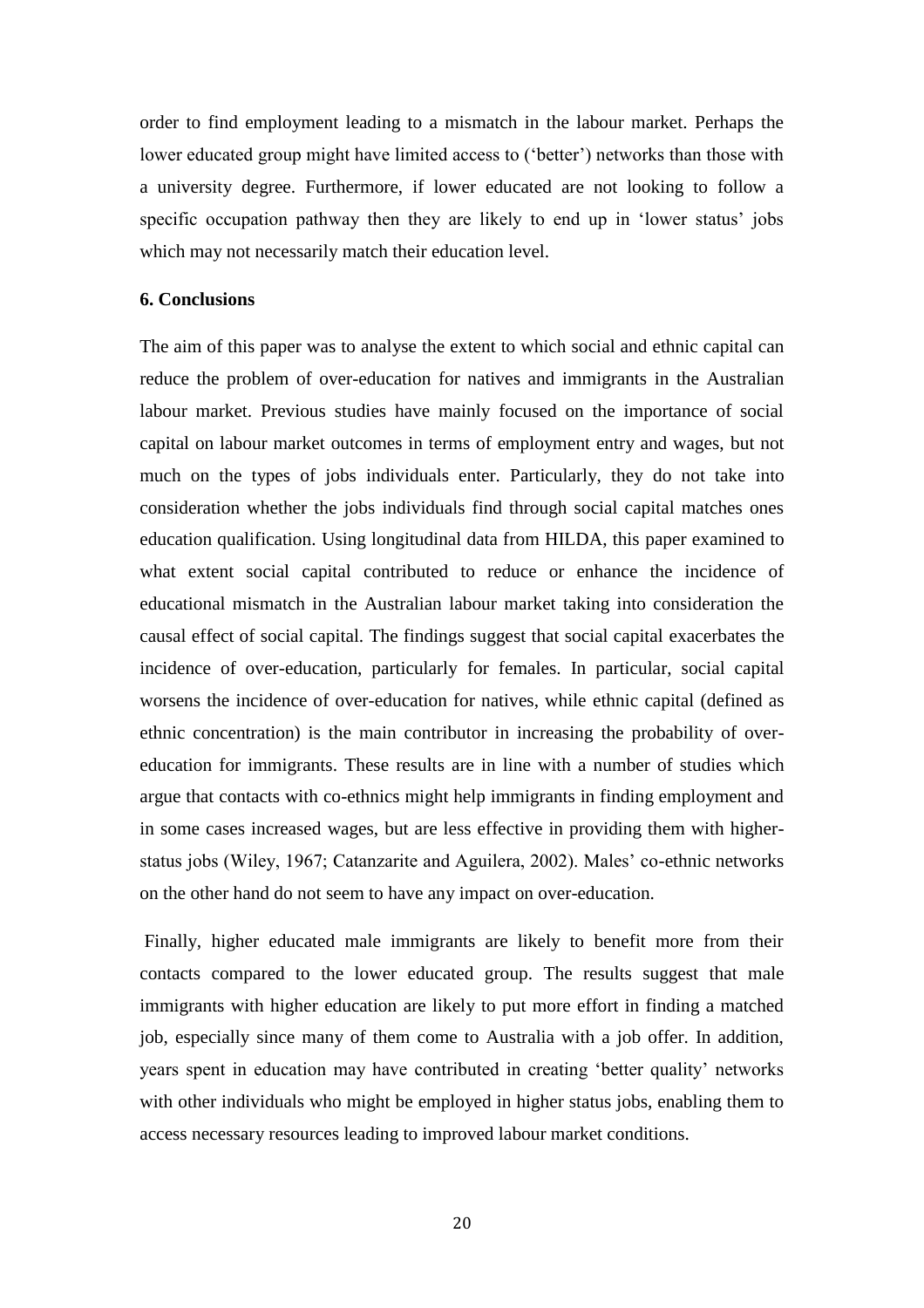### **References**

Aguilera, M. B., D. S. Massey (2003). Social capital and the wages of Mexican migrants: new hypotheses and tests. *Social Forces*, 82(2), 671-701.

Barbieri, P., S. Paugman, H. Russell (2000). Social capital and exits from unemployment, in D. Gallie and S. Paugman (eds) Welfare Regimes and the Experience of Unemployment in Europe. Oxford University Press, Oxford.

Bentolila S., C. Michaleacci, J. Suarez (2010). Social contacts and occupational choice. *Economica*, 77(305), 20-45*.*

Blázquez, M., & Mora, T. (2010). Over-education and job mobility: evidence from young recent university graduates in Catalonia. *Revista de Economía Laboral*, 7 (1), 64-84.

Bourdieu, P. (1993). Sociology in Question. Sage, London.

Buchan, N.R., R.T.A. Croson and R.M. Dawes (2002), 'Swift neighbors and persistent strangers: A cross-cultural investigation of trust and reciprocity in social exchange', *American Journal of Sociology*, 108(1), 168–206.

Calvo-Armengol A., M.O. Jackson (2004). The effect of Social Networks on Employment and Inequality. *The American Economic Review,* 94, 426-454.

Calvó-Armengol A., M.O. Jackson (2007). Networks in labor markets: Wage and employment dynamics and inequality". *Journal of Economic Theory* 132, 27-46.

Calvo-Armengol A., Y. Zenou (2005). Job matching, social network and word-of mouth communication. *Journal of Urban Economics, 57*, 500-522.

Cameron, A.C., P.K. Trivedi (2009). *Micro econometrics using Stata*, Stata Press.

Carroll, D., M. Tani (2014). Job search as a determinant of graduate over-education: evidence from Australia. *Education Economics*, Online First, DOI:10.1080/09645292.2014.908164.

Catanzarite, L., M.B. Aguilera (2002). Working with co-ethnics: Earnings penalties for Latino immigrants at Latino jobsites. *Social Problems* 49(1), 101-27.

Chamberlain, G. (1984). Panel Data, in Handbook of Econometrics, Volume 2, ed. Z. Griliches and M. D. Intriligator, North-Holland.

Chavez, S., T. Mouw, J. Hagan (2008). Occupational enclaves and the wage growth of Hispanic immigrants. Paper presented at the annual meeting of the American Sociological Association, Boston, August.

Chiswick, B.R., P.W. Miller 2002. Immigrant earnings: Language skills, linguistic concentrations and the business cycle. *Journal of Population Economics* 15(1), 31-57.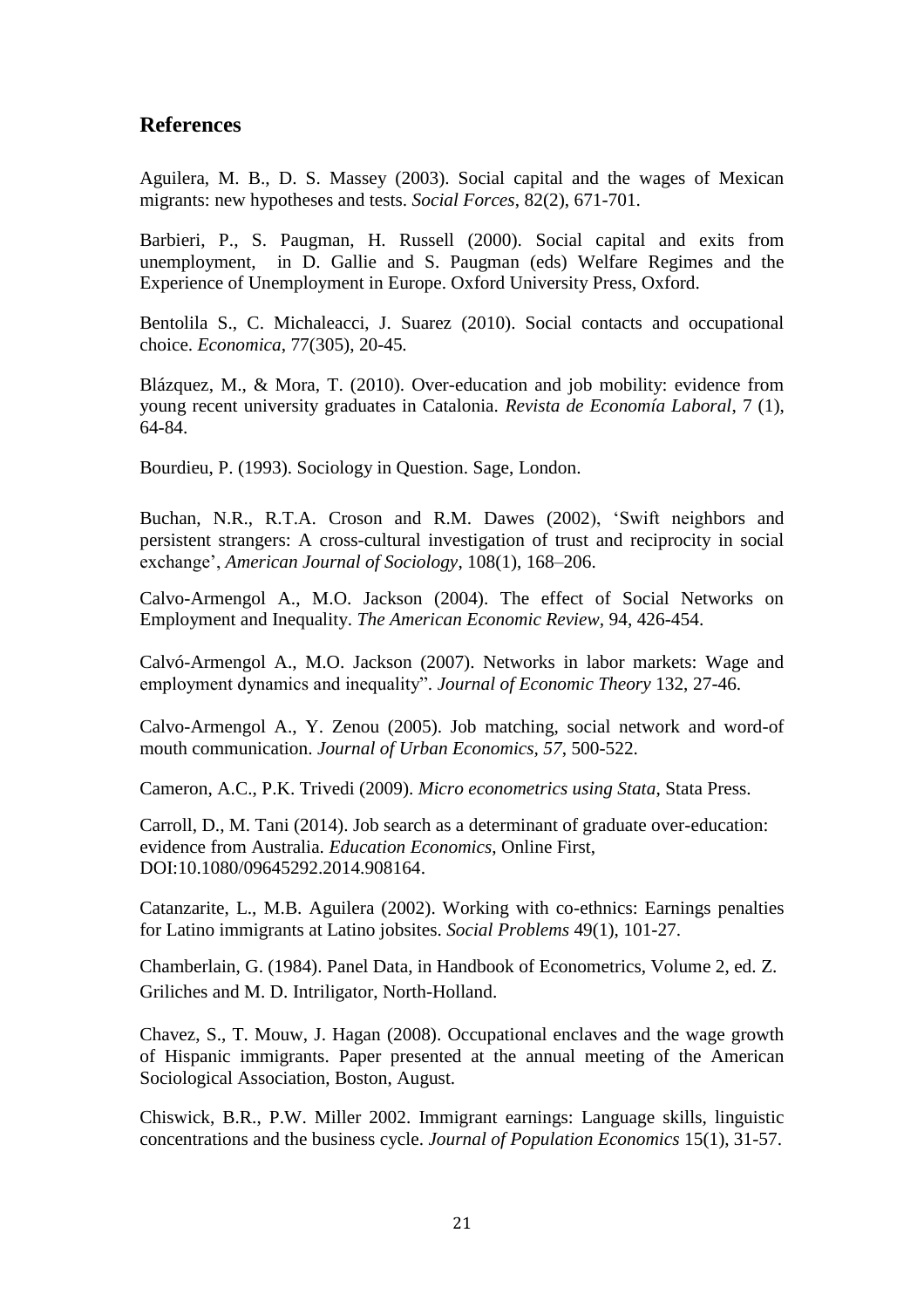Chiswick, B.R., Miller, P.W. (2005). Do Enclaves Matter in Immigrant Adjustment? *City & Community*, 4(1), 5-36.

Chiswick, B.R., P.W. Miller (2009). The international transferability of immigrants' human capital skills. *Economics of Education Review* (2), 162–169.

Coleman, J. (1988). Social capital in the creation of human capital. *American Journal of Sociology*, 94, S95-S120.

Cuesta M.B., Budria S. (2012). Unemployment Persistence: How Important are Non-Cognitive Skills? IZA Discussion Paper No.6654

Drever, A. I., O. Hoffmeister (2008). Immigrants and social networks in a job-scarce environment: The case of Germany. *International Migration Review,* 42(2), 425-48.

Franzen ,A., D. Hangartner (2006). Social networks and labour market outcomes: The non-monetary benefits of social capital. *European Sociological Review,* 22(4), 353– 368.

Glaeser, E.L., D. Laibson, J.A. Scheinkman and C.L. Soutter (2000). Measuring trust. *Quarterly Journal of Economics*, 115(3), 811–46

Granovetter, M. (1973). The strength of weak ties. *American Journal of Sociology*. 78(6), 1360-80.

Granovetter, M.S., (1983).The strength of weak ties: a network theory revisited. *Sociological Theory* 1, 201–233.

Green, C., P. Kler, G. Leeves (2007). Immigrant overeducation: Evidence from recent arrivals to Australia. *Economics of Education Review,* 26 (4), 420–432.

Griesshaber, N., V. Seibel (2015). Over-education among immigrants in Europe: The value of civic involvement. *Journal of Ethnic and Migration Studies*, 41(3), 374-398.

Hagan, J.M. (1998). Social networks, gender and immigrant settlement: Resource and constraint. *American Sociological Review*, 63(1),55-67.

Hartog, J. (2000). Over-education and earnings: Where are we, where should we go? *Economics of Education Review,* 19(2), 131–147.

Heckman, J. J. (1981). Heterogeneity and state dependency. In (ed) S. Rosen, Studies in Labor Markets, Chicago: Chicago Press.

Horváth, G. (2014). Occupational mismatch and social networks. *Journal of Economic Behavior and Organization*, 106, 442-468.

Ioannides, Y.M., L. Loury (2004). Job information networks, neighborhood effects, and inequality. *Journal of Economic Literature*, 42(4), 1056-1093.

Joona, P.A., N.D. Gupta, E. Wadensjö (2012). Over-education among Immigrants in Sweden: Incidence, Wage Effects and State-Dependence. Discussion Paper, No.6695, Institute for the Study of Labor (IZA).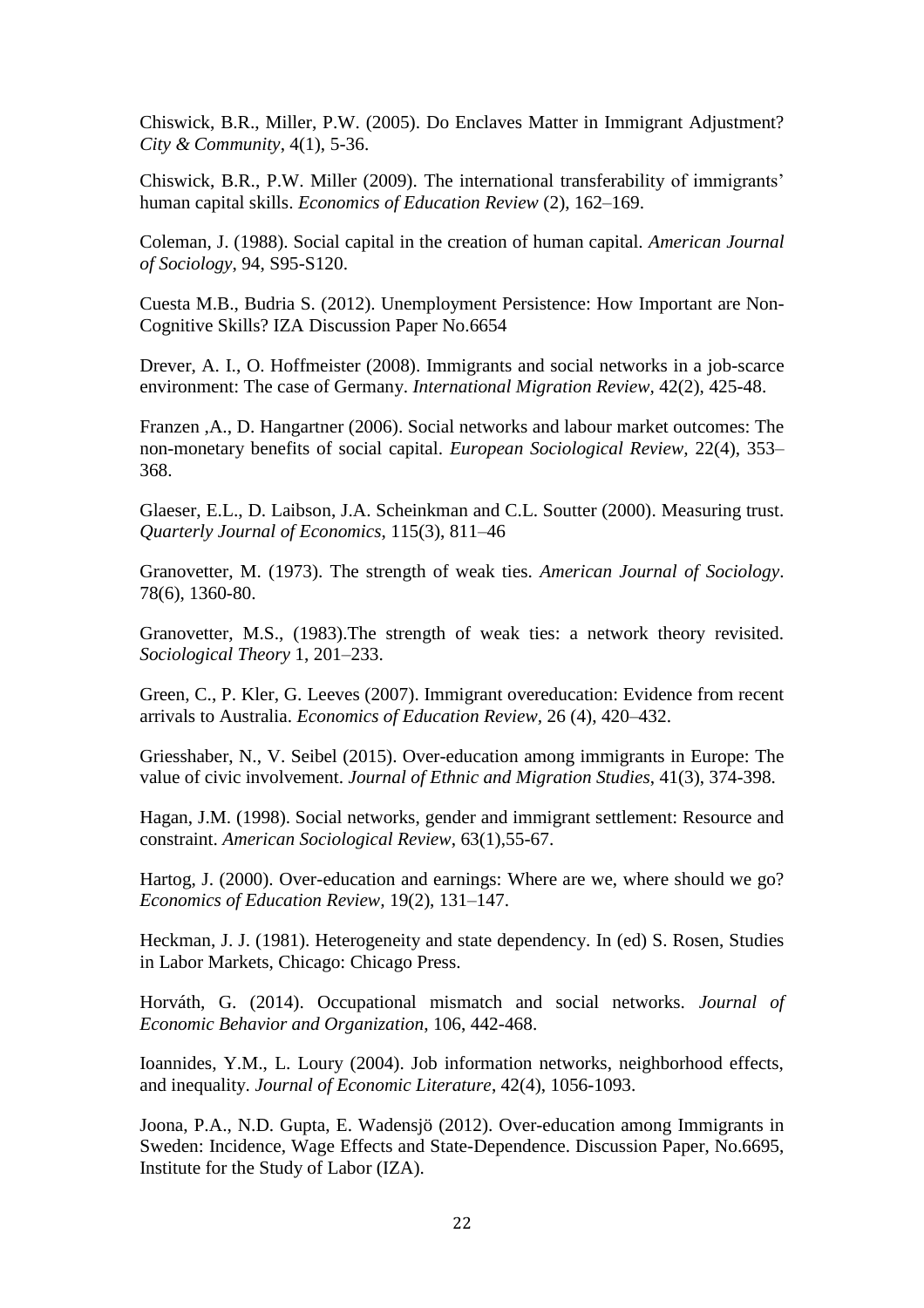Kanas A., B.R. Chiswick, T., Van der Lippe, F. Van Tubergen (2012). Social contacts and the economic performance of immigrants: A panel study of immigrants in Germany. *International Migration Review*, vol. 46(3), pp.680-709.

Kazemipur, A. (2006). The market value of friendship: social networks of immigrants. *Canadian Ethnic Studies Journal* 38(2), 47-71.

Kucel, A., D. Byrne (2008). Are over-educated people insiders or outsiders? A case of job search methods and over-education in UK. ESRI, Working Paper No. 258.

Leuven, E., H. Oosterbeek (2011). Overeducation and mismatch in the labor market. Discussion Paper No. 5523, Institute for the Study of Labor (IZA), Bonn.

Lin, N. (1999). Social networks and status attainment. *Annual Review of Sociology*, 25, 467- 487.

Maddala, G. (1987). Limited dependent variable models using panel data. *The Journal of Human Resources*, 22(3), 307-338.

Mavromaras, K., S. McGuinness (2012). Overskilling dynamics and education pathways. *Economics of Education Review,* 31, 619-628.

McGuinness, S. (2006). Overeducation in the labour market, *Journal of Economic Surveys*, 20(3), 387–418.

Montgomery, J.D. (1991). Social networks and labor-market outcomes: toward and economic analysis. *American Economic Review*, 81, 1401-1418.

Mouw, T. (2003). Social capital and finding a job: Do contacts matter? *American Sociological Review*, 68(6), 868-898.

Mundlak, Y. (1978). On the pooling of time series and cross section data. *Econometrica*, 46, 69-85.

Orme, C. D. (2001). Two-step inference in dynamic non-linear panel data models. mimeo, University of Manchester.

Piracha, M., M. Tani, M. Vaira-Lucero (2014) Social capital and immigrants' labour market performance. *Papers in Regional Science.* Early View, DOI: 10.1111/pirs.12117

Piracha, M., F. Vadean (2013). Migrant educational mismatch and the labour market. In *International Handbook on the Economics of Migration*, eds A. Constant and K. Zimmermann, Edward Elgar, Cheltenham, UK.

Putnam, R. D. (1993) Making democracy work: Civic traditions in modern Italy. Princeton: Princeton University Press.

Putnam, R. D. (2000). Bowling Alone: The Collapse and Revival of American Community. New York: Simon & Schuster.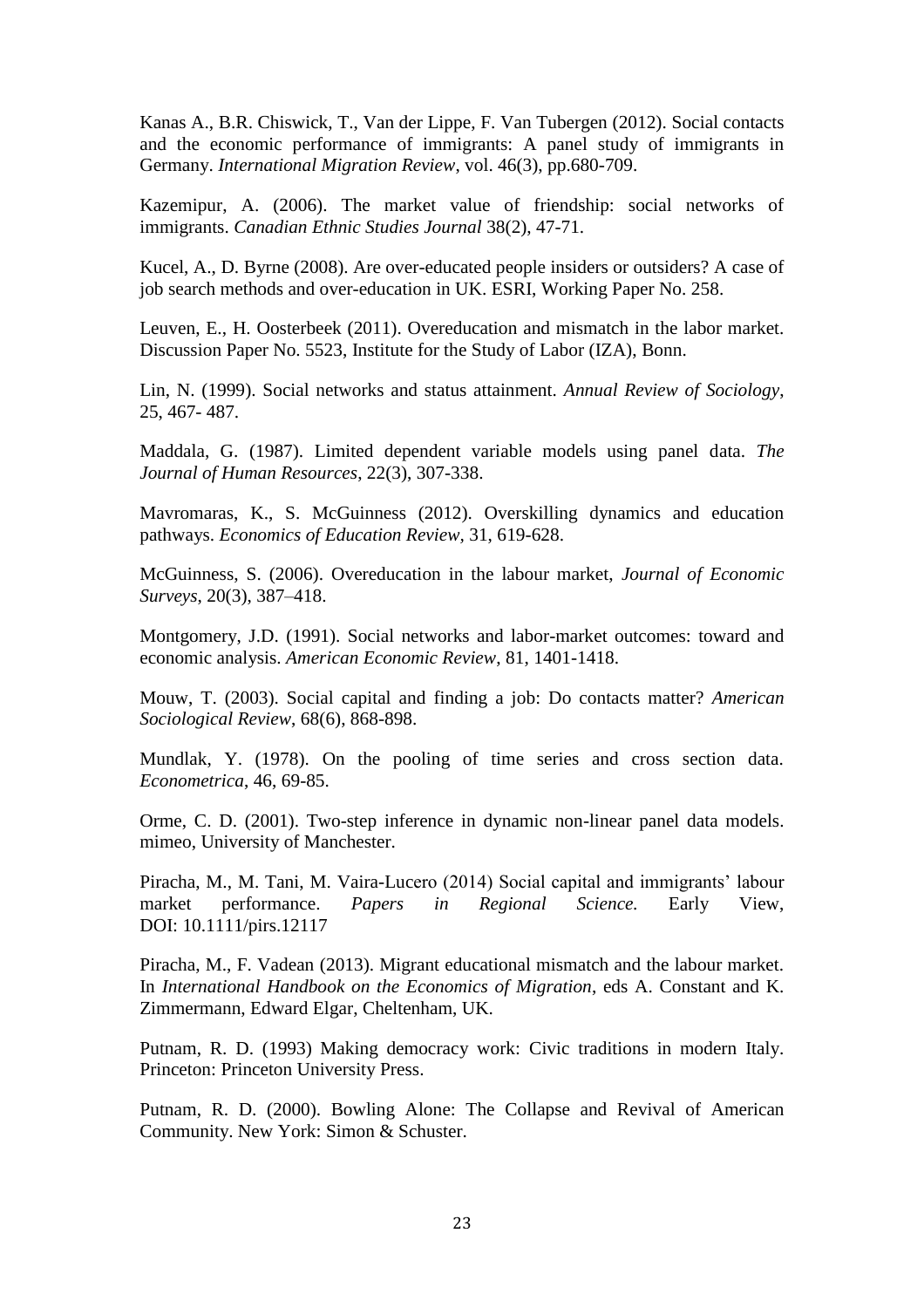Rosenbaum, J., S. DeLuca, S. Miller, K. Roy (1999). Pathways into work: Short and long-term effects of personal and institutional ties. *Sociology of Education*, 72(3), 179-196.

Rumberger, R.W. (1987). The impact of surplus schooling on productivity and earnings. *Journal of Human Resources,* 22(1), 24-50.

Smith, S.S. (2000). Mobilizing social resources: Race, ethnic, and gender differences in social capital and persisting wage inequalities. *Sociological Quarterly*, 41, 509- 537.

Summerfield, M., S. Freidin, M. Hahn, P. Ittak, N. Li, N. Macalalad, M. Wooden (2012). HILDA User Manual - Release 11. Melbourne, Australia: Melbourne Institute of Applied Economic and Social Research - University of Melbourne.

Wahba, J., Y. Zenou (2005). Density, social networks and job search methods: Theory and application to Egypt. *Journal of Development Economics*, 78, 443-473.

Wiley, N. F. (1967). The ethnic mobility trap and stratification theory. *Social Problems,* 15,147-59.

Winter, I. (ed.) (2000). Social capital and public policy in Australia. Australian Institute of Family Studies, Melbourne.

Wooldridge, J.M. (2005). Simple solutions to the initial conditions problem in dynamic, nonlinear panel data models with unobserved heterogeneity. *Journal of Applied Econometrics,* 20(3), 39-54.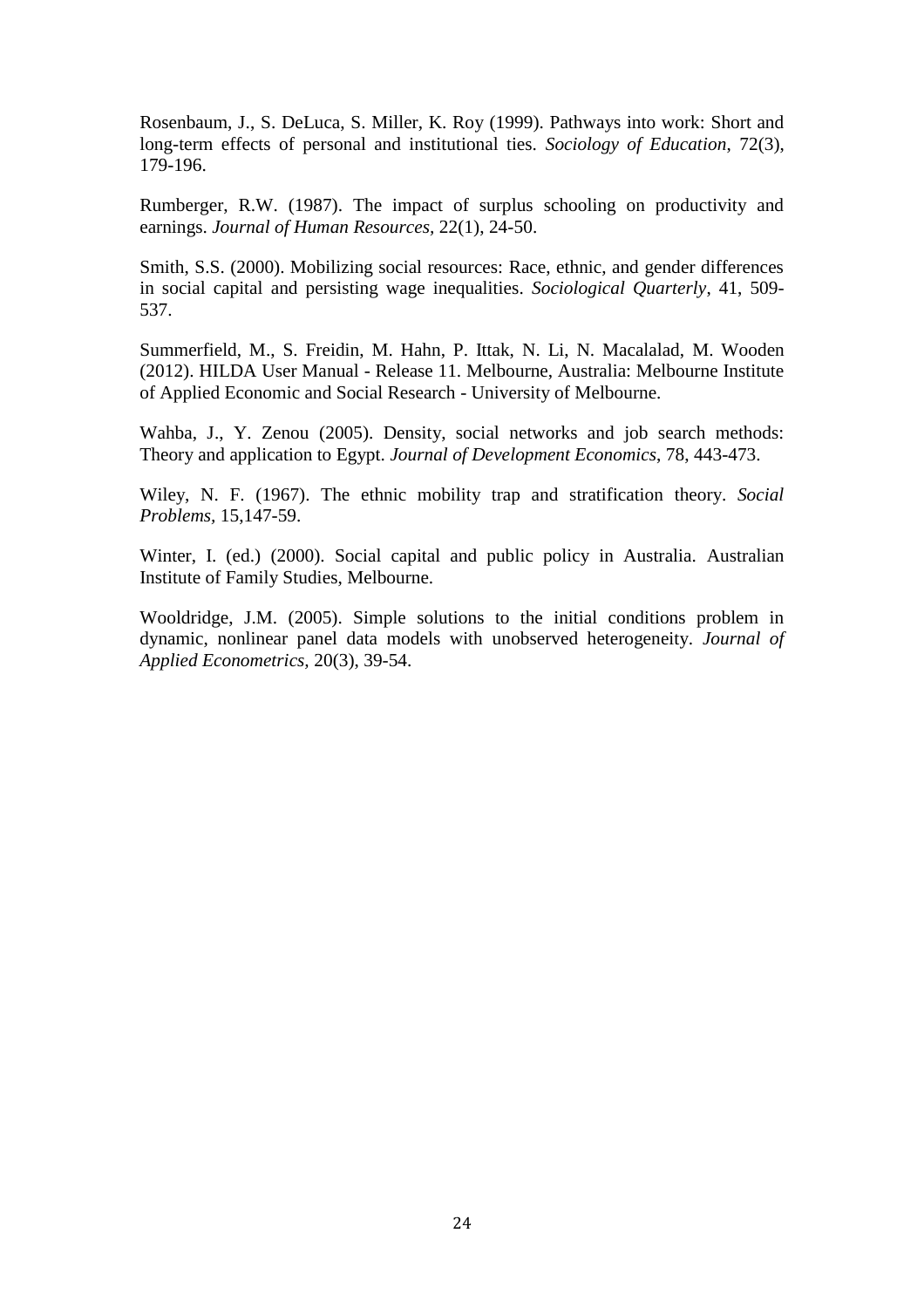|                   | <b>Natives</b> | Immigrants | <b>Total</b> |
|-------------------|----------------|------------|--------------|
| Over-educated     | 16.76          | 21.73      | 17.74        |
| Under-educated    | 13.08          | 9.39       | 12.35        |
| Correctly matched | 70.16          | 68.88      | 69.90        |
| Total             | 100            | (1)        |              |

**Table 1 Percentage of educational mismatch (Natives and Immigrants)**

Source: Authors' calculation using HILDA survey.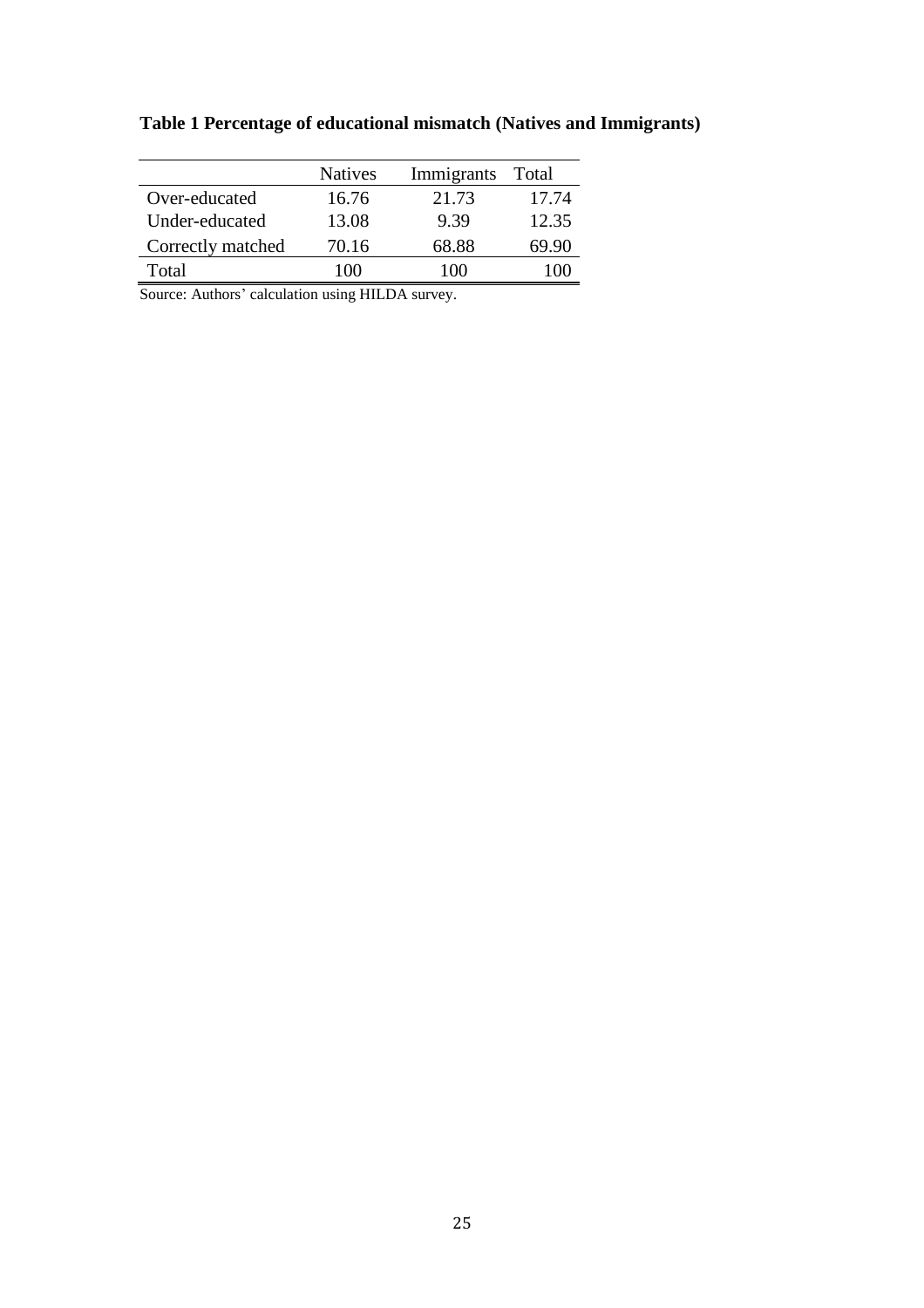|                                                                                          | Native-born<br>Australians |       | Foreign-born |       |
|------------------------------------------------------------------------------------------|----------------------------|-------|--------------|-------|
| Variables                                                                                | Mean                       | s.d.  | Mean         | s.d.  |
| Age                                                                                      | 38.95                      | 11.76 | 43.16        | 10.78 |
| Married or cohabiting                                                                    | 0.66                       | 0.47  | 0.73         | 0.44  |
| Presence of children aged 14 years or<br>less                                            | 0.38                       | 0.49  | 0.38         | 0.49  |
| <b>English Proficiency</b>                                                               |                            |       | 0.9          | 0.3   |
| Years since migration                                                                    |                            |       | 24.08        | 13.62 |
| Lives in major city                                                                      | 0.62                       | 0.48  | 0.8          | 0.4   |
| Inner                                                                                    | 0.25                       | 0.43  | 0.12         | 0.33  |
| Outer                                                                                    | 0.11                       | 0.31  | 0.06         | 0.23  |
| Remote                                                                                   | 0.02                       | 0.14  | 0.01         | 0.11  |
| ABS unemployment rate in major<br>statistical region                                     | 5.15                       | 1.19  | 4.95         | 1.13  |
| Unemployment proportion in last<br>financial year                                        | 1.79                       | 9.71  | 1.76         | 9.53  |
| Tenure with current occupation                                                           | 10.13                      | 9.64  | 10.83        | 10.16 |
| Tenure with current employer                                                             | 7.43                       | 8.04  | 6.88         | 7.19  |
| Has more than one job                                                                    | 0.09                       | 0.28  | 0.08         | 0.28  |
| Bachelor's degree or higher                                                              | 0.32                       | 0.47  | 0.43         | 0.5   |
| Diploma                                                                                  | 0.12                       | 0.32  | 0.13         | 0.33  |
| Certificate Level 4                                                                      | 0.17                       | 0.37  | 0.14         | 0.34  |
| Certificate Level 2/3                                                                    | 0.09                       | 0.28  | 0.05         | 0.22  |
| Certificate Level 1 or compulsory<br>secondary education                                 | 0.3                        | 0.46  | 0.24         | 0.43  |
| Less than compulsory secondary<br>education                                              | 0.01                       | 0.1   | 0.01         | 0.09  |
| Long-term health that condition that<br>limits or prevents the type or amount of<br>work | 0.08                       | 0.27  | 0.07         | 0.26  |
| Europe                                                                                   |                            |       | 0.16         | 0.36  |
| Asia                                                                                     |                            |       | 0.29         | 0.45  |
| <b>ESC</b>                                                                               |                            |       | 0.49         | 0.50  |
| Other countries                                                                          |                            |       | 0.06         | 0.24  |
| New South Wales                                                                          | 0.28                       | 0.45  | 0.33         | 0.47  |
| Victoria                                                                                 | 0.25                       | 0.44  | 0.24         | 0.43  |
| Queensland                                                                               | 0.22                       | 0.41  | 0.16         | 0.37  |
| South Australia                                                                          | 0.09                       | 0.29  | 0.07         | 0.25  |
| Western Australia                                                                        | 0.08                       | 0.28  | 0.13         | 0.34  |
| Tasmania                                                                                 | 0.03                       | 0.18  | 0.01         | 0.11  |
| Northern Territory                                                                       | 0.01                       | 0.09  | 0.01         | 0.12  |
| <b>Australian Capital Territory</b>                                                      | 0.02                       | 0.15  | 0.03         | 0.18  |
| <b>Social Capital dummies</b>                                                            |                            |       |              |       |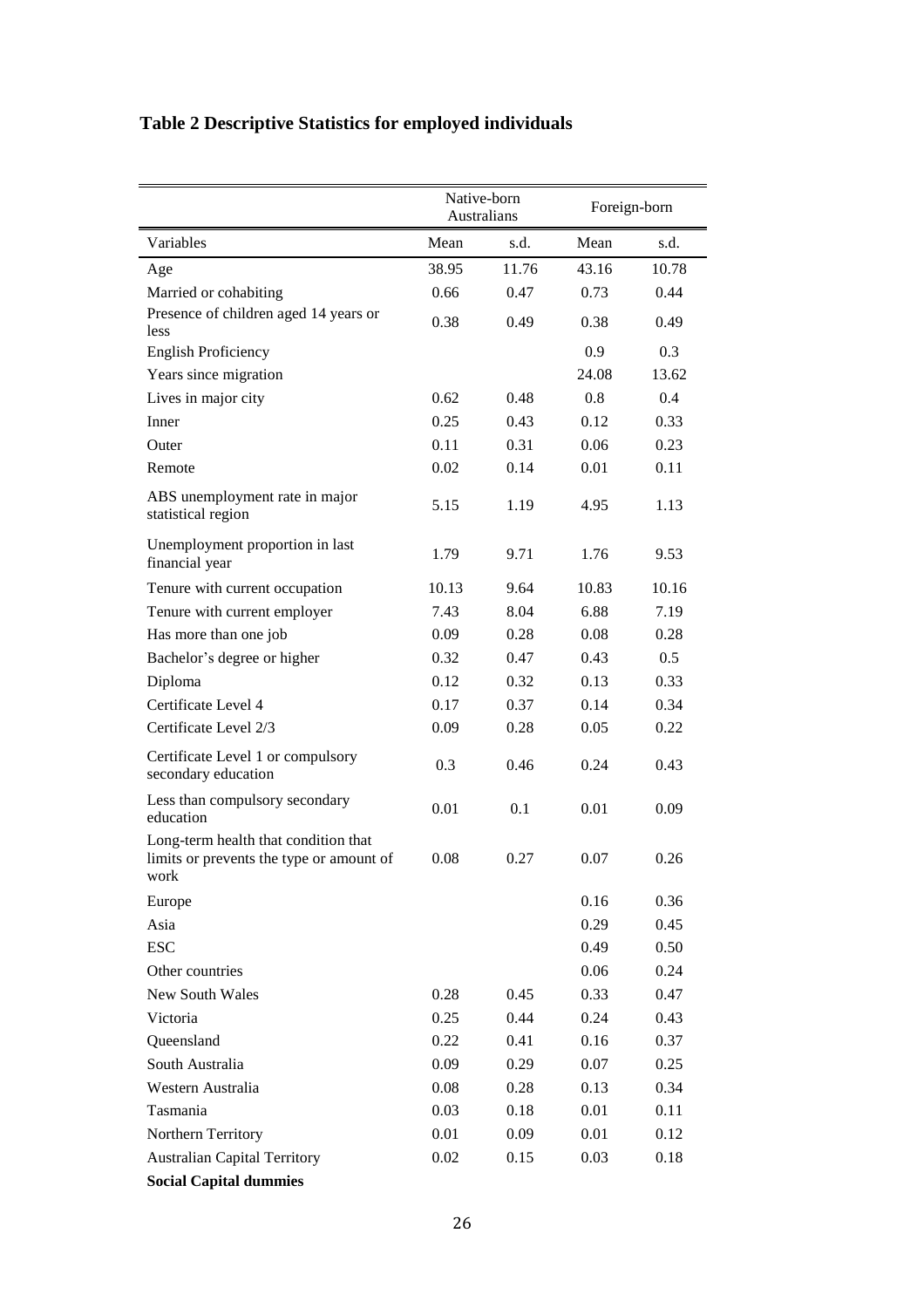| <b>Observations</b>          | 39,527 |      | 10,128 |      |
|------------------------------|--------|------|--------|------|
| Ethnic concentration $(\% )$ |        |      | 5.45   | 4.21 |
| dunion                       | 0.31   | 0.46 | 0.28   | 0.45 |
| dclub                        | 0.39   | 0.49 | 0.33   | 0.47 |
| Social Participation         |        |      |        |      |
| dcommunity                   | 0.74   | 0.44 | 0.71   | 0.46 |
| dfreq                        | 0.79   | 0.41 | 0.74   | 0.44 |
| dfriends                     | 0.53   | 0.50 | 0.49   | 0.50 |
| <b>Friends and Support</b>   |        |      |        |      |
| dtrust                       | 0.74   | 0.44 | 0.73   | 0.44 |
| dsupport                     | 0.84   | 0.37 | 0.80   | 0.40 |
| dhelp                        | 0.83   | 0.38 | 0.82   | 0.38 |
| <b>Reciprocity and Trust</b> |        |      |        |      |

Source: Authors' calculation using HILDA survey.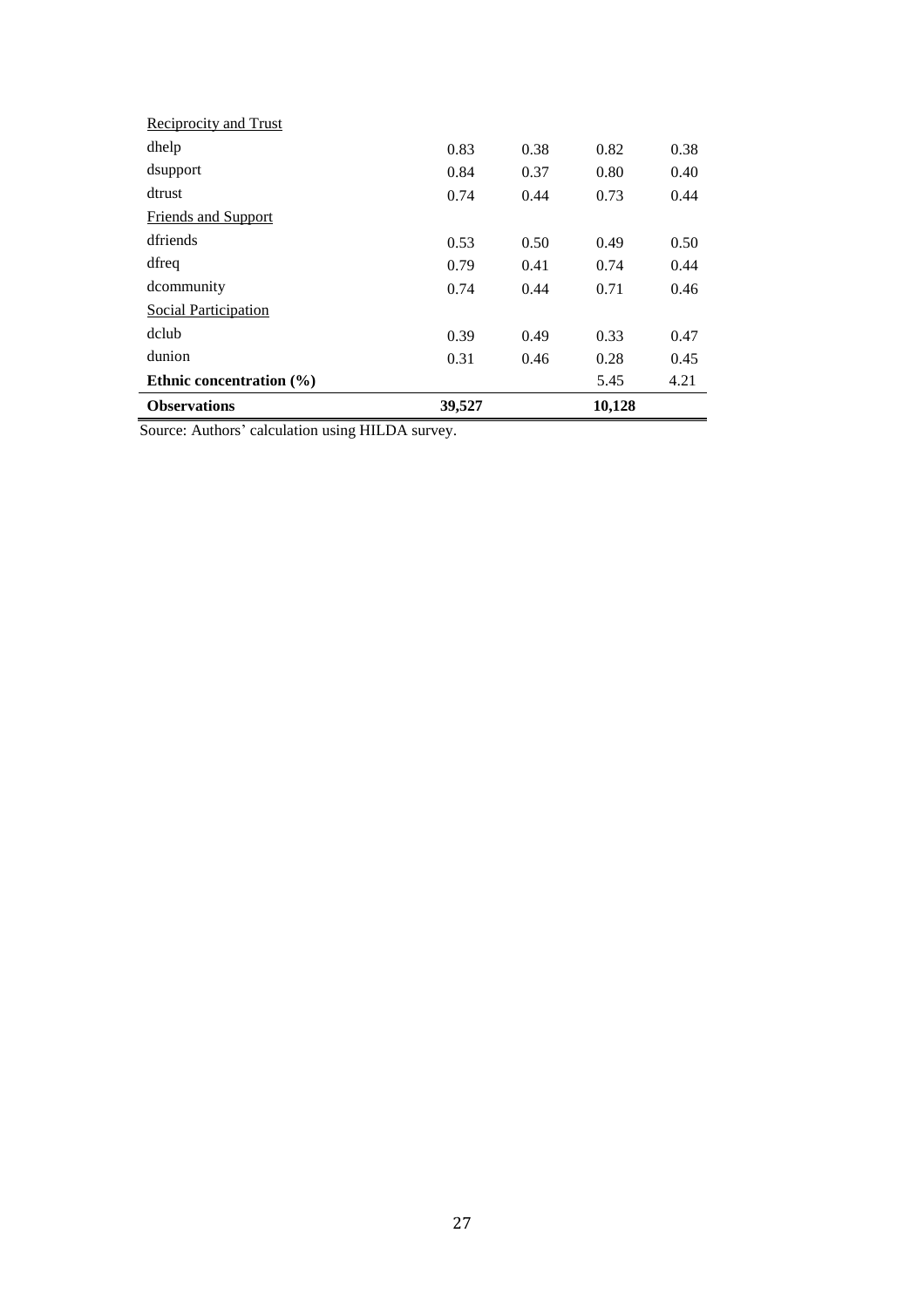|                                                                   | Dynamic Random Effects Probit model |                                       |                          |  |  |  |  |
|-------------------------------------------------------------------|-------------------------------------|---------------------------------------|--------------------------|--|--|--|--|
|                                                                   |                                     | Total sample (Natives and Immigrants) |                          |  |  |  |  |
|                                                                   | All                                 | Males                                 | Females                  |  |  |  |  |
| $Y_{t-1}$                                                         | $0.120***$                          | $0.116***$                            | $0.122***$               |  |  |  |  |
| $Y_{initial}$                                                     | (0.0122)<br>$0.512***$              | (0.0172)<br>$0.504***$                | (0.0175)<br>$0.510***$   |  |  |  |  |
| Immigrant                                                         | (0.0227)<br>$0.0095*$               | (0.0318)<br>0.0026                    | (0.0322)<br>$0.0170**$   |  |  |  |  |
|                                                                   | (0.0052)                            | (0.0065)                              | (0.0082)                 |  |  |  |  |
| Female                                                            | 0.0029                              |                                       |                          |  |  |  |  |
|                                                                   | (0.0038)                            |                                       |                          |  |  |  |  |
| Married or cohabiting                                             | $-0.0077$                           | 0.0011                                | $-0.0135$                |  |  |  |  |
|                                                                   | (0.0059)                            | (0.0072)                              | (0.0091)                 |  |  |  |  |
| Presence of children (<15 years)                                  | 0.0005                              | $-0.0058$                             | 0.0082                   |  |  |  |  |
|                                                                   | (0.0044)                            | (0.0057)                              | (0.0067)                 |  |  |  |  |
| Education level: Bachelor's degree or<br>higher                   | $0.0210***$                         | $0.0211***$                           | $0.0223***$              |  |  |  |  |
|                                                                   | (0.0049)                            | (0.0070)                              | (0.0069)                 |  |  |  |  |
| Proportion of unemployment in last<br>financial year              | $0.0008***$                         | $0.0008***$                           | $0.0007***$              |  |  |  |  |
| Tenure with current occupation                                    | (0.0001)<br>$-0.0020***$            | (0.0002)<br>$-0.0022***$              | (0.0002)<br>$-0.0018***$ |  |  |  |  |
|                                                                   | (0.0003)                            | (0.0004)                              | (0.0004)                 |  |  |  |  |
| Tenure with current employer                                      | $-0.0011***$                        | $-0.0014***$                          | $-0.0006$                |  |  |  |  |
|                                                                   | (0.0004)                            | (0.0005)                              | (0.0006)                 |  |  |  |  |
| Has more than one job                                             | $0.0171**$                          | 0.0114                                | $0.0210**$               |  |  |  |  |
|                                                                   | (0.0067)                            | (0.0098)                              | (0.0090)                 |  |  |  |  |
| Long-term health condition                                        | $0.0201***$                         | 0.0128                                | $0.0270***$              |  |  |  |  |
|                                                                   | (0.0070)                            | (0.0092)                              | (0.0104)                 |  |  |  |  |
| Social Capital Index (PCA)                                        | $0.0024*$                           | 0.0011                                | $0.0037**$               |  |  |  |  |
|                                                                   | (0.0013)                            | (0.0018)                              | (0.0018)                 |  |  |  |  |
| Constant                                                          | $-2.2414***$                        | $-2.6225***$                          | $-1.8893***$             |  |  |  |  |
|                                                                   | (0.3587)                            | (0.4931)                              | (0.5184)                 |  |  |  |  |
| Log Likelihood                                                    | $-10111.45$                         | $-4962.816$                           | $-5100.7963$             |  |  |  |  |
| Observations                                                      | 36,456                              | 18,265                                | $1.82E + 04$             |  |  |  |  |
| Number of id                                                      | 8,350                               | 4,117                                 | 4,233                    |  |  |  |  |
| Robust standard errors in parentheses ***p<0.01, **p<0.05, *p<0.1 |                                     |                                       |                          |  |  |  |  |

### **Table 3 Dynamic Random Effects Probit model – PCA Index (Marginal Effects)**

*Notes:* All models include year dummies, age and its square, controls for living in a city, inner or remote area, the unemployment rate in major statistical region and Mundlak corrections. The social capital index (PCA) includes 8 dummies: active participation in clubs and associations, member of a trade union, frequent contacts with friends, having a lot of friends, receiving help from others, feeling part of the local community, does not feel lonely and does have someone to lean on in times of trouble.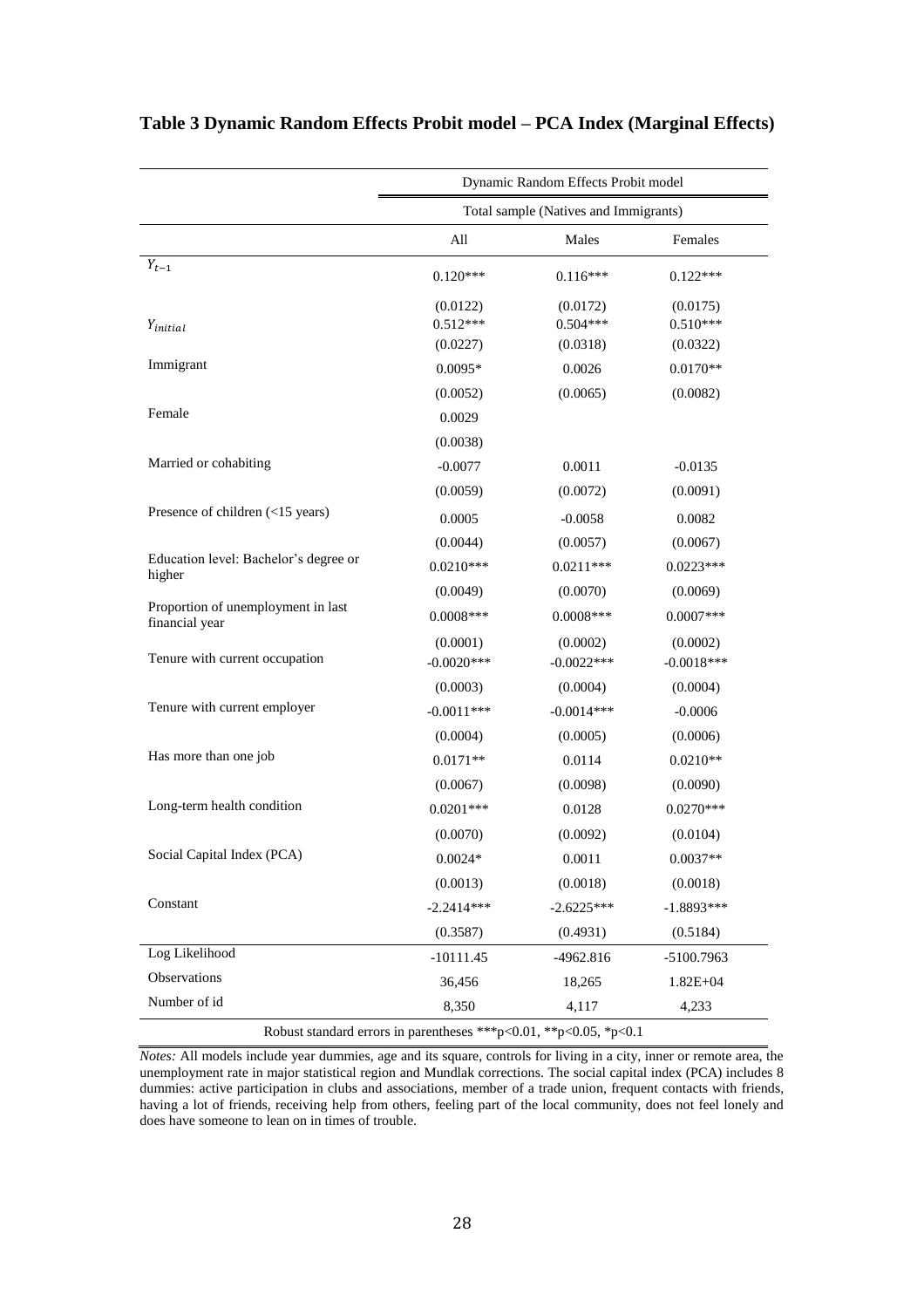## **Table 4 Dynamic Random Effects Probit model Natives vs. Immigrants- PCA Index (Marginal Effects)**

|                                                      | Dynamic Random Effects Probit Model  |                                                                            |                                      |                                      |                                      |                                     |
|------------------------------------------------------|--------------------------------------|----------------------------------------------------------------------------|--------------------------------------|--------------------------------------|--------------------------------------|-------------------------------------|
|                                                      |                                      | Natives                                                                    |                                      |                                      | Immigrants                           |                                     |
|                                                      | All                                  | Males                                                                      | Females                              | All                                  | Males                                | Females                             |
| $Y_{t-1}$                                            | $0.105***$<br>(0.0127)               | $0.0974***$<br>(0.0170)                                                    | $0.110***$<br>(0.0189)               | $0.178***$<br>(0.0337)               | $0.190***$<br>(0.0578)               | $0.164***$<br>(0.0415)              |
| $Y_{initial}$                                        | $0.495***$<br>(0.0257)               | $0.503***$<br>(0.0352)                                                     | $0.472***$<br>(0.0368)               | $0.546***$<br>(0.0492)               | $0.489***$<br>(0.0776)               | $0.602***$<br>(0.0650)              |
| Female                                               | $-0.0010$<br>(0.0039)                |                                                                            |                                      | $0.0263**$<br>(0.0116)               |                                      |                                     |
| Married or cohabiting                                | $-0.0047$                            | $-0.0002$                                                                  | $-0.0058$                            | $-0.0297$                            | 0.0053                               | $-0.0777*$                          |
|                                                      | (0.0057)                             | (0.0074)                                                                   | (0.0080)                             | (0.0224)                             | (0.0201)                             | (0.0454)                            |
| Presence of children (<15 years)                     | $-0.0006$                            | $-0.0050$                                                                  | 0.00531                              | 0.0073                               | $-0.0125$                            | 0.0248                              |
|                                                      | (0.0043)                             | (0.0058)                                                                   | (0.0064)                             | (0.0150)                             | (0.0173)                             | (0.0248)                            |
| <b>YSM</b>                                           |                                      |                                                                            |                                      | $-0.00340**$                         | $-0.000104$                          | $-0.00783***$                       |
| YSM squared/100                                      |                                      |                                                                            |                                      | (0.0016)<br>0.0036                   | (0.0018)<br>$-0.0003$                | (0.0027)<br>$0.0093**$              |
|                                                      |                                      |                                                                            |                                      | (0.0028)                             | (0.0033)                             | (0.0045)                            |
| <b>English Proficiency</b>                           |                                      |                                                                            |                                      | $-0.0013$                            | $-0.0134$                            | 0.0096                              |
|                                                      |                                      |                                                                            |                                      | (0.0200)                             | (0.0277)                             | (0.0296)                            |
| Education level: Bachelor's degree<br>or higher      | $0.0161***$                          | $0.0204**$                                                                 | $0.0138**$                           | 0.0396***                            | 0.0237                               | $0.0593***$                         |
|                                                      | (0.0052)                             | (0.0080)                                                                   | (0.0066)                             | (0.0128)                             | (0.0147)                             | (0.0221)                            |
| Proportion of unemployment in last<br>financial year | $0.0008***$                          | $0.0009***$                                                                | $0.0007***$                          | 0.0006                               | 0.0005                               | 0.0008                              |
| Tenure with current occupation                       | (0.0001)<br>$-0.0017***$<br>(0.0003) | (0.0002)<br>$-0.0018***$<br>(0.0004)                                       | (0.0002)<br>$-0.0016***$<br>(0.0004) | (0.0004)<br>$-0.0036***$<br>(0.0009) | (0.0005)<br>$-0.0039***$<br>(0.0011) | (0.0006)<br>$-0.0026**$<br>(0.0013) |
| Tenure with current employer                         | $-0.0009**$<br>(0.0004)              | $-0.0014***$<br>(0.0005)                                                   | $-0.0002$<br>(0.0006)                | $-0.002$<br>(0.0013)                 | $-0.0012$<br>(0.0016)                | $-0.0039*$<br>(0.0021)              |
| Has more than one job                                | $0.0132**$                           | 0.006                                                                      | $0.0185**$                           | 0.0392                               | 0.0406                               | 0.0292                              |
|                                                      | (0.0065)                             | (0.0095)                                                                   | (0.0084)                             | (0.0255)                             | (0.0319)                             | (0.0363)                            |
| Long-term health condition                           | $0.0205***$                          | 0.0111                                                                     | $0.0286***$                          | 0.014                                | 0.0125                               | 0.0113                              |
| Social Capital Index (PCA)                           | (0.0074)<br>$0.0028**$               | (0.0094)<br>0.0024                                                         | (0.0109)<br>$0.0033*$                | (0.0190)<br>$-0.0006$                | (0.0242)<br>$-0.0038$                | (0.0272)<br>0.0047                  |
|                                                      | (0.0013)                             | (0.0019)                                                                   | (0.0018)                             | (0.0038)                             | (0.0048)                             | (0.0059)                            |
| Ethnic Concentration (%)                             |                                      |                                                                            |                                      | $0.0193**$<br>(0.0076)               | 0.0104<br>(0.0089)                   | $0.0348***$<br>(0.0129)             |
| Constant                                             | $-2.2891***$                         | $-2.4417***$                                                               | $-2.1771***$                         | $-0.6872$                            | $-2.292**$                           | 0.4081                              |
|                                                      | (0.4007)                             | (0.5583)                                                                   | (0.5720)                             | (0.8493)                             | (1.0445)                             | (1.3602)                            |
| Log likelihood                                       | -7974.2709                           | -3919.3163                                                                 | -4015.2881                           | $-2098.6855$                         | $-1015.2235$                         | $-1055.5604$                        |
| Observations                                         | 28,962                               | 14,425                                                                     | 14,537                               | 7,494                                | 3,840                                | 3,654                               |
| Number of id                                         | 6,596                                | 3,217<br>Robust standard errors in parentheses ***p<0.01, **p<0.05, *p<0.1 | 3,379                                | 1,754                                | 900                                  | 854                                 |

*Notes:* All models include year dummies, age and its square, controls for living in a city, inner or remote area, the unemployment rate in major statistical region and Mundlak corrections. The social capital index (PCA) includes 8 dummies: active participation in clubs and associations, member of a trade union, frequent contacts with friends, having a lot of friends, receiving help from others, feeling part of the local community, does not feel lonely and does have someone to lean on in times of trouble. The ethnic concentration variable has been capture using 13 ethnic groups residing in the 8 states of Australia. YSM stands for years since migration.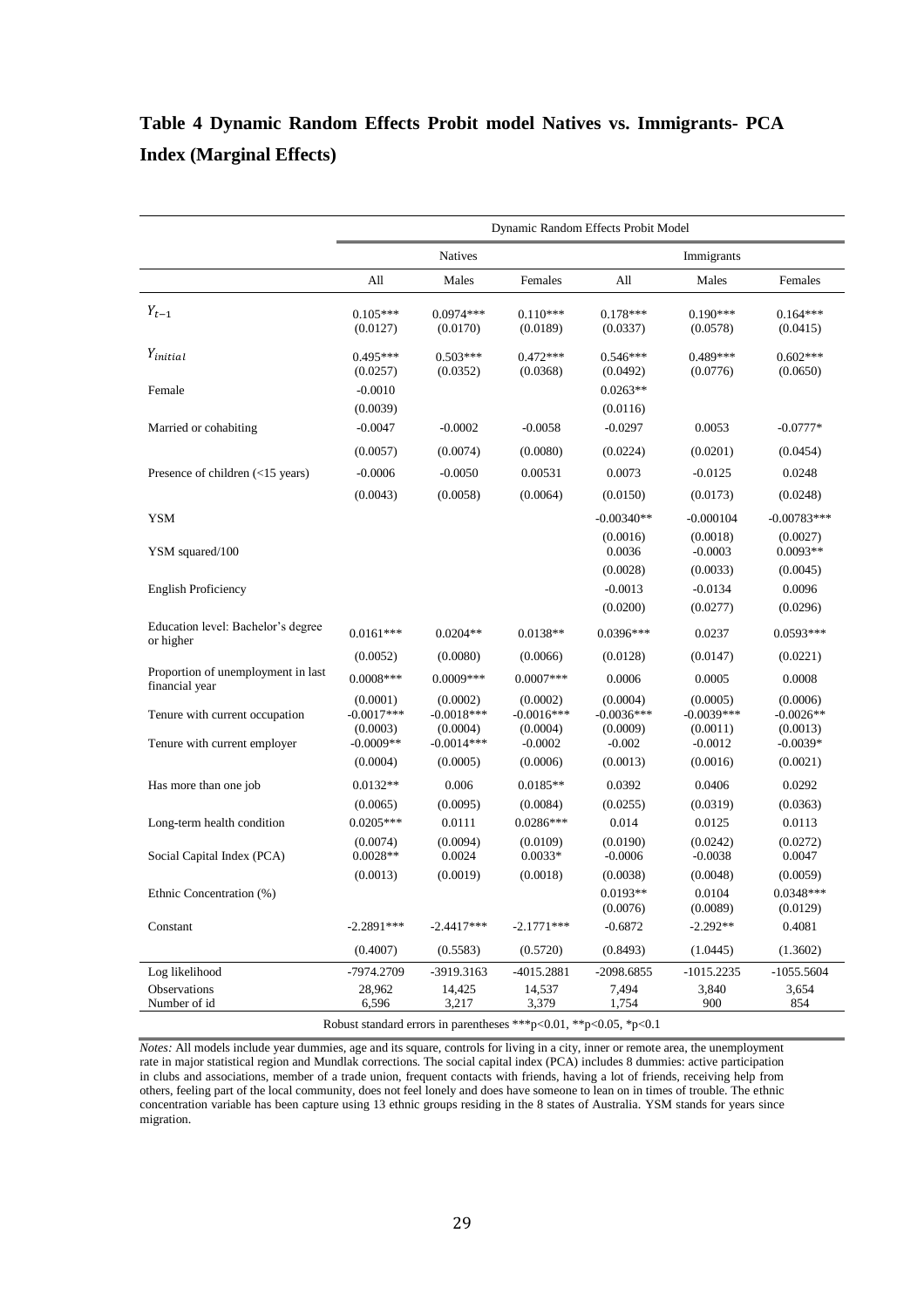|                                                      | Dynamic Random Effects Probit model |                                       |                        |  |  |
|------------------------------------------------------|-------------------------------------|---------------------------------------|------------------------|--|--|
|                                                      |                                     | Total sample (Natives and Immigrants) |                        |  |  |
|                                                      | All                                 | Males                                 | Females                |  |  |
| $Y_{t-1}$                                            | $0.120***$                          | $0.116***$                            | $0.123***$             |  |  |
|                                                      | (0.0122)                            | (0.0172)                              | (0.0175)               |  |  |
| Y <sub>initial</sub>                                 |                                     |                                       |                        |  |  |
|                                                      | $0.511***$                          | $0.504***$                            | $0.507***$             |  |  |
|                                                      | (0.0227)<br>$0.0094*$               | (0.0318)<br>0.0027                    | (0.0322)<br>$0.0168**$ |  |  |
| Immigrant                                            | (0.0052)                            | (0.0065)                              | (0.0081)               |  |  |
|                                                      |                                     |                                       |                        |  |  |
| Female                                               | 0.0021                              |                                       |                        |  |  |
|                                                      | (0.0038)                            |                                       |                        |  |  |
| Married or cohabiting                                | $-0.0073$                           | 0.0012                                | $-0.0132$              |  |  |
|                                                      | (0.0059)                            | (0.0072)                              | (0.0090)               |  |  |
| Presence of children (<15 years)                     | 0.0006<br>(0.0044)                  | $-0.0056$<br>(0.0057)                 | 0.0085<br>(0.0067)     |  |  |
| Education level: Bachelor's                          |                                     |                                       |                        |  |  |
| degree or higher                                     | $0.0217***$                         | $0.0209***$                           | $0.0241***$            |  |  |
|                                                      | (0.0050)                            | (0.0070)                              | (0.0070)               |  |  |
| Proportion of unemployment in<br>last financial year | $0.0008***$                         | $0.0008***$                           | $0.0007***$            |  |  |
|                                                      | (0.0001)                            | (0.0002)                              | (0.0002)               |  |  |
| Tenure with current occupation                       | $-0.0020***$                        | $-0.0022***$                          | $-0.0018***$           |  |  |
|                                                      | (0.0003)                            | (0.0004)                              | (0.0004)               |  |  |
| Tenure with current employer                         | $-0.0011***$                        | $-0.0014***$                          | $-0.0006$              |  |  |
|                                                      | (0.0004)                            | (0.0005)                              | (0.0006)               |  |  |
| Has more than one job                                | $0.0168**$                          | 0.0109                                | $0.0206**$             |  |  |
|                                                      | (0.0067)                            | (0.0098)                              | (0.0089)               |  |  |
| Long-term health condition                           | 0.0199***                           | 0.0126                                | $0.0269***$            |  |  |
|                                                      | (0.0070)                            | (0.0091)                              | (0.0103)               |  |  |
| <b>SCI:</b> Social Participation                     | $0.0051*$                           | $0.0088**$                            | 0.0015                 |  |  |
|                                                      | (0.0027)<br>0.0029                  | (0.0039)<br>0.0005                    | (0.0037)<br>$0.0053**$ |  |  |
| SCI: Friends and Support                             | (0.0019)                            | (0.0026)                              | (0.0026)               |  |  |
| SCI: Reciprocity and Trust                           | 0.0010                              | 0.0001                                | 0.0019                 |  |  |
|                                                      | (0.0018)                            | (0.0024)                              | (0.0025)               |  |  |
| Constant                                             | $-1.9637***$                        | $-2.4484***$                          | $-1.5307***$           |  |  |
|                                                      | (0.3741)                            | (0.5167)                              | (0.5391)               |  |  |
| Log likelihood                                       | $-10105.83$                         | -4960.2318                            | -5094.5266             |  |  |
| Observations                                         | 36,456                              | 18,265                                | 18,191                 |  |  |
| Number of id                                         | 8,350                               | 4,117                                 | 4,233                  |  |  |
|                                                      |                                     |                                       |                        |  |  |

## **Table 5 Dynamic Random Effects Probit model – Alternative Index (Marginal Effects)**

Robust standard errors in parentheses \*\*\*p<0.01, \*\*p<0.05, \*p<0.1

*Notes:* All models include year dummies, age and its square, controls for living in a city, inner or remote area, the unemployment rate in major statistical region and Mundlak corrections. The social capital index 'social participation' includes active participation of clubs and associations and member of a trade union, the index 'friends and support' includes frequent contacts with friends, having a lot of friends and receiving help from others and the index 'reciprocity and trust' includes feeling part of the local community, does not feel lonely and does have someone to lean on in times of trouble.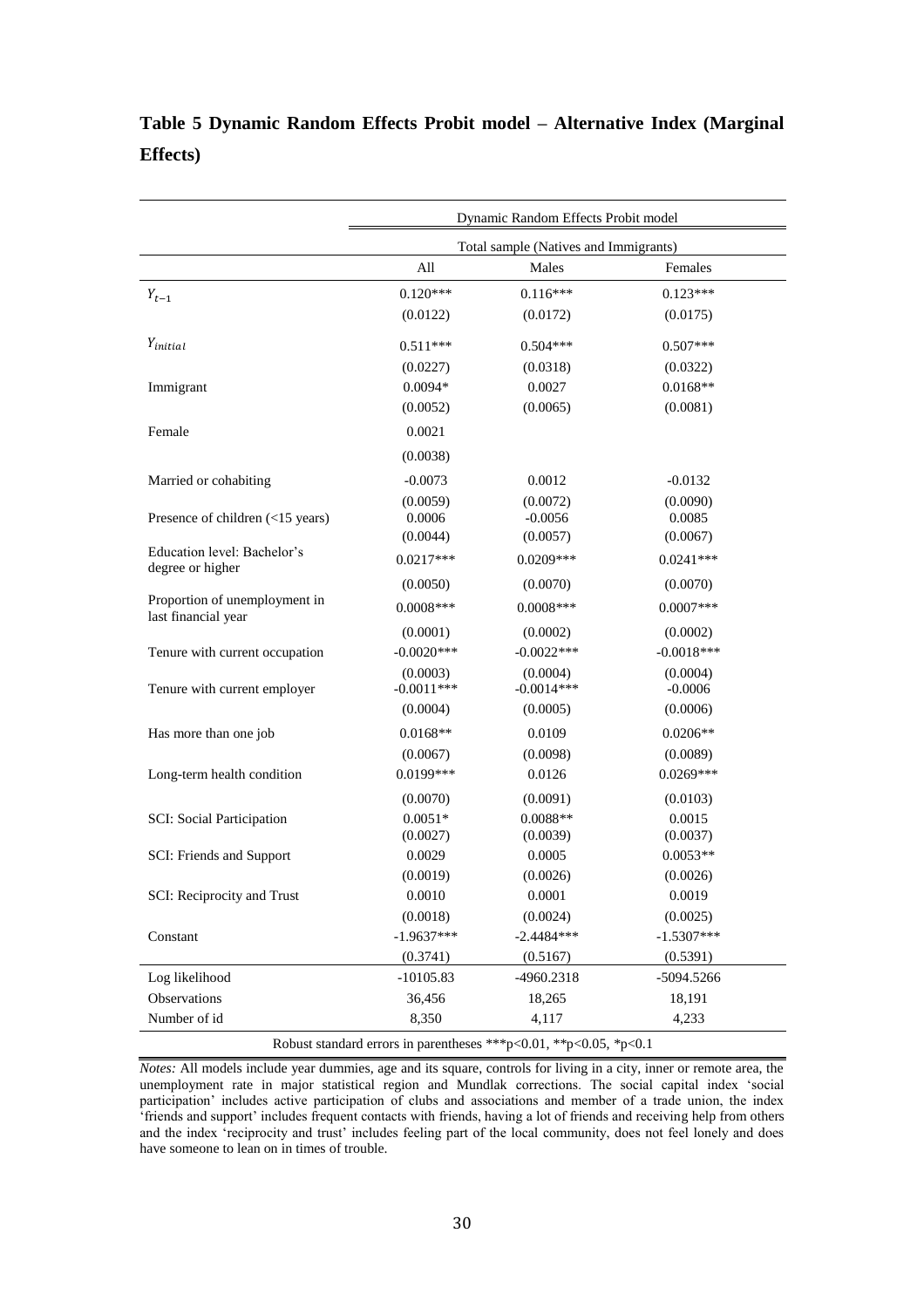|                                                      | Dynamic Random Effects Probit model                               |                         |                          |                                       |                                    |                                |
|------------------------------------------------------|-------------------------------------------------------------------|-------------------------|--------------------------|---------------------------------------|------------------------------------|--------------------------------|
|                                                      |                                                                   | <b>Natives</b>          |                          |                                       | Immigrants                         |                                |
|                                                      | All                                                               | Males                   | Females                  | All                                   | Males                              | Females                        |
| $Y_{t-1}$                                            | $0.106***$                                                        | 0.0979***               | $0.111***$               | $0.176***$                            | $0.186***$                         | $0.163***$                     |
|                                                      | (0.0127)                                                          | (0.0170)                | (0.0189)                 | (0.0335)                              | (0.0566)                           | (0.0420)                       |
| Yinitial                                             | $0.494***$                                                        | $0.505***$              | $0.470***$               | $0.550***$                            | $0.495***$                         | $0.606***$                     |
|                                                      | (0.0257)                                                          | (0.0352)                | (0.0367)                 | (0.0494)                              | (0.0778)                           | (0.0653)                       |
| Female                                               | $-0.00141$                                                        |                         |                          | $0.0233**$                            |                                    |                                |
| Married or cohabiting                                | (0.0039)<br>$-0.00431$<br>(0.0056)                                | 0.0003<br>(0.0074)      | $-0.0059$<br>(0.0081)    | (0.0114)<br>$-0.0291$<br>(0.0219)     | 0.0047<br>(0.0197)                 | $-0.0744*$<br>(0.0443)         |
| Presence of children (<15 years)                     | $-0.0005$<br>(0.0043)                                             | $-0.0047$<br>(0.0058)   | 0.0056<br>(0.0064)       | 0.0074<br>(0.0148)                    | $-0.0133$<br>(0.0169)              | 0.0258<br>(0.0247)             |
| <b>YSM</b>                                           |                                                                   |                         |                          | $-0.0033**$                           | $-3.78E-05$                        | $-0.0075***$                   |
|                                                      |                                                                   |                         |                          | (0.0015)                              | (0.0018)                           | (0.0026)                       |
| YSM squared/100                                      |                                                                   |                         |                          | 0.0034                                | $-0.0004$                          | $0.0087*$                      |
| <b>English Proficiency</b>                           |                                                                   |                         |                          | (0.0027)<br>$-9.19E - 05$<br>(0.0197) | (0.0032)<br>$-0.0139$<br>(0.0279)  | (0.0044)<br>0.0116<br>(0.0290) |
| Education level: Bachelor's degree                   | $0.0165***$                                                       | 0.0198**                | $0.0151**$               | $0.0407***$                           | $0.0248*$                          | $0.0604***$                    |
| or higher                                            | (0.0052)                                                          | (0.0079)                | (0.0069)                 | (0.0127)                              | (0.0146)                           | (0.0219)                       |
| Proportion of unemployment in last<br>financial year | $0.0008***$                                                       | $0.0009***$             | $0.0007***$              | 0.0006                                | 0.0004                             | 0.0008                         |
|                                                      | (0.0001)                                                          | (0.0002)                | (0.0002)                 | (0.0004)                              | (0.0005)                           | (0.0006)                       |
|                                                      | $-0.0017***$                                                      | $-0.0018***$            | $-0.0016***$             | $-0.0036***$                          | $0.0039***$                        | $-0.0027**$                    |
| Tenure with current occupation                       | (0.0003)                                                          | (0.0004)                | (0.0004)                 | (0.0009)                              | (0.0011)                           | (0.0013)                       |
| Tenure with current employer                         | $-0.0009**$                                                       | $-0.0015***$            | $-0.0001$                | $-0.0020$                             | $-0.0011$                          | $-0.0042**$                    |
|                                                      | (0.0004)                                                          | (0.0005)                | (0.0006)                 | (0.0013)                              | (0.0015)                           | (0.0020)                       |
| Has more than one job                                | $0.0131**$                                                        | 0.0058                  | $0.0181**$               | 0.0365                                | 0.0373                             | 0.0281                         |
|                                                      | (0.0064)                                                          | (0.0095)                | (0.0084)                 | (0.0249)                              | (0.0308)                           | (0.0358)                       |
| Long-term health condition                           | $0.0203***$                                                       | 0.0108                  | $0.0285***$              | 0.0133                                | 0.0116                             | 0.0115                         |
|                                                      | (0.0074)                                                          | (0.0094)                | (0.0109)                 | (0.0187)                              | (0.0239)                           | (0.0272)                       |
| SCI: Social Participation                            | 0.0035                                                            | $0.0089**$              | $-0.0013$                | $0.0149*$                             | 0.0089                             | 0.0231                         |
|                                                      | (0.0027)                                                          | (0.0040)                | (0.0035)                 | (0.0088)                              | (0.0108)                           | (0.0141)                       |
| SCI: Friends and Support                             | $0.0038**$                                                        | 0.0030                  | $0.0045*$                | $-0.0038$                             | $-0.0104$                          | 0.0056                         |
|                                                      | (0.0019)                                                          | (0.0027)                | (0.0026)                 | (0.0055)                              | (0.0066)                           | (0.0088)                       |
| SCI: Reciprocity and Trust                           | 0.0013                                                            | 0.0004                  | 0.0022                   | 7.25E-05                              | $-2.42E - 05$                      | 0.0008                         |
|                                                      | (0.0018)                                                          | (0.0026)                | (0.0024)                 | (0.0050)                              | (0.0061)                           | (0.0080)                       |
| Ethnic Concentration (%)                             |                                                                   |                         |                          | $0.0192**$                            | 0.0107                             | $0.0335***$                    |
| Constant                                             | $-2.0380***$<br>(0.4185)                                          | $-2.323***$<br>(0.5875) | $-2.8073***$<br>(0.5934) | (0.0075)<br>$-0.4953$<br>(0.8803)     | (0.0089)<br>$-2.1344*$<br>(1.0918) | (0.0127)<br>0.6297<br>(1.4068) |
| Log likelihood                                       | -7971.746                                                         | -3915.9245              | -4010.8212               | -2093.8307                            | $-1012.7445$                       | $-1052.3035$                   |
| Observations                                         | 28,962                                                            | 14,425                  | 14,537                   | 7,494                                 | 3,840                              | 3,654                          |
| Number of id                                         | 6,596                                                             | 3,217                   | 3,379                    | 1,754                                 | 900                                | 854                            |
|                                                      | Robust standard errors in parentheses ***p<0.01, **p<0.05, *p<0.1 |                         |                          |                                       |                                    |                                |

#### **Table 6 Dynamic Random Effects Probit model Natives vs. Immigrants – Alternative Index (Marginal Effects)**

*Notes:* All models include year dummies, age and its square, controls for living in a city, inner or remote area, the unemployment rate in major statistical region and Mundlak corrections. The social capital index 'social participation' includes active participation of clubs and associations and member of a trade union, the index 'friends and support includes frequent contacts with friends, having a lot of friends and receiving help from others and the index 'reciprocity and trust' includes feeling part of the local community, does not feel lonely and does have someone to lean on in times of trouble. The ethnic concentration variable has been captured using 13 ethnic groups residing in the 8 states of Australia. YSM stands for years since migration.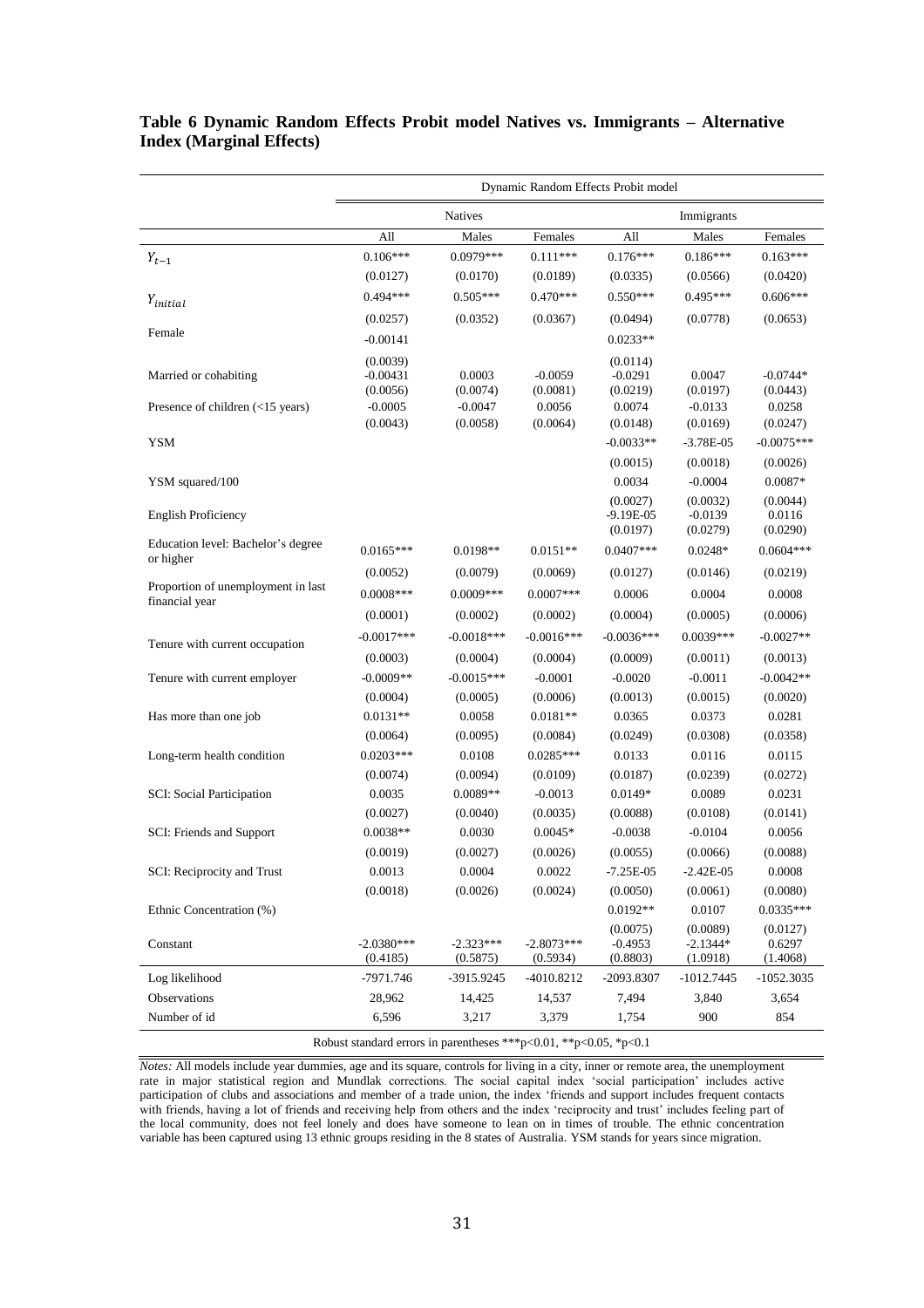## **Table 7 Dynamic Random Effects Probit model – Bachelor's Degree or higher (Marginal Effects)**

### **Table 7a**

| Social Capital Index (PCA) Having a Bachelor's degree or higher |                |            |                                                                   |            |  |
|-----------------------------------------------------------------|----------------|------------|-------------------------------------------------------------------|------------|--|
|                                                                 | <b>Natives</b> |            | Immigrants                                                        |            |  |
|                                                                 | Males          | Females    | Males                                                             | Females    |  |
| $Y_{t-1}$                                                       | $0.107***$     | $0.103***$ | $0.250***$                                                        | $0.249***$ |  |
|                                                                 | (0.0262)       | (0.0237)   | (0.0712)                                                          | (0.0495)   |  |
| $Y_{initial}$                                                   | $0.349***$     | $0.347***$ | $0.388***$                                                        | $0.386***$ |  |
|                                                                 | (0.0457)       | (0.0483)   | (0.1)                                                             | (0.08)     |  |
| Social Capital Index (PCA)                                      | 0.0021         | $-0.0016$  | $-0.0142$                                                         | 0.0193     |  |
|                                                                 | (0.0058)       | (0.0042)   | (0.0105)                                                          | (0.0143)   |  |
| <b>Ethnic Concentration (%)</b>                                 |                |            | $-0.0055$                                                         | $0.0684**$ |  |
|                                                                 |                |            | (0.0227)                                                          | (0.0334)   |  |
| <b>Observations</b>                                             | 4,452          | 5,499      | 1,681                                                             | 1,642      |  |
| Number of id                                                    | 848            | 1,127      | 353                                                               | 357        |  |
|                                                                 |                |            | Robust standard errors in parentheses ***p<0.01, **p<0.05, *p<0.1 |            |  |

### **Table 7b**

|                                 | <b>Natives</b> |             | Immigrants  |            |
|---------------------------------|----------------|-------------|-------------|------------|
|                                 | Males          | Females     | Males       | Females    |
| $Y_{t-1}$                       | $0.107***$     | $0.102***$  | $0.246***$  | $0.251***$ |
|                                 | (0.0262)       | (0.0234)    | (0.0704)    | (0.0512)   |
| Y <sub>initial</sub>            | $0.350***$     | $0.325***$  | $0.395***$  | $0.379***$ |
|                                 | (0.046)        | (0.0473)    | (0.1)       | (0.0797)   |
| <b>Social Participation</b>     | 0.0080         | $-0.0144**$ | $-0.0012$   | 0.0427     |
|                                 | (0.01)         | (0.0072)    | (0.0219)    | (0.0313)   |
| <b>Friends and Support</b>      | $-0.0015$      | 0.0032      | $-0.0312**$ | 0.0134     |
|                                 | (0.0082)       | (0.0056)    | (0.015)     | (0.0206)   |
| Reciprocity and Trust           | 0.0014         | $-0.0029$   | $-0.0025$   | 0.0121     |
|                                 | (0.0079)       | (0.0058)    | (0.0131)    | (0.0202)   |
| <b>Ethnic Concentration (%)</b> |                |             | $-0.0062$   | $0.0662**$ |
|                                 |                |             | (0.0218)    | (0.0331)   |
| Observations                    | 4,452          | 5,499       | 1,681       | 1,642      |
| Number of id                    | 848            | 1,127       | 353         | 357        |

Robust standard errors in parentheses \*\*\*p<0.01, \*\*p<0.05, \*p<0.1

*Notes:* Both Tables include year dummies, Mundlak corrections and the same control variables as used for the total sample.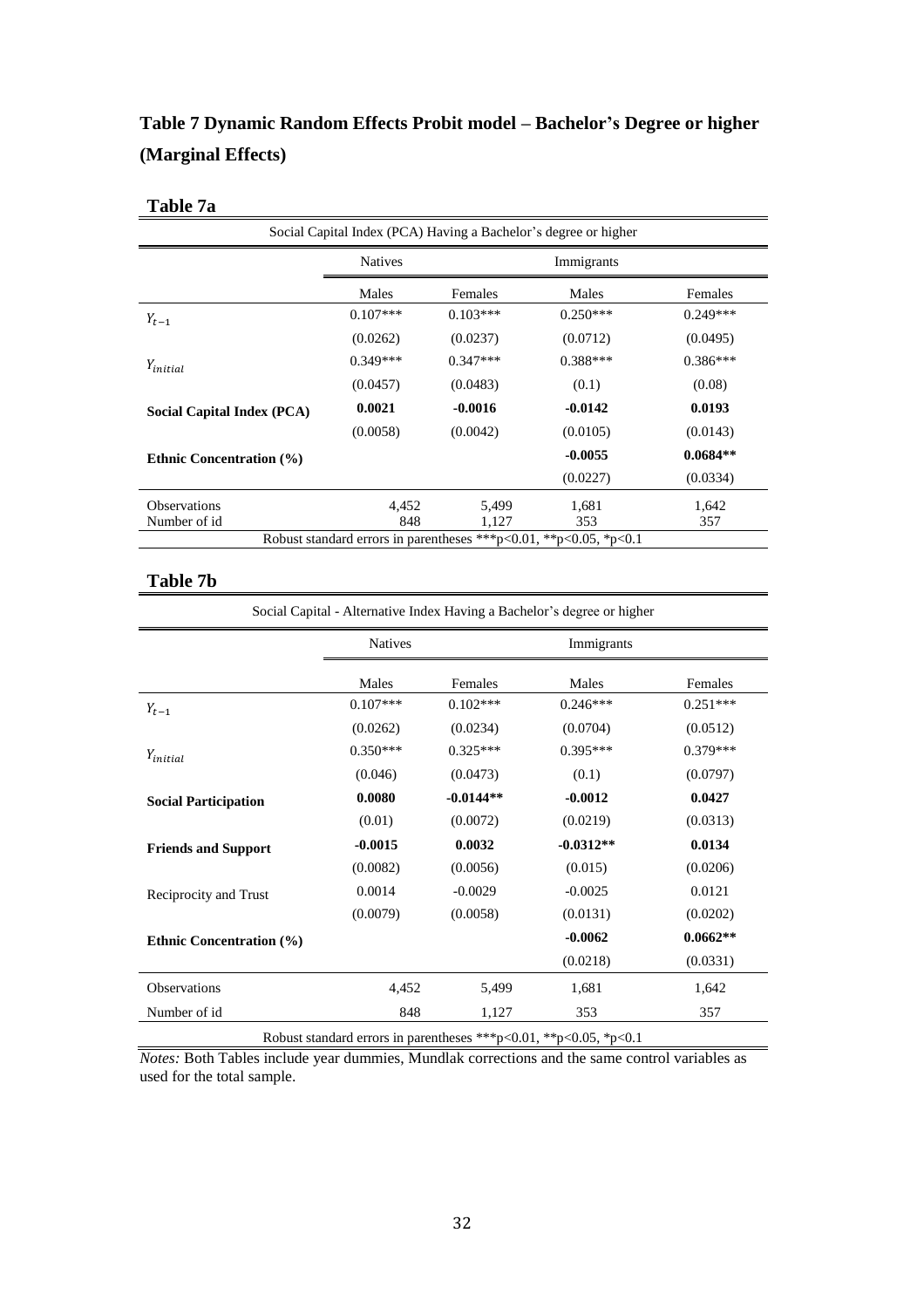### **Table 8 Dynamic Random Effects Probit model – Less than a Bachelor's degree (Marginal Effects)**

### **Table 8a**

| <b>VARIABLES</b>                |             | <b>Natives</b> |            | Immigrants |
|---------------------------------|-------------|----------------|------------|------------|
|                                 | Males       | Females        | Males      | Females    |
| $Y_{t-1}$                       | $0.0667***$ | $0.0875***$    | 0.142      | 0.0332     |
|                                 | (0.019)     | (0.0259)       | (0.0996)   | (0.0325)   |
| Y <sub>initial</sub>            | $0.627***$  | $0.600***$     | $0.543***$ | $0.806***$ |
|                                 | (0.049)     | (0.0558)       | (0.123)    | (0.09)     |
| Social Capital Index (PCA)      | 0.0019      | $0.0037**$     | 0.0025     | $-0.0013$  |
|                                 | (0.0013)    | (0.0016)       | (0.0037)   | (0.0022)   |
| <b>Ethnic Concentration (%)</b> |             |                | 0.0146     | 0.0062     |
|                                 |             |                | (0.0092)   | (0.0053)   |
| <b>Observations</b>             | 9,973       | 9,038          | 2,159      | 2,012      |
| Number of id                    | 2,398       | 2,297          | 551        | 510        |

### **Table 8b**

| Social Capital - Alternative Index Education less than a Bachelor's degree |                |             |            |            |  |
|----------------------------------------------------------------------------|----------------|-------------|------------|------------|--|
| <b>VARIABLES</b>                                                           | <b>Natives</b> |             | Immigrants |            |  |
|                                                                            | Males          | Females     | Males      | Females    |  |
| $Y_{t-1}$                                                                  | $0.0673***$    | $0.0882***$ | 0.135      | 0.0317     |  |
|                                                                            | (0.0191)       | (0.0259)    | (0.0964)   | (0.0321)   |  |
| $Y_{initial}$                                                              | $0.629***$     | $0.604***$  | $0.555***$ | $0.814***$ |  |
|                                                                            | (0.0489)       | (0.0556)    | (0.1240)   | (0.0893)   |  |
| <b>Social Participation</b>                                                | $0.0067**$     | 0.0042      | 0.0146     | 0.0034     |  |
|                                                                            | (0.0032)       | (0.0031)    | (0.0106)   | (0.0056)   |  |
| <b>Friends and Support</b>                                                 | 0.0027         | $0.004*$    | $-0.0012$  | $2.52E-05$ |  |
|                                                                            | (0.002)        | (0.0022)    | (0.0048)   | (0.0031)   |  |
| Reciprocity and Trust                                                      | 0.0006         | 0.0028      | 0.0031     | $-0.0018$  |  |
|                                                                            | (0.0018)       | (0.002)     | (0.0049)   | (0.0028)   |  |
| <b>Ethnic Concentration (%)</b>                                            |                |             | $0.0150*$  | 0.0058     |  |
|                                                                            |                |             | (0.009)    | (0.0053)   |  |
| <b>Observations</b>                                                        | 9,973          | 9,038       | 2,159      | 2,012      |  |
| Number of id                                                               | 2,398          | 2,297       | 551        | 510        |  |
| Robust standard errors in parentheses ***p<0.01, **p<0.05, *p<0.1          |                |             |            |            |  |

*Notes:* Both Tables include year dummies, Mundlak corrections and the same control variables as used for the total sample.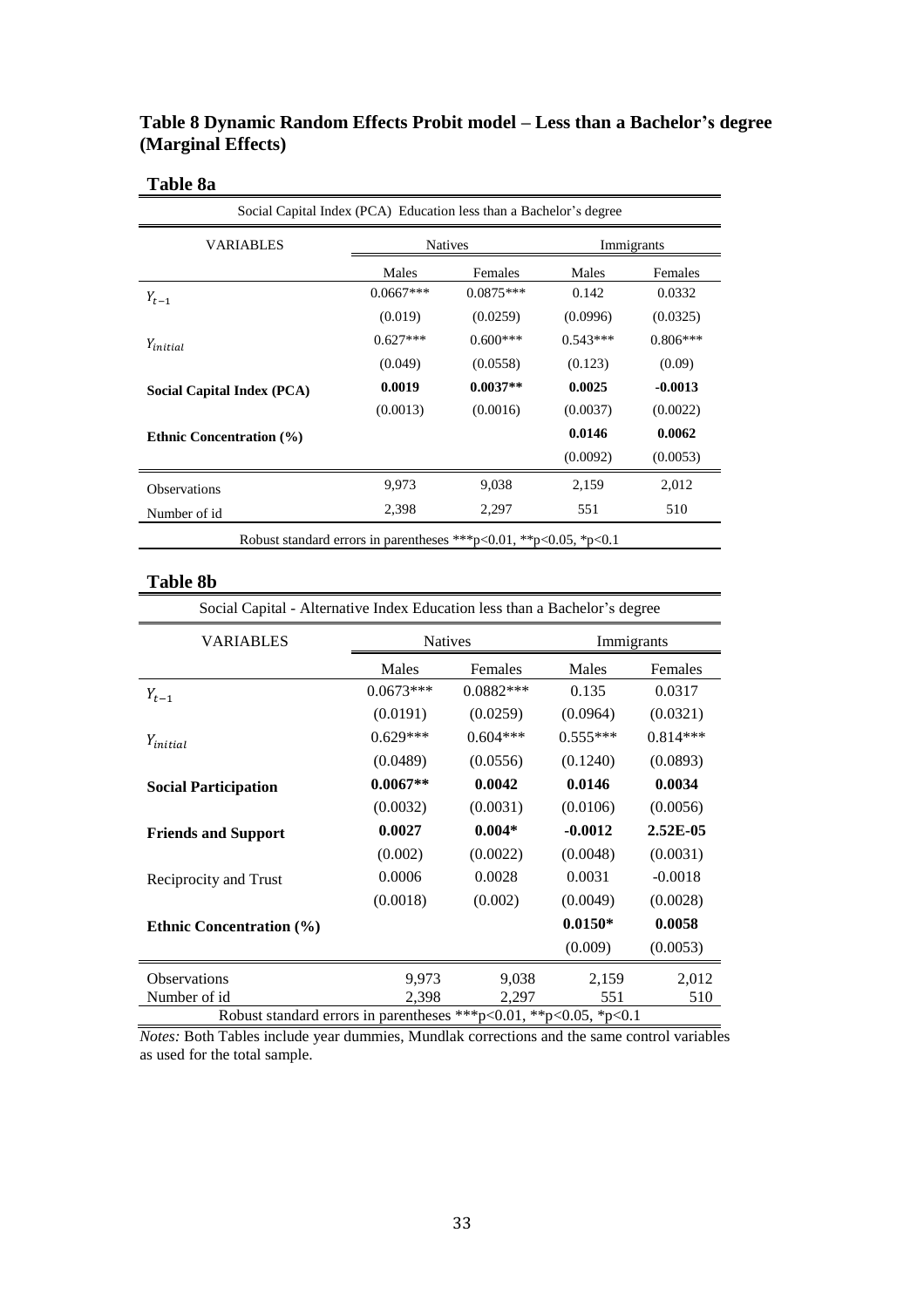## **Appendix**

| Table A1 ANZSCO – Occupational breakdown – 2 digit level and their |  |
|--------------------------------------------------------------------|--|
| corresponding skill requirements                                   |  |

|    |                                                          | Skill Level(s) |
|----|----------------------------------------------------------|----------------|
| 1  | <b>MANAGERS</b>                                          |                |
| 11 | Chief Executives, General Managers and Legislators       | $\mathbf 1$    |
| 12 | Farmers and Farm Managers                                | 1              |
| 13 | <b>Specialist Managers</b>                               | 1              |
| 14 | Hospitality, Retail and Service Managers                 | 2              |
| 2  | <b>PROFESSIONALS</b>                                     |                |
| 21 | Arts and Media Professionals                             | 1              |
| 22 | Business, Human Resource and Marketing Professionals     | 1              |
| 23 | Design, Engineering, Science and Transport Professionals | 1              |
| 24 | <b>Education Professionals</b>                           | 1              |
| 25 | <b>Health Professionals</b>                              | 1              |
| 26 | <b>ICT</b> Professionals                                 | 1              |
| 27 | Legal, Social and Welfare Professionals                  | 1              |
| 3  | <b>TECHNICIANS AND TRADES WORKERS</b>                    |                |
| 31 | Engineering, ICT and Science Technicians                 | 2              |
| 32 | Automotive and Engineering Trades Workers                | 3              |
| 33 | <b>Construction Trades Workers</b>                       | 3              |
| 34 | Electrotechnology and Telecommunications Trades Workers  | 3              |
| 35 | <b>Food Trades Workers</b>                               | 2,3            |
| 36 | Skilled Animal and Horticultural Workers                 | 3              |
| 39 | Other Technicians and Trades Workers                     | 3              |
| 4  |                                                          |                |
| 41 | Health and Welfare Support Workers                       | 2              |
| 42 | Carers and Aides                                         | $\overline{4}$ |
| 43 | <b>Hospitality Workers</b>                               | 4,5            |
| 44 | <b>Protective Service Workers</b>                        | 2,3,4,5        |
| 45 | Sports and Personal Service Workers                      | 3,4            |
| 5  | <b>CLERICAL AND ADMINISTRATIVE WORKERS</b>               |                |
| 51 | Office Managers and Program Administrators               | 2              |
| 52 | <b>Personal Assistants and Secretaries</b>               | 3              |
| 53 | <b>General Clerical Workers</b>                          | 4              |
| 54 | Inquiry Clerks and Receptionists                         | 4              |
| 55 | <b>Numerical Clerks</b>                                  | 4              |
| 56 | <b>Clerical and Office Support Workers</b>               | 5              |
| 59 | Other Clerical and Administrative Workers                | 3,4            |
| 6  | <b>SALES WORKERS</b>                                     |                |
| 61 | Sales Representatives and Agents                         | 3,4            |
| 62 | Sales Assistants and Salespersons                        | 5              |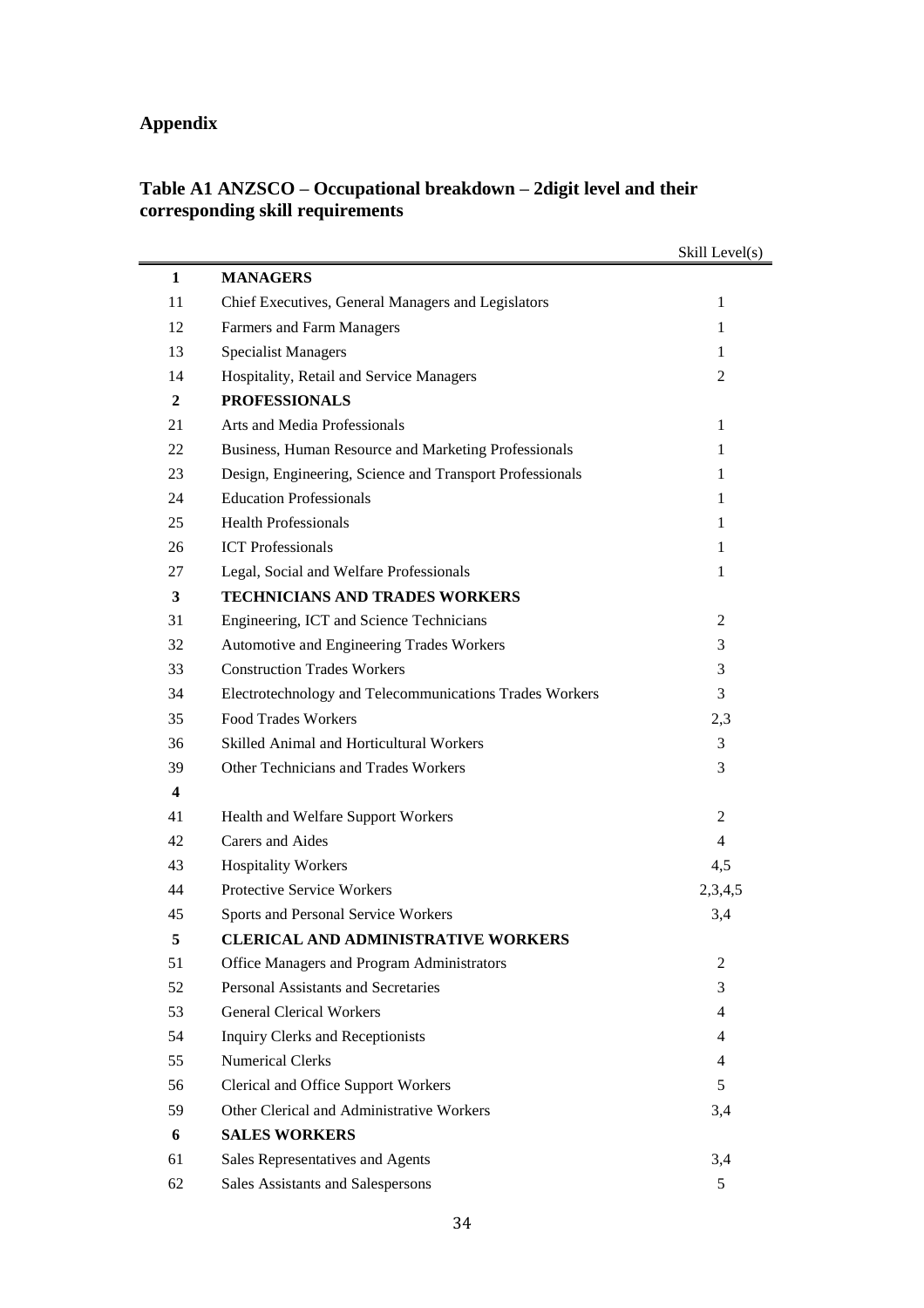| 63 | <b>Sales Support Workers</b>             | 5   |
|----|------------------------------------------|-----|
| 7  | <b>MACHINERY OPERATORS AND DRIVERS</b>   |     |
| 71 | Machine and Stationary Plant Operators   | 4   |
| 72 | <b>Mobile Plant Operators</b>            | 4   |
| 73 | Road and Rail Drivers                    | 4   |
| 74 | Store persons                            | 4   |
| 8  | <b>LABOURERS</b>                         |     |
| 81 | <b>Cleaners and Laundry Workers</b>      | 5   |
| 82 | <b>Construction and Mining Labourers</b> | 4,5 |
| 83 | <b>Factory Process Workers</b>           | 4,5 |
| 84 | Farm, Forestry and Garden Workers        | 5   |
| 85 | <b>Food Preparation Assistants</b>       | 5   |
| 89 | <b>Other Labourers</b>                   | 5   |

Source: ANZSCO, Australian Bureau of Statistics, cat. no. 1220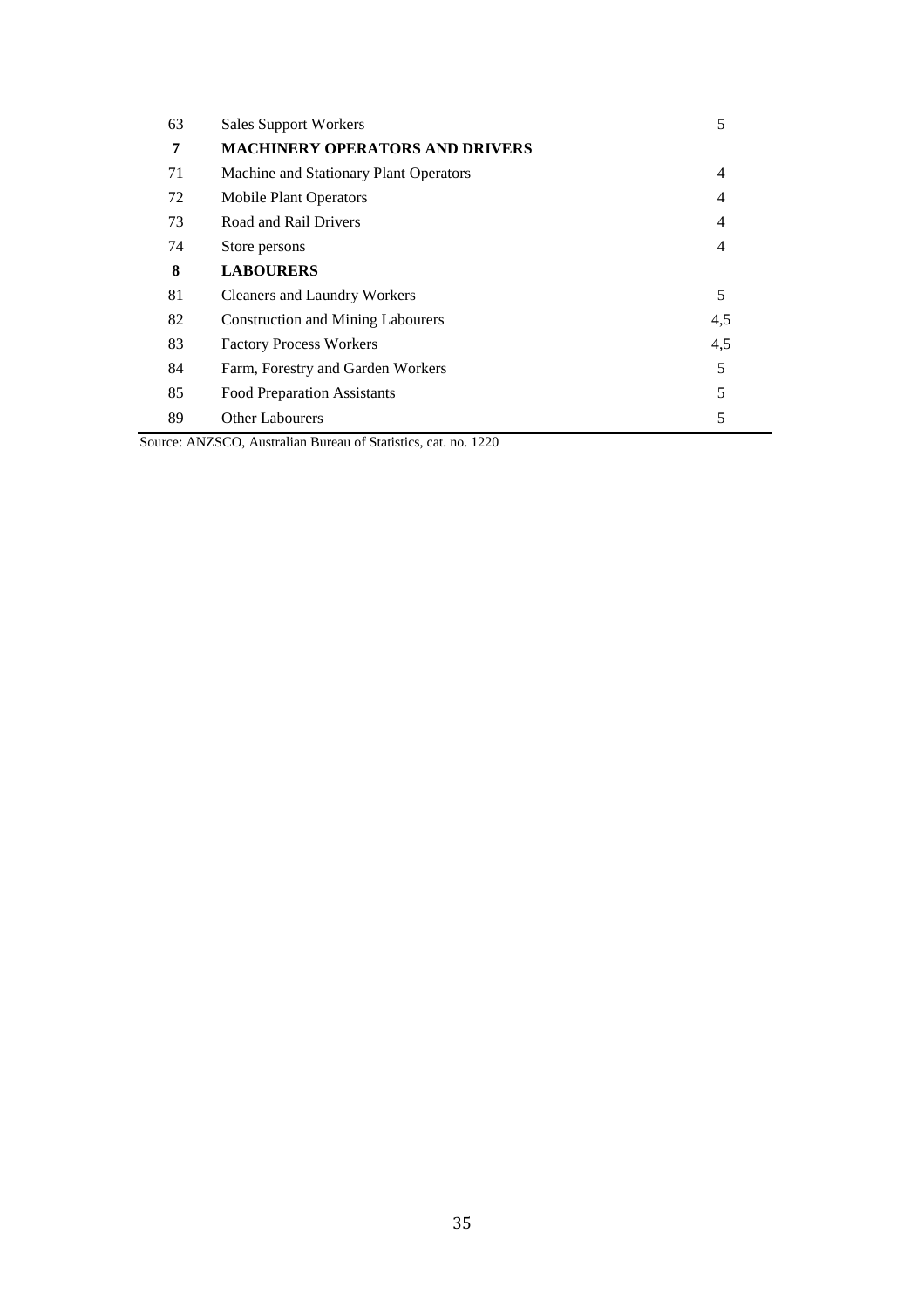### **Table A2 ANZSCO Definition of skill levels – Required formal education and years of relevant experience**

### Skill Level

| $\mathbf{1}$   | Bachelor degree or higher qualification (At least five years of relevant experience required to<br>substitute for formal qualification)                                                                                                |
|----------------|----------------------------------------------------------------------------------------------------------------------------------------------------------------------------------------------------------------------------------------|
| 2              | NZ Register Diploma or AQF Associate Degree, Advanced Diploma or Diploma (At least three<br>years of relevant experience required to substitute formal qualification)                                                                  |
| 3              | NZ Register Level 4 qualification or AQF Certificate IV or AQF Certificate III including at<br>least two years of on-the-job training (At least three years of relevant experience required to<br>substitute for formal qualification) |
| $\overline{4}$ | NZ Register Level 2/3 qualification or AQF Certificate II or III (At least one year of relevant<br>experience required to substitute formal qualification)                                                                             |
| 5              | NZ Register Level 1 qualification or AQF Certificate I/compulsory secondary education                                                                                                                                                  |

Source: ANZSCO, Australian Bureau of Statistics, cat. no. 1220.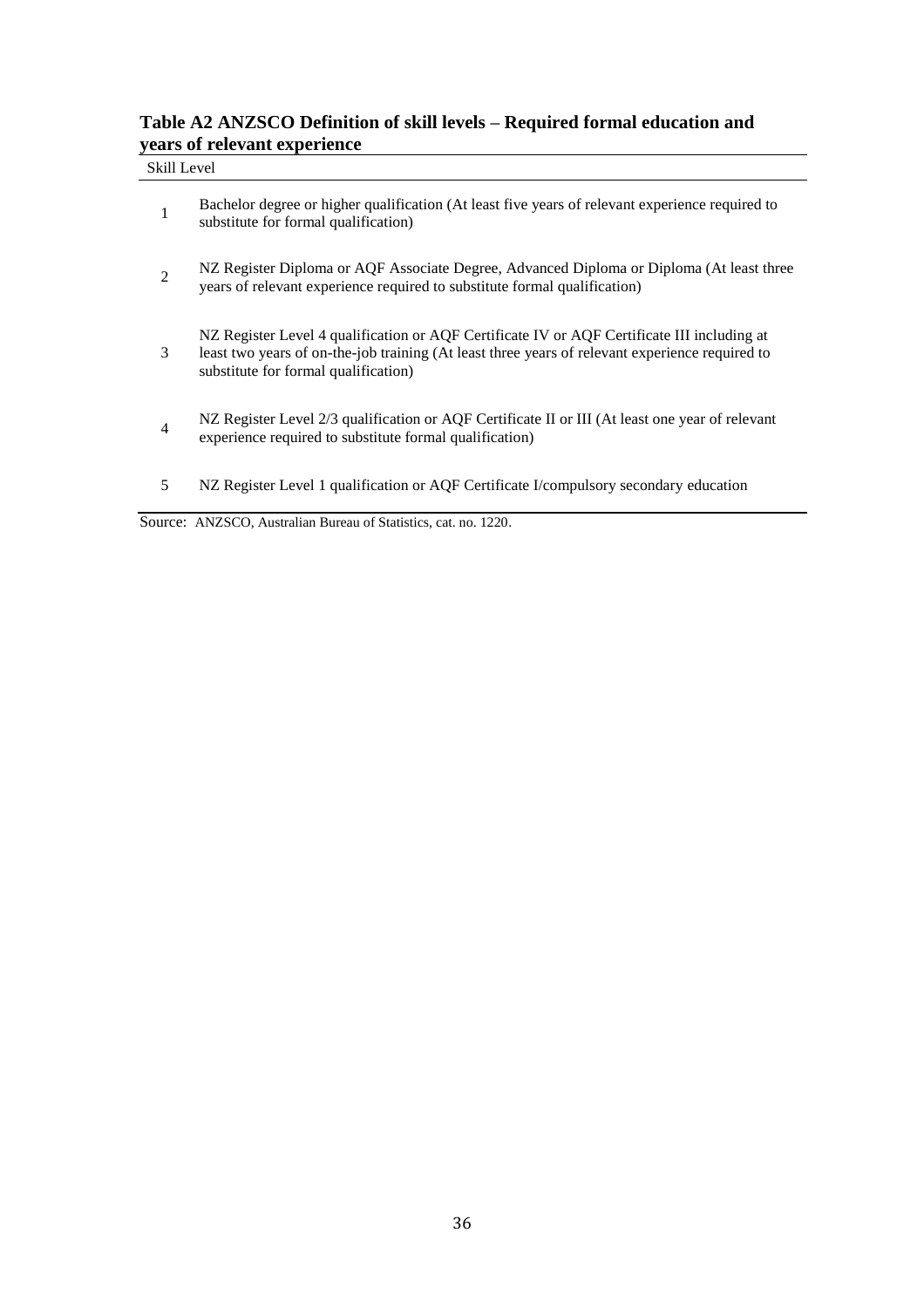## **Table A3 Social capital variables and definitions**

| Literature or explanation of<br>variable | <b>Question asked in survey (HILDA Self Completion Questionnaire)</b>                     | Dummy variable created                                                                                                                                                                 |                                                                                                      |
|------------------------------------------|-------------------------------------------------------------------------------------------|----------------------------------------------------------------------------------------------------------------------------------------------------------------------------------------|------------------------------------------------------------------------------------------------------|
|                                          | I often need help from other people<br>but can't get it'                                  | Strongly disagree=1, Strongly agree=7                                                                                                                                                  | 1=Above average, 0 otherwise                                                                         |
| <b>Reciprocity and trust</b>             | I have no one to lean on in times of<br>trouble'                                          | Strongly disagree=1, Strongly agree=7                                                                                                                                                  | $1 =$ Above average, 0 otherwise                                                                     |
|                                          | I often feel very lonely'                                                                 | Strongly disagree=1, Strongly agree=7                                                                                                                                                  | $1 =$ Above average, 0 otherwise                                                                     |
|                                          | I seem to have a lot of friends'                                                          | Strongly disagree=1, Strongly agree=7                                                                                                                                                  | 1=Above average, 0 otherwise                                                                         |
| <b>Friends and support</b>               | How often get together socially with<br>friends/relatives not living with you?'           | Every day=1, Several times a week=2, About once a<br>week=3, 2 or 3 times a month=4, About once a<br>month=5, Once or twice every 3 months=6, Less often<br>than once every 3 months=7 | $1=At$ least once a week, 0<br>otherwise                                                             |
|                                          | Feeling part of your local community'                                                     | Totally dissatisfied=0, Neither satisfied nor<br>dissatisfied=5, totally satisfied= $10$                                                                                               | 1=Above average, 0 otherwise                                                                         |
|                                          | Currently an active member of a<br>sporting/hobby/community based club<br>or association' | $Yes=1, No=0$                                                                                                                                                                          | $1 = Is$ an active member of a<br>sporting/hobby/community based<br>club or association, 0 otherwise |
| Social participation                     | Union membership<br>of employee<br>association'                                           | Yes=1, $No=0$                                                                                                                                                                          | $1=Is$ a member of a union or<br>employee association, 0 otherwise                                   |

۰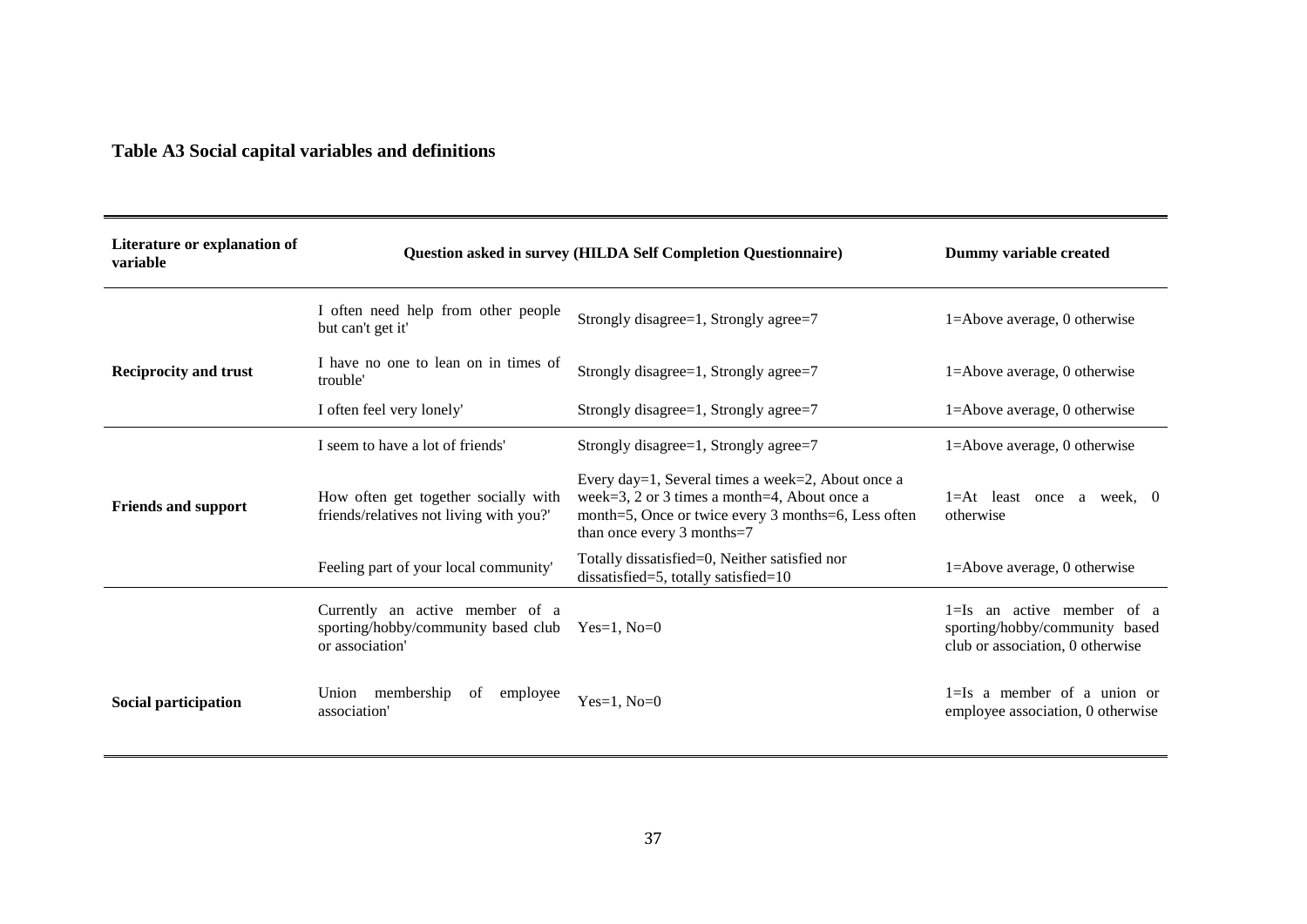#### **A4 Construction of the Principal Component Analysis (PCA)**

The Principal Component Analysis (PCA) is a statistical method which aims to reduce multicollinearity by using an orthogonal transformation to transform a set of explanatory variables into a set of principal components, which are uncorrelated one another. By that, it reduces the dimensionality of the data keeping as much of the variation as possible. Thus, the first principal component of the set of variables chosen has the largest variation available in the data. The following tables report the results obtained using 8 variables related to social capital in order to construct the PCA index.

**Table A4 Pearson Correlation Coefficients between the social capital variables** 

| Correlation coefficients between social capital variables |        |                                                                |        |        |           |        |        |  |
|-----------------------------------------------------------|--------|----------------------------------------------------------------|--------|--------|-----------|--------|--------|--|
|                                                           | dhelp  | dfriends<br>dfreq<br>dclub<br>dtrust<br>dcommunity<br>dsupport |        |        |           |        |        |  |
| dhelp                                                     |        |                                                                |        |        |           |        |        |  |
| dsupport                                                  | 0.3405 |                                                                |        |        |           |        |        |  |
| dtrust                                                    | 0.3153 | 0.3589                                                         |        |        |           |        |        |  |
| dfriends                                                  | 0.1707 | 0.1989                                                         | 0.211  |        |           |        |        |  |
| dfreq                                                     | 0.1134 | 0.1521                                                         | 0.1126 | 0.2136 |           |        |        |  |
| dcommunity                                                | 0.1311 | 0.1343                                                         | 0.1616 | 0.1647 | 0.0887    |        |        |  |
| dclub                                                     | 0.0712 | 0.0729                                                         | 0.0716 | 0.1215 | 0.1113    | 0.1517 |        |  |
| dunion                                                    | 0.0406 | 0.0286                                                         | 0.0419 | 0.0312 | $-0.0136$ | 0.058  | 0.0444 |  |

### **Table A5 Eigenvalues and Cumulative Proportion**

| Component         | Eigenvalue | Cumulative<br>Proportion |
|-------------------|------------|--------------------------|
| Comp1             | 2.05525    | 0.2569                   |
| Comp2             | 1.09168    | 0.3934                   |
| Comp3             | 1.02514    | 0.5215                   |
| Comp <sub>4</sub> | 0.907117   | 0.6349                   |
| Comp5             | 0.842497   | 0.7402                   |
| Comp6             | 0.764481   | 0.8358                   |
| Comp7             | 0.68223    | 0.921                    |
| Comp8             | 0.631605   | 1.00                     |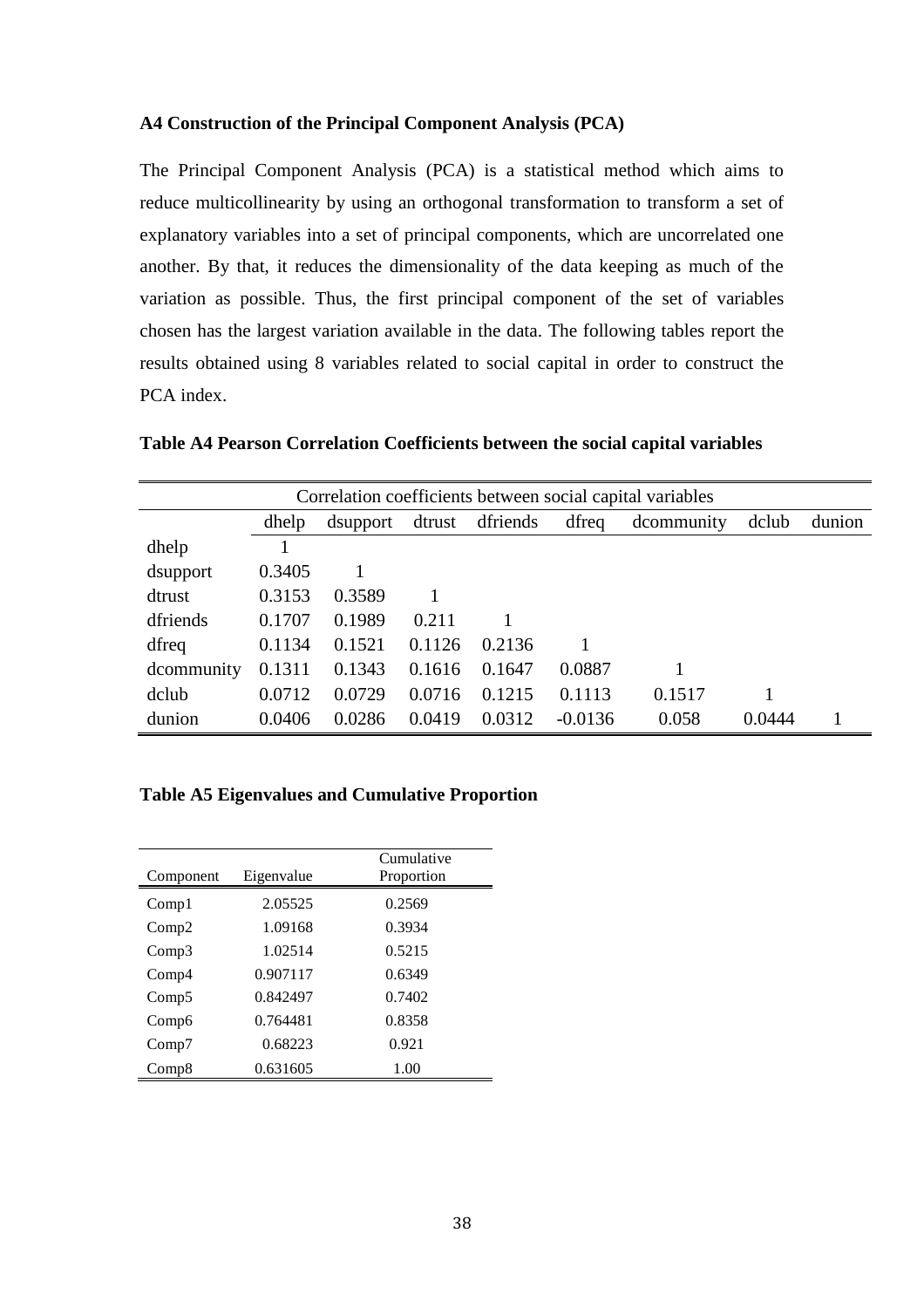| Principal Components (eigenvectors) at time t |           |           |           |           |           |           |           |           |
|-----------------------------------------------|-----------|-----------|-----------|-----------|-----------|-----------|-----------|-----------|
| Variables $(t)$                               | $PC_{1t}$ | $PC_{2t}$ | $PC_{3t}$ | $PC_{4t}$ | $PC_{5t}$ | $PC_{6t}$ | $PC_{7t}$ | $PC_{8t}$ |
| dhelp $(x_{1t})$                              | 0.4376    | $-0.3351$ | 0.0854    | $-0.0822$ | 0.1955    | 0.1273    | 0.7586    | 0.2284    |
| dsupport $(x_{2t})$                           | 0.4679    | $-0.3229$ | 0.0049    | $-0.0179$ | 0.1507    | 0.0889    | $-0.2376$ | $-0.7677$ |
| dtrust $(x_{3t})$                             | 0.4618    | $-0.2989$ | 0.0837    | $-0.0966$ | 0.0113    | $-0.1017$ | $-0.5786$ | 0.5795    |
| dfriends $(x_{4t})$                           | 0.3843    | 0.2325    | $-0.2012$ | 0.2817    | $-0.3243$ | $-0.7361$ | 0.1626    | $-0.0707$ |
| dfreq $(x_{5t})$<br>dcommunity                | 0.2885    | 0.3035    | $-0.4759$ | 0.536     | 0.04      | 0.5397    | $-0.058$  | 0.1209    |
| $(x_{6t})$                                    | 0.3043    | 0.3663    | 0.1951    | $-0.4701$ | $-0.6318$ | 0.3329    | 0.0363    | $-0.0532$ |
| dclub $(x_{7t})$                              | 0.215     | 0.618     | 0.0457    | $-0.3433$ | 0.6571    | $-0.1356$ | $-0.0415$ | 0.0055    |
| dunion 9 $(x_{8t})$                           | 0.0814    | 0.1782    | 0.8237    | 0.5273    | 0.0348    | 0.0573    | $-0.0185$ | $-0.0132$ |

**Table A6 Outcomes of the Principal Components (eigenvectors)**

Notes: dhelp presents 'receiving help from others', dsupport presents 'having someone to lean on', dtrust presents 'does not feel lonely', dfriends presents 'having a lot of friends', dfreq presents 'frequent contacts', dcommunity presents 'feeling part of the local community', dclub presents 'active member of a club or association' and dunion presents 'union membership'.

Table A4 shows the correlation between the variables used in the PCA, which verifies that the components of the PCA are sufficiently different from one another to relate to various dimensions of social capital. The eigenvalues and the cumulative proportion as shown in Table A5 indicate the variation that is accounted for from the 8 variables chosen. As we can see, the first component accounts for 26 per cent of the variation in the data. Since this is relatively low, a number of other variables should be chosen. Although there is no consensus on how many and which components should be considered, it is argued that those components with eigenvalues greater than one have a larger variation than the variance of the individual standardized  $x_{it}$  variables (Manly, 2004). The first three components seem to be more important as they seem to have a larger variation and are all greater than one.

Table A6 reports the eigenvectors obtained which present the coefficients of the principal components at time  $t^{20}$ . It is noticeable that the  $PC_{2t}$  and  $PC_{3t}$  seem to contain more relevant information where the  $PC_{2t}$  is led by dcommunity and dclub (coefficients  $x_{6t}$  and  $x_{7t}$ ), while  $PC_{3t}$  is led by dunion (coefficient  $x_{8t}$ ). In order to investigate which principal component is most suitable for the analysis and whether

 $\overline{a}$ 

 $20$  Note that this presents the principal components taken as an average over the 11 year period to illustrate an example on how the PCA index was created. In order to construct the PCA variable for the analysis, the principal components of each year have been captured and merged in order to capture each variation in the data for every wave, rather than the average.